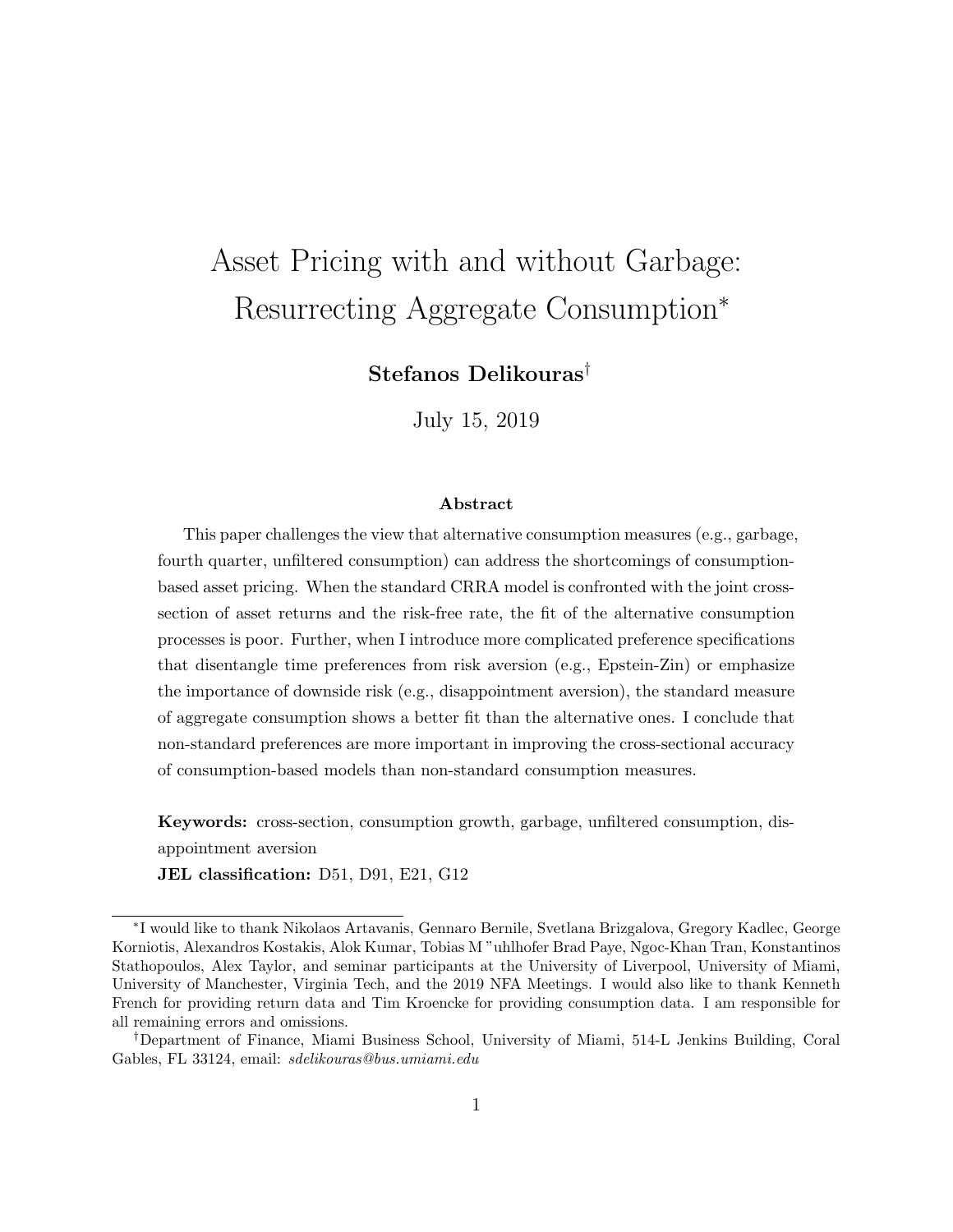## 1 Introduction

Identifying the sources of risk that drive the cross-section of asset returns is one of the most important issues in asset pricing. In the consumption-based paradigm of Breeden (1979), aggregate consumption is the only source of systematic risk. Despite its straightforward theoretical predictions, the empirical performance of the canonical consumption model with constant relative risk aversion (CRRA) and aggregate consumption data from the Bureau of Economic Analysis (BEA) is weak, both in terms of plausibility of preference parameters (e.g., Mehra and Prescott (1985)) as well as cross-sectional accuracy (e.g., Liu et al. (2009)).

The empirical shortcomings of the traditional consumption-based framework with CRRA preferences and BEA consumption have prompted a novel strand of literature that replaces BEA consumption with alternative consumption measures. One important argument in this literature is that BEA consumption is a poor empirical proxy of the true aggregate consumption because of measurement issues. For example, instead of the standard BEA consumption process, Savov (2011) proposes a consumption measure based on the quantity of municipal waste. More recently, Kroencke (2017) argues that BEA consumption is a smoothed version of the true aggregate consumption, which is a more volatile and less persistent process. Kroencke proposes a methodology to unfilter BEA consumption and obtain a more accurate measure of aggregate consumption.

Another argument in this literature is that the annual BEA consumption process does not reflect certain aspects of the investors' decision-making process that should be taken into account when developing structural models. For instance Parker and Julliard (2003) propose a consumption measure defined over multiple periods to capture the forward-looking impact of financial shocks. Similarly, Jagannathan and Wang (2007) replace annual consumption growth with fourth quarter to fourth quarter consumption growth to address the time aggregation bias in aggregate consumption and to show that investor attention matters when aligning the time series of consumption growth to asset returns.

Whether the motivation is measurement error or decision-making parametrization, the existing literature has shown that by using alternative measures for aggregate consumption growth, the canonical CRRA discount factor can explain the aggregate equity risk premium with much lower risk aversion coefficients than those implied by the BEA consumption. Hence, the alternative consumption measures can successfully address the equity premium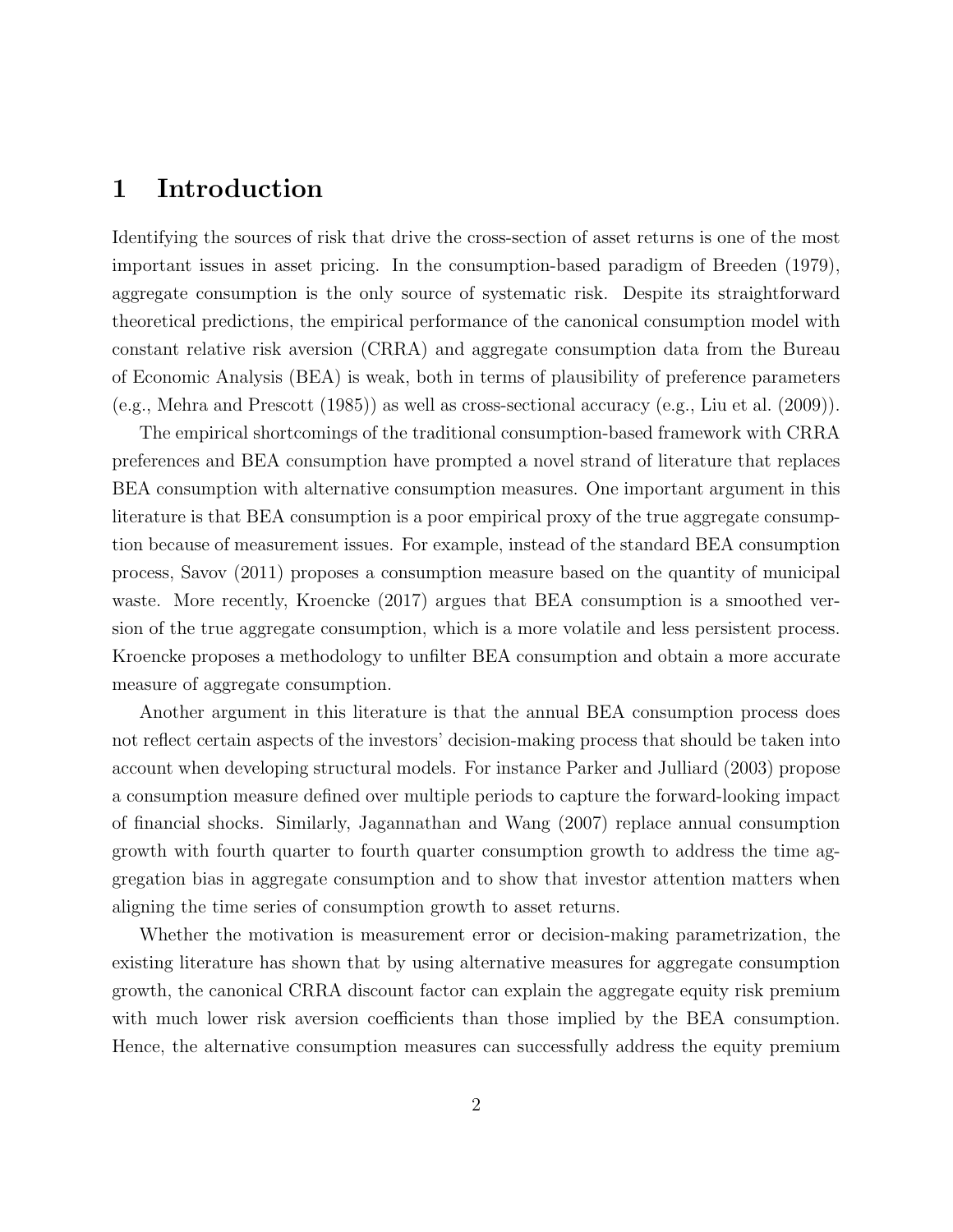puzzle of Mehra and Prescott (1985). However, this literature is characterized by two important shortcomings. First, the asset pricing tests of this literature rely exclusively on the assumption of CRRA preferences (e.g., Parker and Julliard (2003), Jagannathan and Wang (2007), Savov (2011), Kroencke (2017)), and ignore more realistic models of investor behavior towards risk. Second, and more importantly, this literature tends to focus on the aggregate risk premium and does not provide conclusive empirical evidence on whether these alternative measures can improve the fit of the consumption framework in the cross-section of asset returns.

Based on the above observations, in this paper, I examine the ability of alternative measures of aggregate consumption to explain the cross-section of risk premia while relaxing the CRRA assumption for investor preferences. Moving away from the CRRA specification is important for two reasons. To begin with, despite its simplicity, the CRRA utility function is not consistent with recent empirical evidence on how investors evaluate risky payoffs (e.g., Kahneman and Tversky (1979), Rabin (2000), Choi et al. (2007), Abeler et al. (2011)). Additionally, the CRRA framework limits the cross-sectional accuracy of consumption-based models because of its restrictive assumption that the risk aversion coefficient, which determines investor appetites towards risk, is the inverse of the elasticity of intertemporal substitution (EIS), which determines the sensitivity of consumption growth to changes in the risk-free rate.

Hence, in this paper, I make three distinct contributions to the empirical consumption literature. First, in testing the cross-sectional accuracy of the various consumption measures, I relax the assumption of CRRA preferences. Specifically, for my empirical tests, I introduce a novel consumption-based stochastic discount factor based on the generalized disappointment aversion (GDA) model of Routledge and Zin (2010). According to the proposed model, which is termed the GDA-S model, investors are worried about losses more than they enjoy gains and their preferences are characterized by a piece-wise concave utility function with asymmetric utility around the disappointment reference point. Hence, the GDA-S model highlights the importance of downside consumption risk in explaining risk premia.

To compare the CRRA and GDA-S models, I also estimate the cross-sectional fit of alternative consumption measures using the non-separable discount factor of Epstein and Zin (1989). Unlike the single-parameter CRRA specification, in the Epstein-Zin model, risk aversion and intertemporal substitution are determined by two distinct coefficients. However,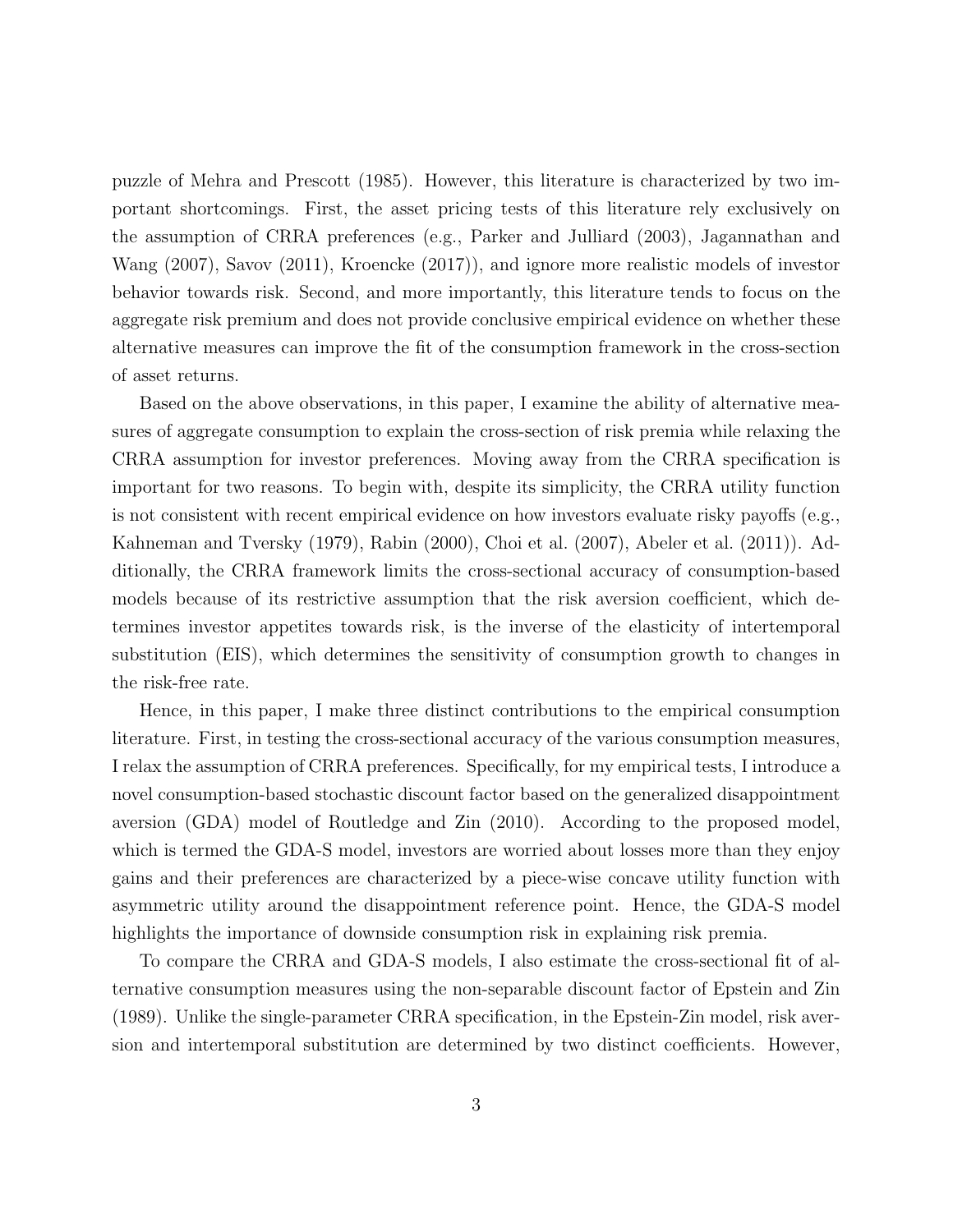contrary to the GDA-S framework, the Epstein-Zin model does not allow for asymmetric preferences over gains and losses. The new tests with the GDA-S and Epstein-Zin specifications are important because they contrast the importance of non-standard preference specifications against that of non-standard consumption measures in improving the crosssectional fit of the consumption paradigm.

Second, to assess the accuracy of the various consumption measures under different preference specifications, I use several cross-sections of equity, fixed income, and option portfolios as test assets. These tests are much more demanding than simply explaining the aggregate equity risk premium and shed new light on the cross-sectional implications of the alternative consumption processes.

Third, in addition to the cross-section of risk premia, the test moments in my empirical analysis include the mean and variance of the risk-free rate. Simultaneously fitting the crosssection of risk premia and the moments of the risk-free rate is a challenging hurdle for the various consumption-based models for two reasons. On the one hand, matching the mean of the risk-free rate restricts the mean of the consumption-based pricing kernel. On the other, fitting the variance of the risk-free rate constrains the parameter that determines the EIS. Thus, by matching the mean and variance of the risk-free rate, the various consumption models have limited degrees of freedom to confront the cross-section of risk premia.

Ultimately, the goal of this paper is not to identify the true functional form of the stochastic discount factor or to conduct a horse race between alternative consumption measures under a single pricing kernel specification. Instead, my empirical analysis is geared towards investigating whether the findings of the alternative consumption literature depend on its strong assumption of CRRA preferences or the fact that this literature tends to ignore the importance of fitting the cross-section of risk premia jointly with the moments of the risk-free rate.

To this end, for my empirical tests, I assess the performance of the alternative consumption measures under different preference specifications (CRRA, GDA-S, Epstein-Zin) using the generalized method of moments (GMM) of Hansen and Singleton (1982). The GMM output provides estimates of the structural parameters (risk aversion, disappointment aversion, EIS) for each pricing kernel as well as fitted values for the cross-section of risk premia and the moments of the risk-free rate. Based on this output, I evaluate the various consumption measures in terms of cross-sectional fit and plausibility of the estimated parameters.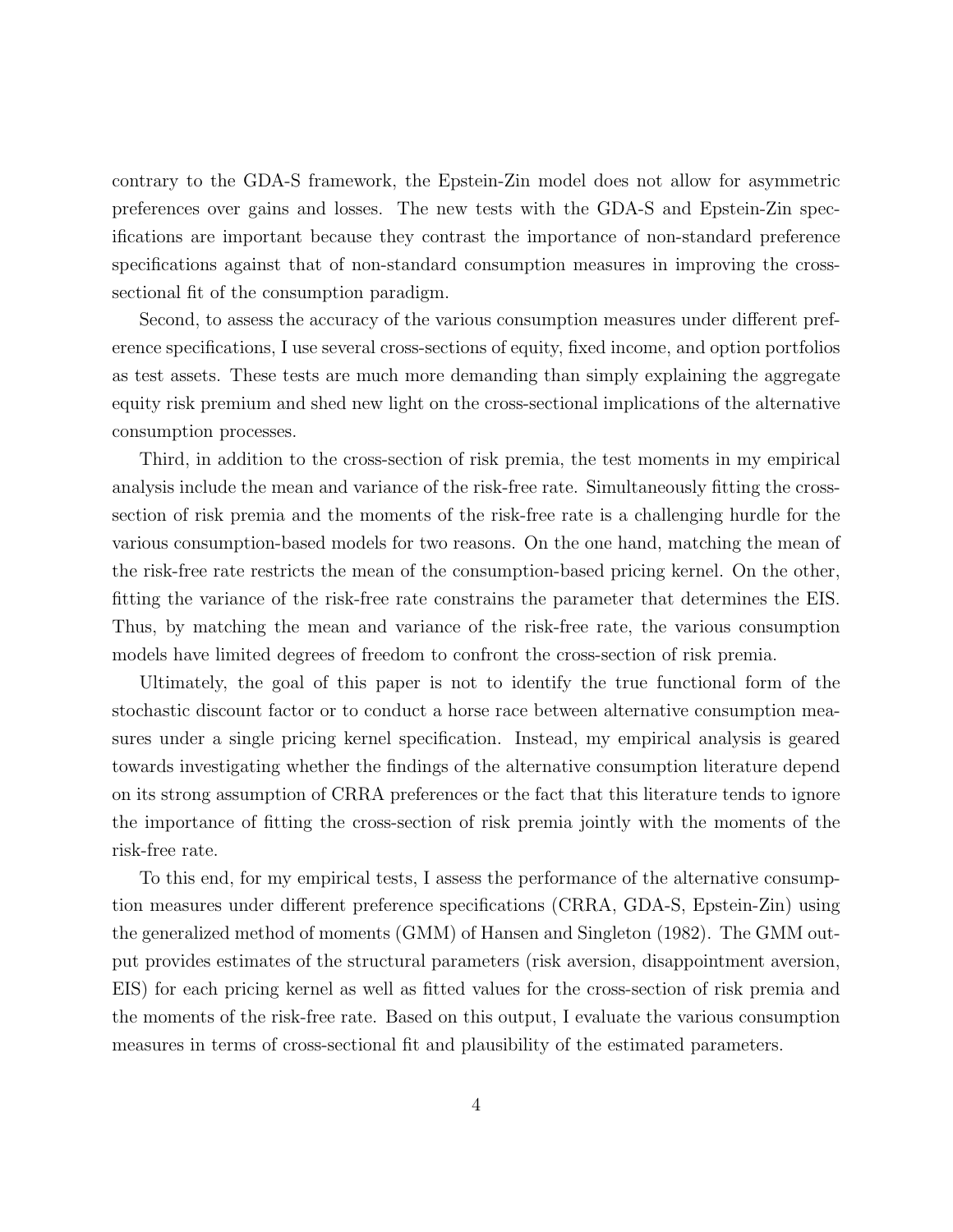In my baseline estimation, the test assets consist of the annual risk premia over the 1964- 2013 period for the stock market and three value-weighted portfolio sorts: the 25 size/bookto-market, the 25 size/investment, and the 25 size/profitability portfolios. I use the above portfolios because they constitute the basis for a number of return-generated factors that are commonly used in the empirical asset pricing literature, e.g., SMB, HML, CMA, and RMW factors in Fama and French (1993, 2015). Additionally, as shown in Harvey et al. (2015) and Hou et al. (2015), the above portfolios are the basis for a wide range of established patterns in the cross-section of equity returns.

The results of the main tests indicate that the CRRA model fails to explain the crosssection of risk premia across almost all alternative consumption measures. The only notable exception is the unfiltered fourth quarter consumption of Kroencke (2017) that can perfectly fit the mean and variance of the risk-free rate while partially explaining the cross-sectional variation of asset returns. The poor performance of the CRRA model can be explained by the fact that in my tests, the risk aversion parameter, which in the CRRA model is also the inverse of the EIS, is identified by the variance of the risk-free rate and not by the cross-section of risk premia.

The cross-sectional fit of the consumption-based framework improves when I consider the non-separable model of Epstein and Zin (1989). This model disentangles risk aversion from intertemporal substitution. Interestingly, I find that within the Epstein-Zin specification, BEA consumption can perfectly match the mean and variance of the risk-free rate while outperforming the alternative consumption measures in terms of cross-sectional fit across all portfolio sorts. This finding runs against the results of the existing literature that highlight the improved performance of the alternative consumption measures within the CRRA framework. In terms of plausibility of the estimated parameters, even though the Epstein-Zin model with standard BEA consumption implies a large value for the risk aversion coefficient, the alternative consumption measures imply an extremely low EIS. Hence, the alternative consumption measures also imply implausible estimates for the preference parameters.

In my final tests, I examine the fit of the alternative consumption measures using the novel GDA-S framework with disappointment aversion. Similar to the results for the Epstein-Zin specification, I find that within the GDA-S model, the standard BEA consumption process exhibits the best cross-sectional fit among the various consumption measures across all portfolio sorts. Further, I find that for each consumption measure, the GDA-S model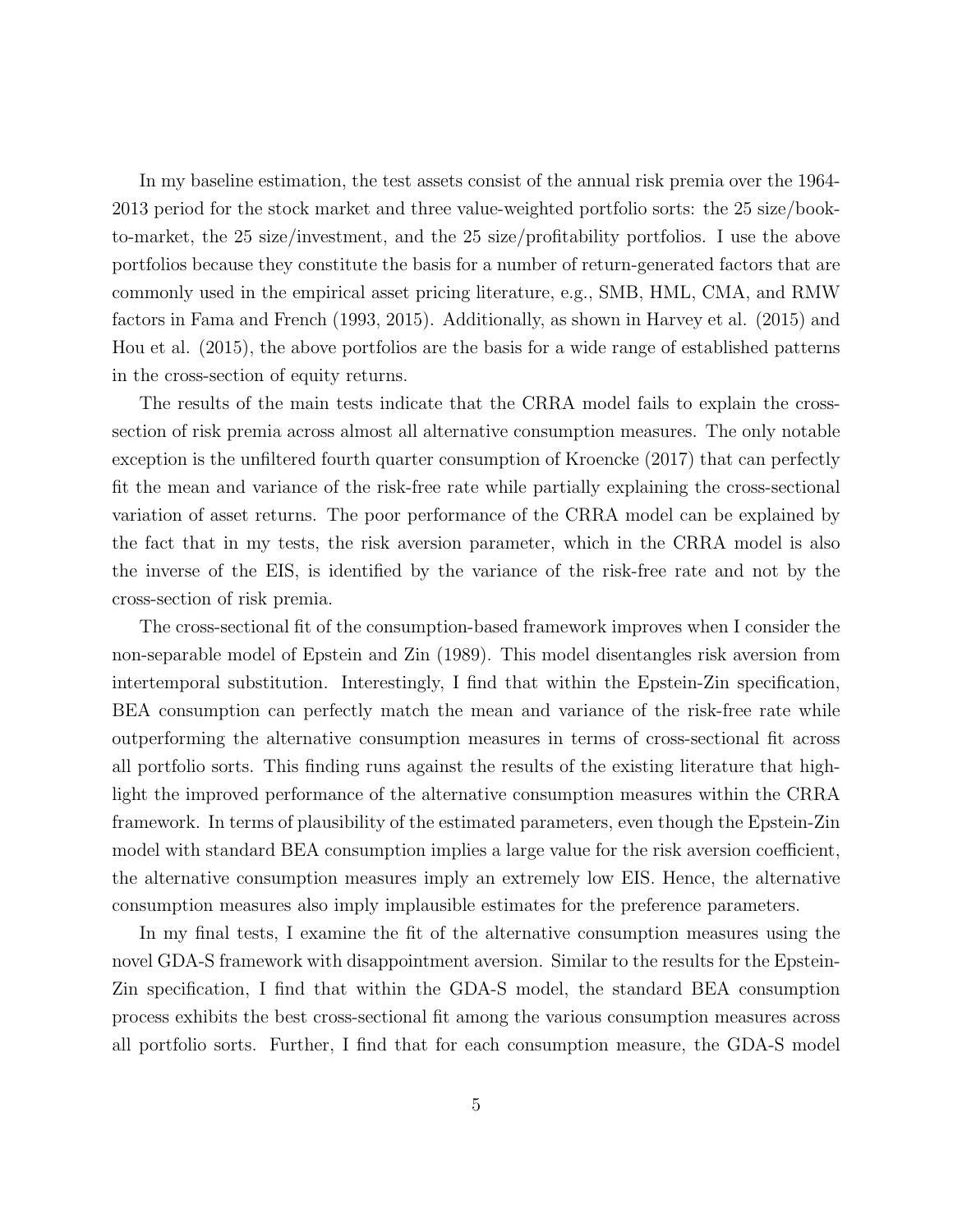with asymmetric utility can fit the cross-section of risk premia and the moments of the risk-free rate better than the CRRA or Epstein-Zin specifications across almost all test assets. Surprisingly, the fit of the consumption-based GDA-S model with BEA consumption is superior to that of the Fama and French (1993, 2015) three- and five-factor models. This is very important given that the GDA-S model relies on a single macroeconomic factor, whereas the Fama-French models consist of several return generated factors.

I verify the above results with a series of robustness tests. First, I pool the three equity portfolio sorts into a single cross-section. Second, I extend the sample to include the Great Depression. Third, I augment the set of test assets to include portfolios of treasury bonds, corporate bonds, and equity index options. Finally, I test the cross-sectional fit of the various models and alternative consumption measures at the monthly frequency. The results from these tests confirm the findings of my main analysis. Namely, that within the CRRA model, the alternative consumption measures outperform the standard BEA consumption process in terms of cross-sectional fit and plausibility of preference parameters whereas in the GDA-S and Epstein-Zin specifications, BEA consumption can explain the cross-section of risk premia much better than the alternative measures of consumption.

Collectively, the results of this paper complement the asset pricing literature on alternative consumption measures (e.g., Parker and Julliard (2003), Jagannathan and Wang (2007), Savov (2011), Kroencke (2017)). Specifically, consistent with the existing literature, I find that within the standard CRRA framework, the alternative consumption measures exhibit a better fit than BEA consumption in the joint cross-section of risk premia and risk-free rate moments. However, when I consider non-standard preference specifications, such as the GDA-S or Epstein-Zin models, the standard BEA consumption process performs better than the alternative measures in explaining the cross-sectional of risk premia while yielding plausible estimation for the prices of risk.

These findings suggest that the conclusions of the alternative consumption literature, which are motivated by the measurement error in aggregate consumption and the decisionmaking process of the aggregate investor, rely heavily on the CRRA assumption. Further, my results indicate that the importance of the alternative consumption measures in generating more plausible prices of risk and improving the cross-sectional fit of the consumption framework vanishes when I consider models that disentangle time preferences from risk aversion (e.g., Epstein-Zin) or emphasize the role of downside consumption risk (e.g., GDA-S).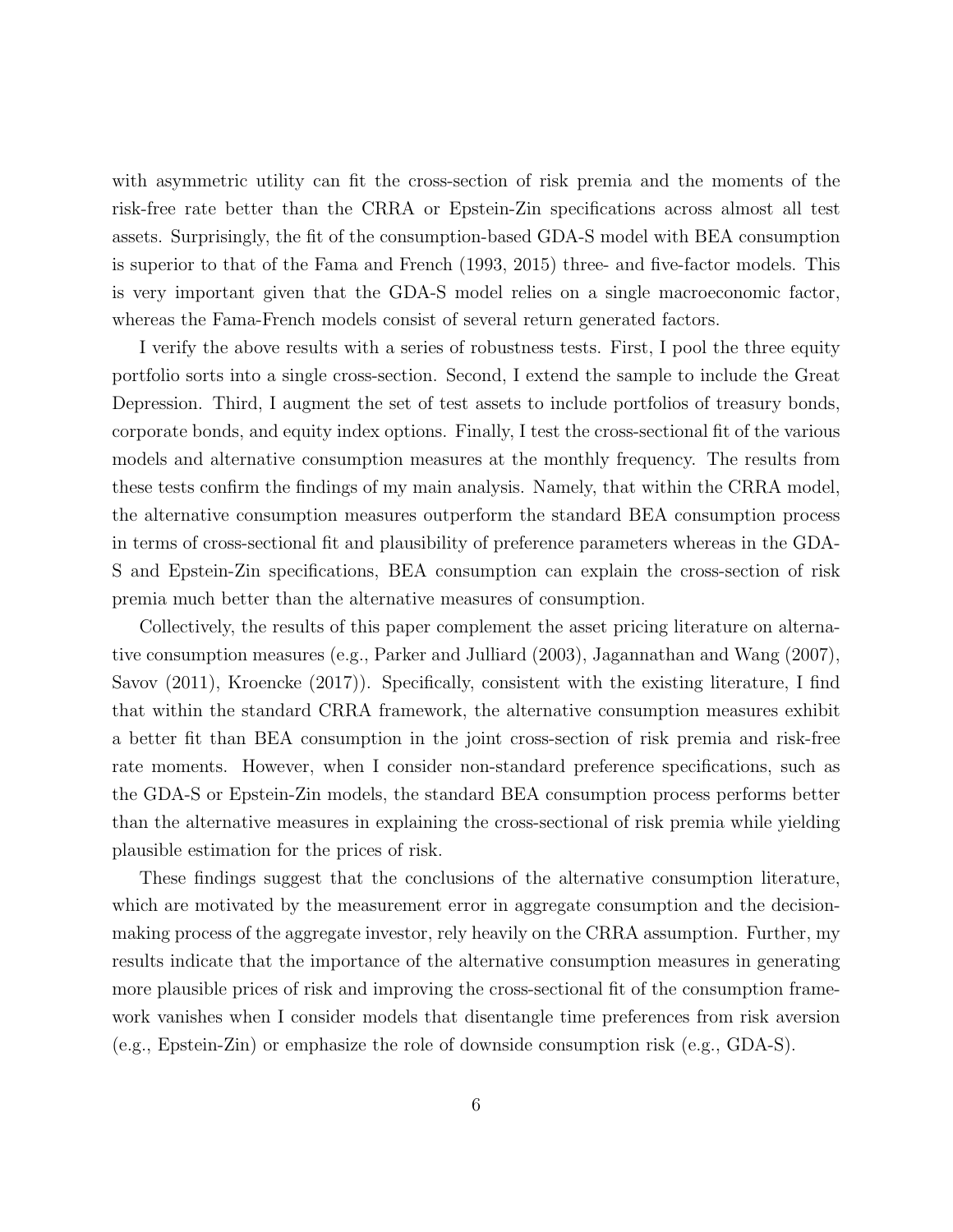Finally, I extend the empirical results of the disappointment aversion literature (e.g., Routledge and Zin (2010), Bonomo et al. (2011), Delikouras (2017), Delikouras and Kostakis (2019), Schreindorfer (2019)) by combining it with the literature on alternative consumption. This is the first paper to test the cross-sectional performance of disappointment aversion models using alternative measures of consumption. Contrary to a number of results in the disappointment literature (e.g., Routledge and Zin (2010), Delikouras and Kostakis (2019)), which propose discount factors based on disappointment aversion alone, I show that a successful consumption-based model requires both asymmetric preferences (disappointment aversion) and a smooth utility function (risk aversion) to simultaneously fit the cross-section of risk premia and the moments of the risk-free rate.

## 2 Theoretical Background

In this section, I present the three consumption-based asset pricing models used in my empirical analysis and discuss the significance of including risk-free rate moments in crosssectional tests of alternative consumption measures.

#### 2.1 CRRA preferences and the cross-section of risk premia

The starting point of my analysis is the CRRA stochastic discount factor  $M_t^{CRRA}$ 

$$
M_t^{CRRA} = \beta \left( C_t / C_{t-1} \right)^{-\gamma}, \tag{1}
$$

where  $\gamma (\gamma > 0)$  is the risk aversion coefficient and  $\beta (\beta \in (0,1))$  is the rate of time preference.

Following the arguments in Cochrane (2001), the unconditional market risk premium and the implied risk aversion coefficient in the CRRA economy are given by

$$
\mathbb{E}\left[R_{mt} - R_{ft}\right] \approx \gamma \rho_{m,c} \sigma_m \sigma_c \quad \Leftrightarrow \quad \gamma \approx \mathbb{E}\left[R_{mt} - R_{ft}\right] / (\rho_{m,c} \sigma_m \sigma_c). \tag{2}
$$

The constant  $\rho_{m,c}$  is the correlation of market excess returns to consumption growth, and  $\sigma_m$ and  $\sigma_c$  are the volatilities of market excess returns and consumption growth, respectively. Using the estimates for  $\mathbb{E}[R_{mt}-R_{ft}], \rho_{m,c}, \sigma_m$ , and  $\sigma_c$  over the 1964-2013 period, the implied risk aversion coefficient according to equation (2) is approximately 75. As emphasized by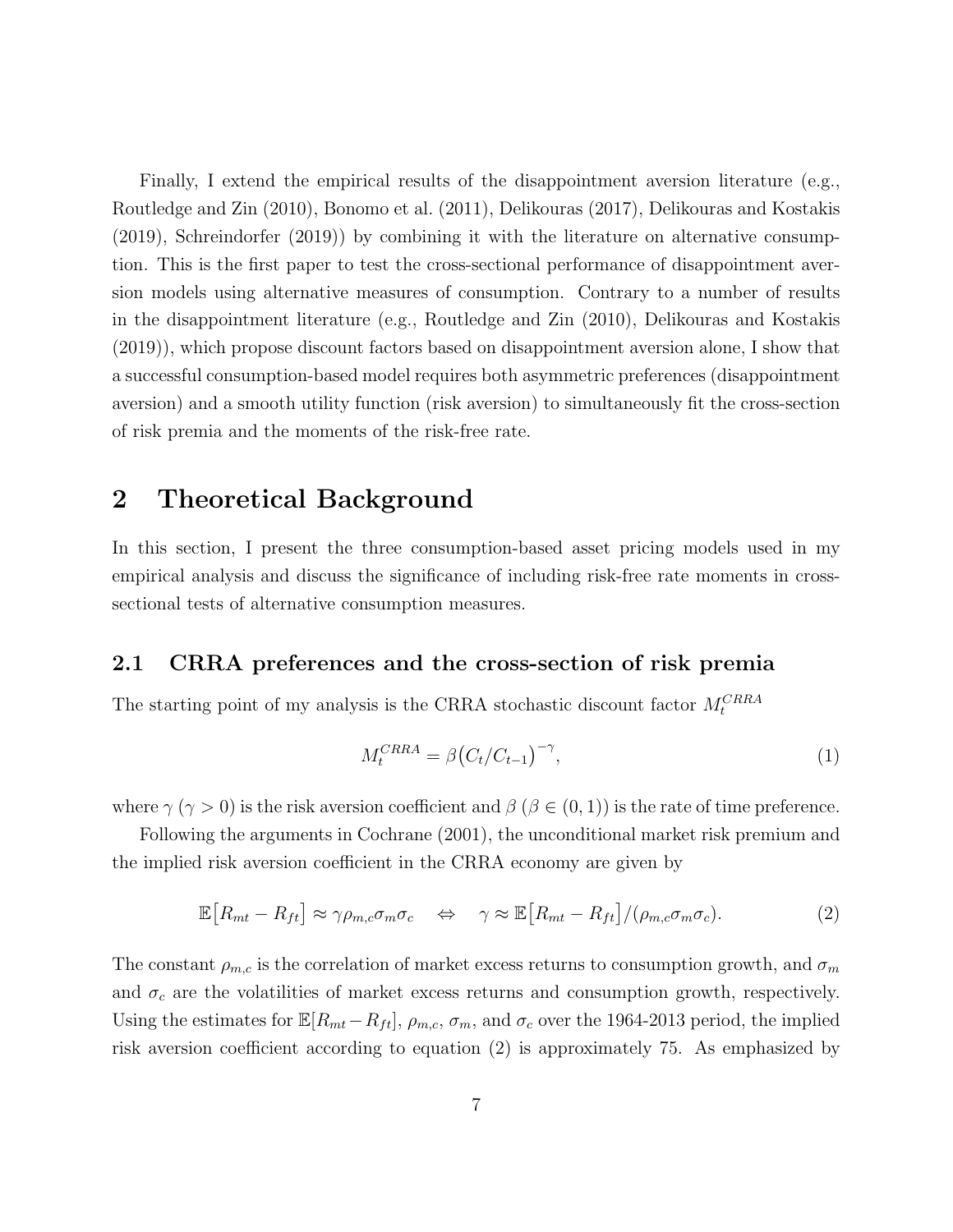Mehra and Prescott (1985), this value is extremely large and impossible to reconcile with the results from experimental studies on risk preferences (e.g., Rabin (2000), Choi et al. (2007)) or the evidence from macroeconomic models (e.g., Lucas (1978)).

Equation (2) demonstrates how alternative consumption measures address the equity premium puzzle Mehra and Prescott (1985). Specifically, the existing literature (e.g., Savov  $(2011)$ , Kroencke  $(2017)$ ) has been able to identify alternative consumption processes (e.g., garbage, unfiltered consumption) that preserve the correlation with the stock market and are twice as volatile as the standard BEA consumption. In this case, according to equation (2), the implied risk aversion parameter would decrease in half. Nevertheless, a risk aversion coefficient around 20 is still implausibly large according to the arguments in Rabin (2000).

Moreover, the task of explaining the cross-section of expected returns is much more challenging than fitting the aggregate equity risk premium alone. Specifically, a multidimensional version of equation (2) for the cross-section of risk premia is given by the square of the Hansen and Jagannathan (1997) distance for the CRRA model

$$
Dist = \left[\mathbb{E}[\mathbf{R}_t - R_{ft}] - \gamma \sigma_c diag[\mathbf{\Sigma}_r]^{1/2} \boldsymbol{\rho}_{r,c}\right]' \mathbf{\Sigma}_r^{-1} \left[\mathbb{E}[\mathbf{R}_t - R_{ft}] - \gamma \sigma_c diag[\mathbf{\Sigma}_r]^{1/2} \boldsymbol{\rho}_{r,c}\right].
$$
 (3)

Above,  $\mathbf{R}_t$  is the vector of asset returns,  $\Sigma_r$  is the covariance matrix of excess returns,  $diag[\Sigma_r]$  is the diagonal matrix of excess return variances, and  $\rho_{r,c}$  is the vector of correlations between excess returns and consumption growth.

Equation (3) highlights the fact that an alternative consumption process should be assessed along two dimensions. First, it should be able to decrease the implied risk aversion coefficient  $\gamma$  either by increasing the consumption growth to asset return correlations  $(\rho_{r,c})$ or by increasing consumption growth volatility  $(\sigma_c)$ . Second, and more importantly, in order to generate low cross-sectional errors and improve the fit of the standard BEA consumption process, an alternative consumption measure should be able to properly align the vector of risk premia ( $\mathbb{E}[\mathbf{R}_t - R_{ft}]$ ) to the vector of correlations between consumption growth and asset returns  $(\rho_{r,c})$ . Based on this analysis, in this paper, I examine the performance of alternative consumption measures and preference specifications along these two dimensions: plausibility of the estimated structural parameters and cross-sectional fit.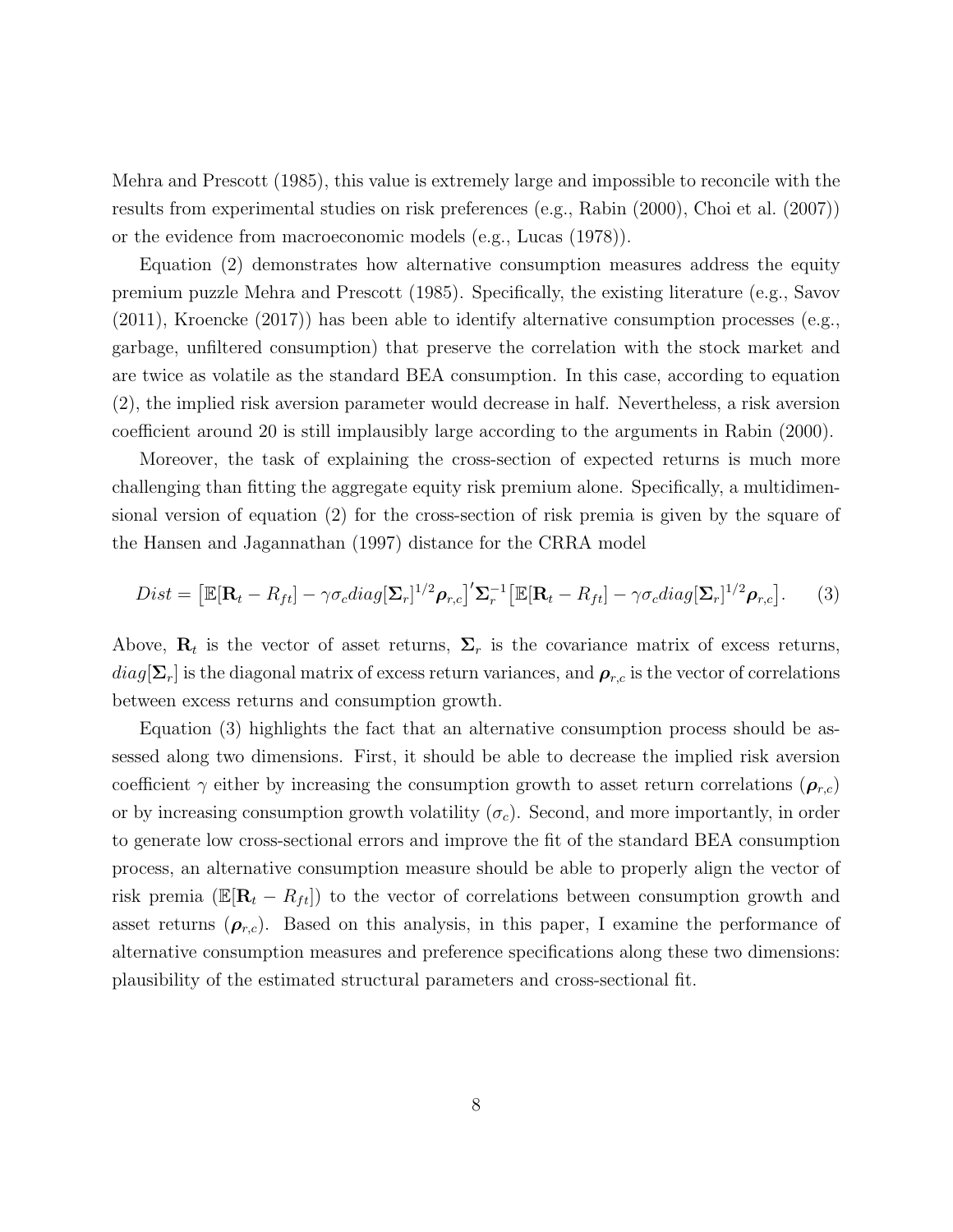#### 2.2 Disappointment aversion and non-separable preferences

The existing literature on alternative consumption measures (e.g., Parker and Julliard (2003), Jagannathan and Wang (2007), Savov (2011), Kroencke (2017))) conducts its tests assuming CRRA preferences. Despite its simplicity, the CRRA utility function is not consistent with recent empirical evidence on how investors evaluate risky payoffs (e.g., Kahneman and Tversky (1979), Choi et al. (2007), Abeler et al. (2011)). Further, the CRRA utility limits the cross-sectional accuracy of consumption-based models because of its restrictive assumption that the risk aversion coefficient is the inverse of the EIS.

Motivated by the above shortcomings, for my empirical analysis, in addition to the CRRA model, I compare the plausibility of the estimated preference parameters and the crosssectional fit of alternative consumption measures using two alternative models for investor preferences. Specifically, I first introduce a novel stochastic discount factor with asymmetric preferences, which is termed the GDA-S model. Additionally, for comparison with the CRRA and GDA-S models, I estimate the non-separable discount factor of Epstein and Zin (1989). I describe these two specifications below.

#### 2.2.1 A novel stochastic discount factor based on disappointment aversion

Routledge and Zin (2010) combine the Epstein and Zin (1989) model with Gul's (1991) disappointment framework and derive the generalized disappointment aversion (GDA) model

$$
M_t^{GDA} = \frac{\beta^{\frac{1-\gamma}{\rho}} \left(\frac{C_t}{C_{t-1}}\right)^{(1-\gamma)\frac{\rho-1}{\rho}} R_{wt}^{\frac{1-\gamma}{\rho}-1} \left(1 + \theta \mathbf{1} \left\{\beta^{\frac{1}{\rho}} \left(\frac{C_t}{C_{t-1}}\right)^{\frac{\rho-1}{\rho}} R_{wt}^{\frac{1}{\rho}} \le \delta\right\}\right)}{1 - \theta(\delta^{\alpha} - 1) \mathbf{1} \left\{\delta > 1\right\} + \theta \delta^{1-\gamma} \mathbb{E}_{t-1} \left[\mathbf{1} \left\{\beta^{\frac{1}{\rho}} \left(\frac{C_t}{C_{t-1}}\right)^{\frac{\rho-1}{\rho}} R_{wt}^{\frac{1}{\rho}} \le \delta\right\}\right]}.
$$
 (4)

The GDA pricing kernel is a function of the observable consumption growth process  $C_t$  and the unobservable wealth return  $R_{wt}$ . The constant  $\gamma$  is the coefficient of risk aversion,  $\beta$  is the rate of time preference, and  $\rho$  ( $\rho$  < 1) determines the EIS, which is equal to  $1/(1 - \rho)$ . The novel parameters in the GDA pricing kernel are the disappointment aversion (DA) coefficient  $\theta$  ( $\theta > 0$ ), which affects the asymmetry in investor preferences around the disappointment threshold, and the GDA constant  $\delta$  ( $\delta > 0$ ), which determines the disappointment threshold.

In this paper, I use a variant of the GDA framework of equation (4), termed the GDA-S model, which is derived based on the following assumptions. First, I assume time-separable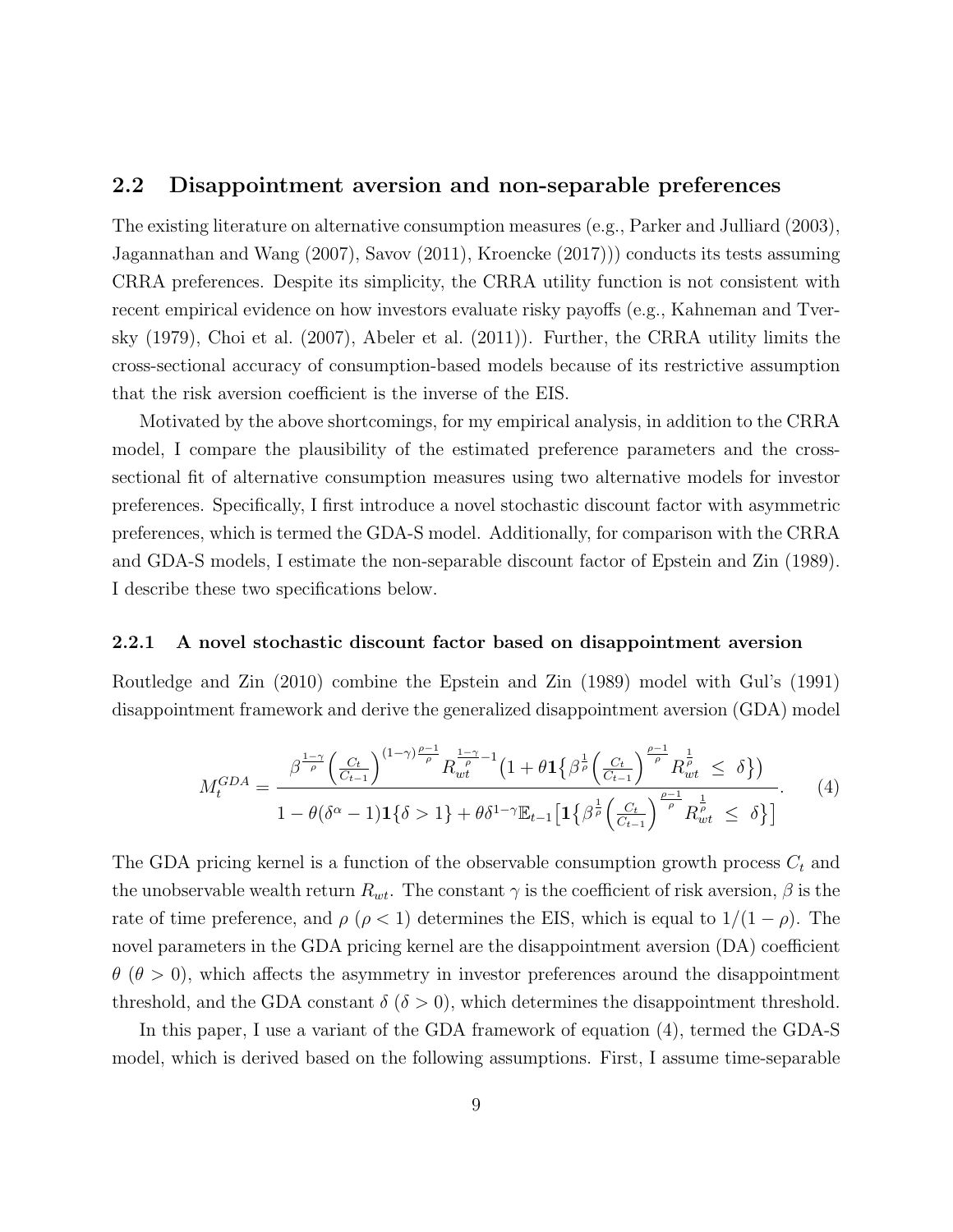preferences, i.e.,  $\gamma = 1 - \rho$  in equation (4). The time-separability assumption facilitates the identification of the preference parameters under the alternative consumption measures.

Second, as shown in Lustig et al. (2013), returns on aggregate wealth are quite difficult to measure. Thus, using the methodology in Delikouras (2017), I impose additional structure on the consumption growth process to express returns on aggregate wealth as a function of aggregate consumption growth. Specifically, I follow the previous literature (e.g., Mehra and Prescott (1985), Routledge and Zin (2010)) and assume that log-consumption growth  $\Delta c_t$  is an autoregressive process (AR(1)) with constant volatility and i.i.d.  $N(0, 1)$  shocks  $\epsilon_{c,t}$ 

$$
\Delta c_t = \mu_c (1 - \phi_c) + \phi_c \Delta c_{t-1} + \sqrt{1 - \phi_c^2} \sigma_c \epsilon_{c,t}, \tag{5}
$$

where  $\mu_c$ ,  $\sigma_c^2$ , and  $\phi_c$  are the unconditional mean, variance, and first-order autocorrelation.

Based on these two additional assumptions, in Appendix A, I derive the GDA-S stochastic discount factor where the unobservable return on wealth in the GDA model has been replaced by the observable consumption growth  $\Delta c_t$ 

$$
M_t^{GDA-S} = \tilde{\beta}e^{(\rho-1)\Delta c_t} \times \left(1 + \tilde{\theta}\mathbf{1}\left\{\Delta c_t \le \mu_c(1-\phi_c) + \phi_c\Delta c_{t-1} + d_1\sqrt{1-\phi_c^2}\sigma_c\right\} \right)
$$
(6)  
 
$$
-\tilde{\theta}\mathbb{E}\left[\mathbf{1}\left\{\Delta c_t \le \mu_c(1-\phi_c) + \phi_c\Delta c_{t-1} + d_1\sqrt{1-\phi_c^2}\sigma_c\right\}\right].
$$

The constant  $\tilde{\beta}$  above is the effective discount rate, which is a function of preference parameters and consumption growth moments.<sup>1</sup> The coefficient  $d_1$ , which depends on the GDA parameter  $\delta$  from equation (4), determines the threshold for disappointment and is also the location of the asymmetry in the GDA utility function.<sup>2</sup> When  $\tilde{\theta}$  is zero (symmetric utility) or  $d_1$  tends to  $-\infty$  (extremely low disappointment threshold) in equation (6), the GDA-S discount factor reduces to the traditional CRRA model of equation (1).

The derivation of the GDA-S model above is based on the normality assumption of logconsumption growth (equation (5)). However, the observed consumption growth deviates from normality. Thus, I re-center the disappointment indicator in the GDA-S model by subtracting its unconditional mean  $(\mathbb{E}\big[\mathbf{1}\big\{\Delta c_t \leq \mu_c(1-\phi_c) + \phi_c \Delta c_{t-1} + d_1\sqrt{1-\phi_c^2}\sigma_c\big\}\big])$  so

<sup>&</sup>lt;sup>1</sup>See equation (30) in Appendix A for  $\gamma = 1 - \rho$ .

<sup>&</sup>lt;sup>2</sup>The parameter  $d_1$  is the threshold for disappointment expressed in terms of the consumption growth shocks  $\epsilon_{c,t}$  of equation (5). Specifically, disappointment events in the GDA-S stochastic discount factor of equation (6) occur when consumption growth shocks are less than  $d_1$ , i.e.,  $\epsilon_{c,t} \leq d_1$ .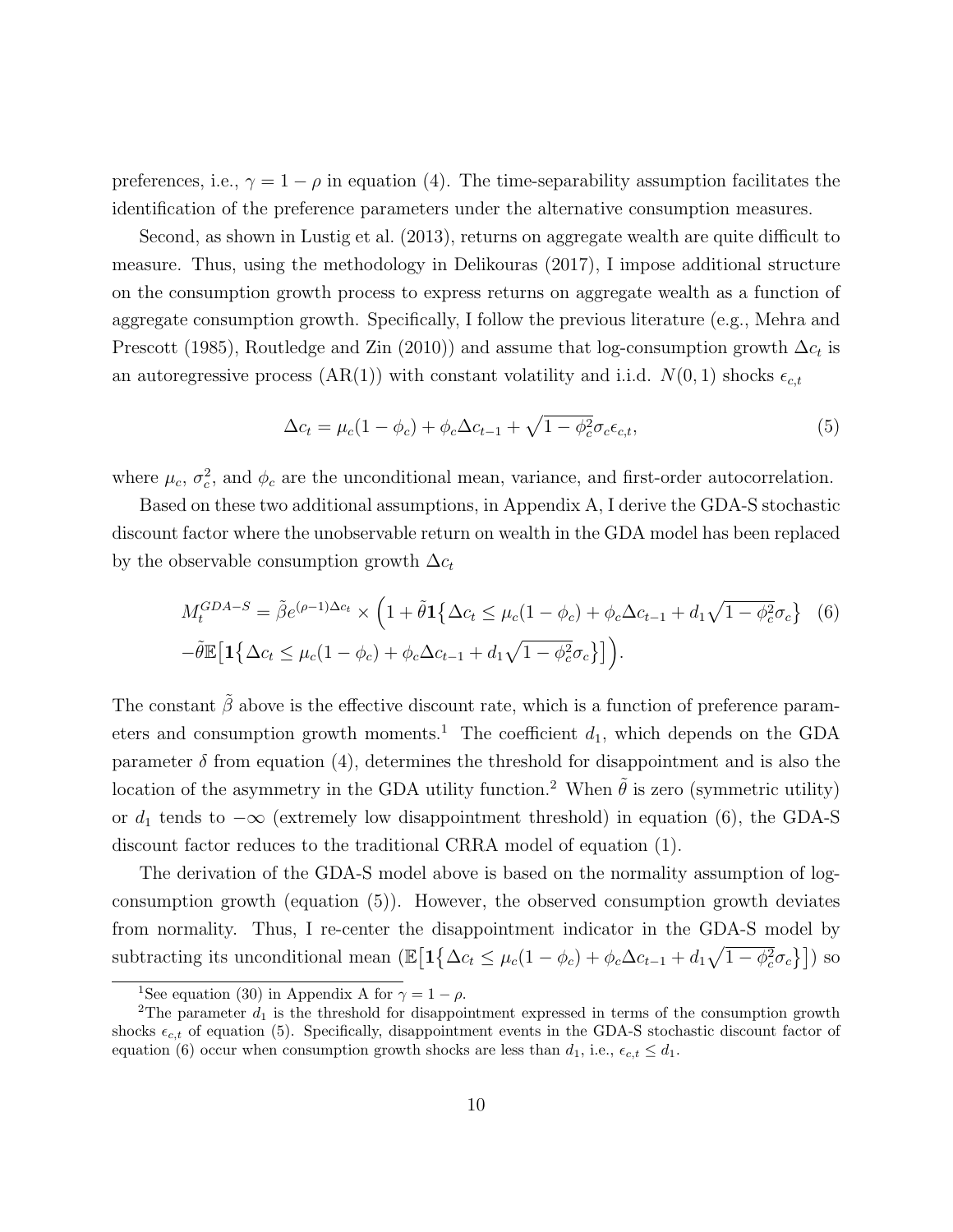that the expectation of the normalized disappointment term  $(1 + \tilde{\theta}(1\{...\} - \mathbb{E}[1\{...\}]))$  is 1.

The GDA-S discount in equation (6) includes two terms. The first one is the traditional power utility term  $(e^{(\rho-1)\Delta c_t})$  that determines the EIS, i.e., the responsiveness of consumption growth to changes in the risk-free rate. This term adjusts future risky payoffs for timing. The second term is the disappointment indicator  $(\hat{\theta}1\{...\})$  that determines preferences over risky payoffs. This term adjusts future risky payoffs for disappointing events in consumption growth. According to equation (6), these disappointment events happen when consumption growth is less than its certainty equivalent, i.e.,  $\Delta c_t \leq \mu_c (1 - \phi_c) + \phi_c \Delta c_{t-1} + d_1 \sqrt{1 - \phi_c^2} \sigma_c$ . The disappointment term highlights the importance of downside consumption risk as a key driver for the cross-sectional variation in risk premia.

#### 2.2.2 The non-separable pricing kernel of Epstein and Zin (1989)

For comparison with the GDA-S and CRRA models, I also examine the cross-sectional fit of the alternative consumption measures using the Epstein and Zin (1989) framework. Contrary to the CRRA discount factor, Epstein and Zin propose a model where risk aversion and intertemporal substitution are determined by two distinct parameters. This non-separable stochastic discount factor is given by

$$
M_t^{EZ} = \beta^{\frac{1-\gamma}{\rho}} \left(\frac{C_t}{C_{t-1}}\right)^{(1-\gamma)\frac{\rho-1}{\rho}} R_{wt}^{\frac{1-\gamma}{\rho}-1}.
$$
 (7)

The Epstein-Zin specification can also be derived from the Routledge-Zin model of equation (4) by assuming a symmetric utility function and setting  $\theta$  equal to zero.

Similar to the GDA-S model, in Appendix A, I show that when consumption growth follows an  $AR(1)$  process with constant volatility as in equation (5), the Epstein-Zin discount factor of equation (7) can be written as a function of observable consumption growth alone

$$
M_t^{EZ} = \tilde{\beta}e^{\left(\rho - 1 - \frac{\rho - 1 + \gamma}{1 - \kappa_{c,1}\phi_c}\right)\Delta c_t + \frac{\rho - 1 + \gamma}{1 - \kappa_{c,1}\phi_c}\phi_c\Delta c_{t-1}}.
$$
\n
$$
(8)
$$

The constant  $\tilde{\beta}$  above depends on preference parameters and consumption growth moments as in the GDA-S specification. The parameter  $\kappa_{c,1}$  is a log-linearization constant that depends on the average log price-dividend ratio of the economy.<sup>3</sup> When the risk aversion parameter

<sup>&</sup>lt;sup>3</sup>See equation (25) in Appendix A.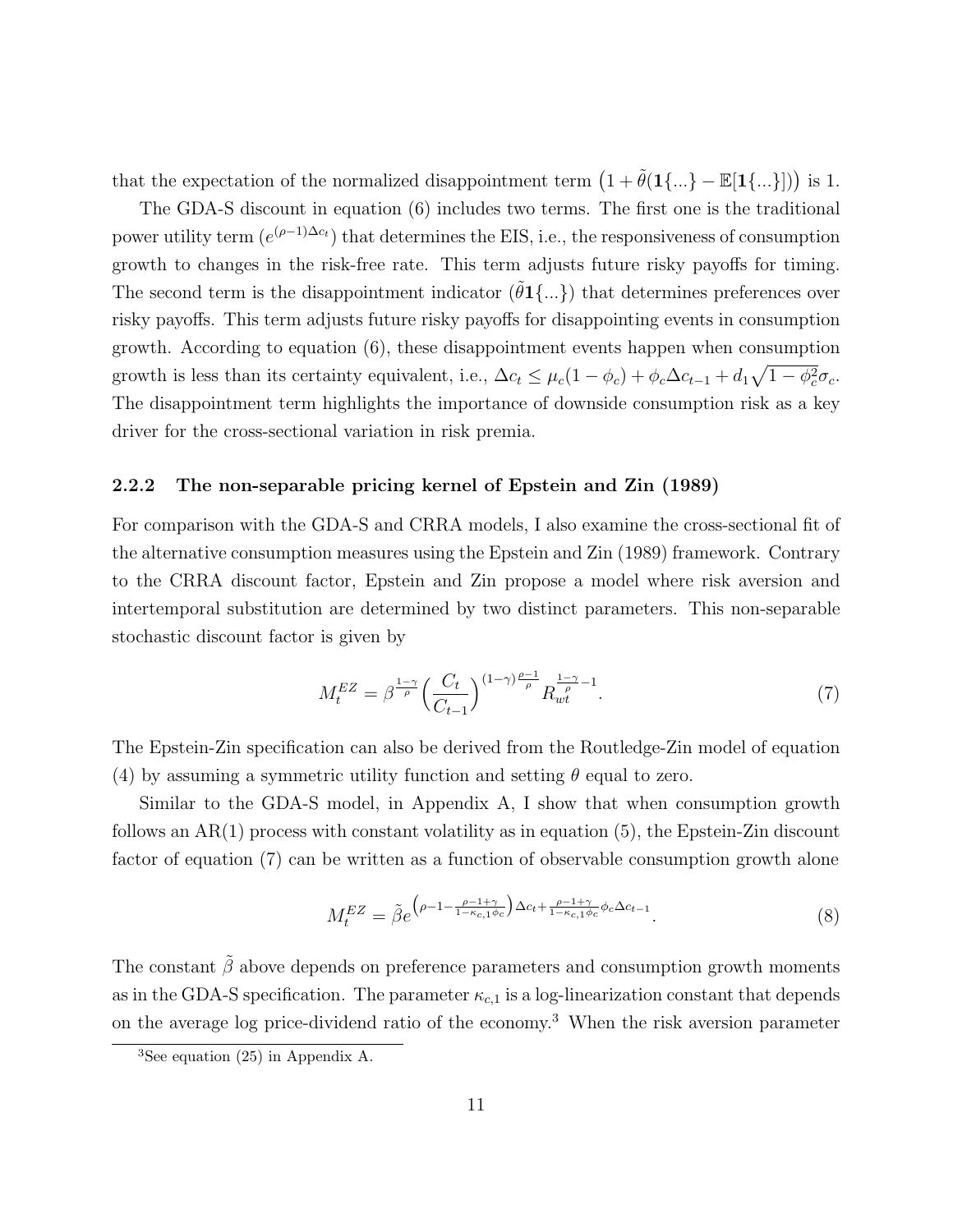in equal to the inverse of the EIS, i.e.,  $\gamma = 1 - \rho$  in equation (8), the Epstein-Zin specification reduces to the standard CRRA model.

### 2.3 The risk-free rate

For my empirical analysis, I estimate the various consumption-based models by augmenting the cross-section of risk premia with two key moments for the risk-free rate: the mean of the risk-free rate  $(\mathbb{E}[R_{ft}])$  and the variance of the log-risk-free rate  $(var(r_{ft}))$ . Including the mean and variance of the risk-free rate in cross-sectional tests of consumption models is important for two reasons. First, fitting the mean of the risk-free rate fixes the mean of the stochastic discount factor  $M_t$  at a realistic level since the unconditional Euler equation of the (conditionally) risk-free rate implies that

$$
\mathbb{E}[R_{ft}] = \mathbb{E}[M_t]^{-1} \big( 1 - Cov(R_{ft}, M_t) \big) \approx \mathbb{E}[M_t]^{-1}.
$$
\n(9)

Second, and most importantly, the variance of the risk-free rate can uniquely identify the EIS coefficient. This is particularly useful for consumption-based models like the GDA-S and Epstein and Zin (1989) specifications, where risk attitudes and intertemporal substitution are determined by distinct parameters. In Appendix B, I show that based on the  $AR(1)$ assumption for log-consumption growth in equation (5), the variance of the log risk-free rate across all models used in this study (CRRA, GDA-S, Epstein-Zin) is equal to

$$
var(r_{ft}) = (1 - \rho)^2 \phi_c^2 \sigma_c^2.
$$
\n(10)

Without the variance condition of equation (10), the GDA-S and Epstein-Zin models cannot be estimated because it is impossible to separately identify the EIS coefficient  $\rho$  from the risk and disappointment aversion parameters  $\gamma$  and  $\hat{\theta}$ , respectively. For instance, in the Epstein-Zin pricing kernel of equation (8), the effective risk aversion coefficient depends on the additive term  $\gamma + \rho$ . Hence, the two parameters cannot be identified in this model unless the test assets include the variance of the risk-free rate.

For the CRRA model, the inverse of the EIS is equal to the risk aversion coefficient. Thus, for this model I can replace  $1 - \rho$  in equation (10) with  $\gamma$  to get

$$
var(r_{ft}) = \gamma^2 \phi_c^2 \sigma_c^2. \tag{11}
$$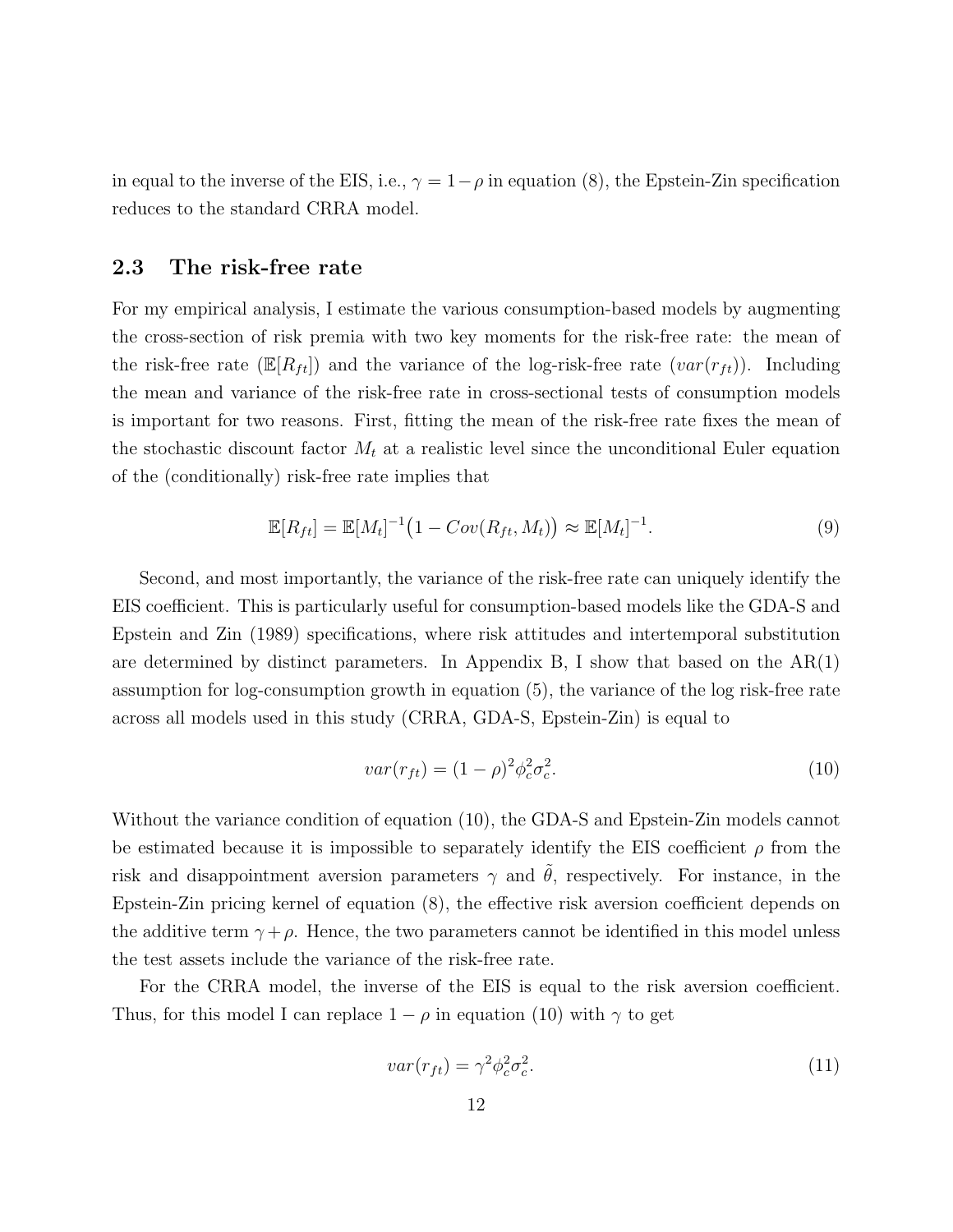Equation (11) highlights the tension in the CRRA discount factor between risk aversion and the EIS. Specifically, the risk aversion parameter implied by the risk-free rate volatility is

$$
\gamma = vol(r_{ft})/(|\phi_c|\sigma_c). \tag{12}
$$

Plugging the estimates over the 1964-2013 period for the volatility of the risk-free rate and the consumption growth moments into equation (12), the implied risk aversion parameter in the CRRA model is equal to 6.4. This number is a much smaller than the risk aversion coefficient ( $\gamma = 75$ ) implied by the equity risk premium condition in equation (2).

One way to address this tension in the CRRA model is to use an alternative measure of aggregate consumption that is more volatile (large  $\sigma_c$ ) and much less persistent ( $\phi_c \approx 0$ ) than the standard BEA consumption. In this case, the implied risk aversion parameter from equation (2) will decrease, while the implied inverse EIS coefficient from equation (12) will increase. This is precisely the mechanism of the alternative consumption measures proposed by the literature (e.g., Savov (2011), Kroencke (2017)). However, these alternative consumption processes recast the equity premium puzzle as a risk-free rate puzzle (e.g., Weil (1989)) since they imply an almost zero EIS.

Contrary to the CRRA utility where the risk aversion parameter is also the inverse of the EIS, in the GDA-S and Epstein-Zin discount factors, risk (or disappointment) aversion and intertemporal substitution are determined by two distinct parameters. Thus, by disentangling risk attitudes from time preferences, the latter models provide another way to resolve the tension between fitting the variance of the risk-free rate and matching the cross-section of risk premia without necessarily resorting to alternative consumption measures.

# 3 Data and Estimation Methodology

In this section, I describe the data and estimation methodology used in the cross-sectional tests of the various consumption-based models.

### 3.1 Consumption data

In my empirical analysis, I use annual and monthly consumption data. For the annual tests, the benchmark aggregate consumption measure (SNonD) is defined on a per capita basis as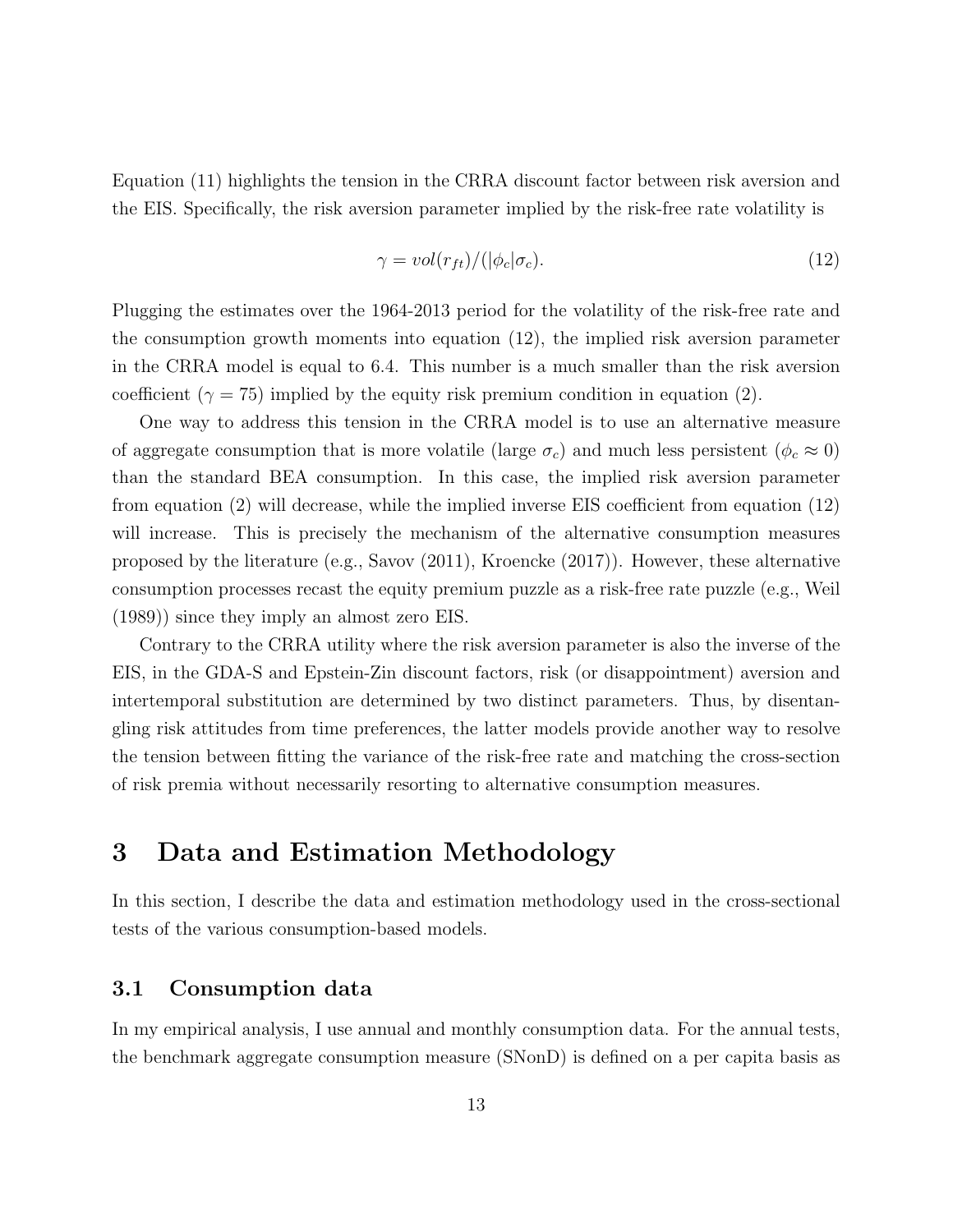services plus non-durables, with each component of aggregate consumption deflated by its corresponding price index (base year 2009). The seasonally adjusted personal consumption expenditures (PCE) and the PCE price index are from the BEA while population data is from the U.S. Census Bureau. In my tests, I also use two aggregate consumption growth measures that are defined separately for services (S-K) and non-durables (NonD-K). These two measures are from Tim Kroencke's website.

For the alternative consumption measures, I follow the empirical approach in Kroencke (2017). Specifically, I consider the three-year measure of ultimate consumption growth (Ult) of Parker and Julliard (2003) and the fourth quarter to fourth quarter (Q4) consumption growth process of Jagannathan and Wang (2007).<sup>4</sup> I also use the unfiltered consumption growth measures of Kroencke (2017) for services and non-durables (SNonD-U), non-durables (NonD-U), and fourth quarter non-durables (Q4NonD-U). The data for all these alternative consumption measures is from Tim Kroencke's website. Additionally, I calculate the garbage growth process from municipal waste data provided by the U.S. Environmental Protection Agency (EPA). This garbage-based measure of consumption was first introduced by Savov (2011). Finally, for the monthly tests I obtain aggregate consumption data for non-durables (NonDm) and services plus non durables (SNonDm) from the FRED website. I also construct the corresponding unfiltered monthly consumption measures (SNonD-Um, NonD-Um) following the methodology in Kroencke  $(2017).<sup>5</sup>$ 

Summary statistics for the various consumption measures are reported in Table 1. According to the results in Panels A and C, the unfiltered measures of Kroencke (2017) (SnonD-U, NonD-U, Q4NonD-U) and the garbage measure of Savov (2011) are far more volatile than the standard BEA consumption growth process (SNonD). Further, as noted by Kroencke (2017), the unfiltered consumption measures are much less persistent than BEA consumption. In contrast, the Parker and Julliard (2003) consumption measure is the most persistent

<sup>4</sup>Parker and Julliard (2003) consider alternative horizons (from 1 to 15 quarters) for their ultimate consumption measure. Further, the three-year ultimate consumption process should be aligned with threeyear returns. However, for comparison with the remaining consumption measures, I follow Kroencke (2017) and align Parker and Julliard's three-year consumption measure with annual returns.

<sup>&</sup>lt;sup>5</sup>The only difference between the unfiltering procedure for monthly consumption and the one described in Kroencke (2017) for annual data is that for the monthly sample, I set the volatilities of the true consumption Rroencke (2017) for annual data is that for the monthly sample, I set the volatilities of the true consumption<br>measure and the error process equal to the corresponding annual volatilities from Kroencke divided by  $\sqrt{12}$ (annual volatilities  $= 2.5\%$  and  $2.8\%$ ; monthly volatilities  $= 0.71\%$  and  $0.82\%$ , respectively). The remaining parameters in the monthly unfiltering procedure are identical to the ones used in Kroencke.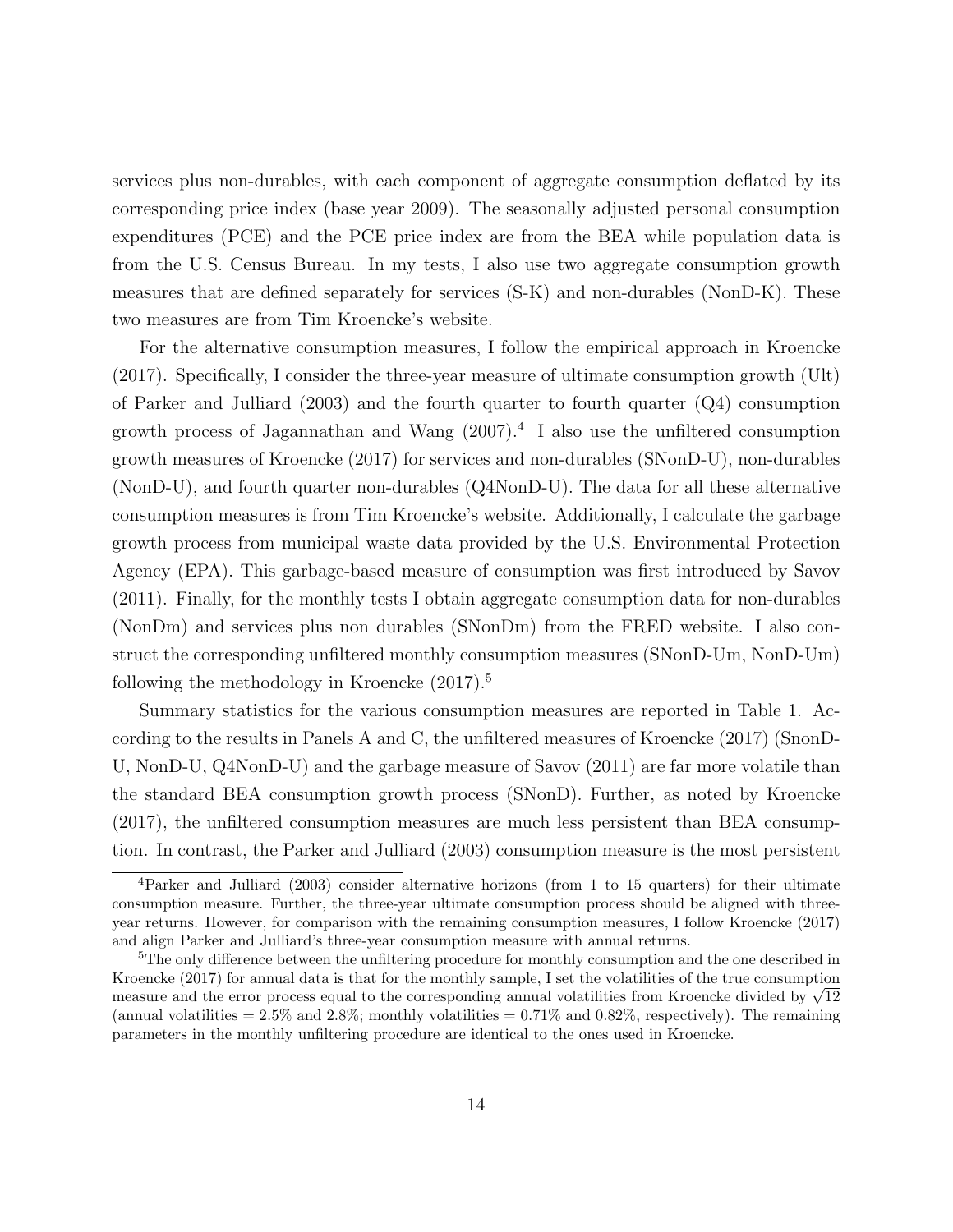consumption process since it is calculated based on overlapping three-year intervals.

Panels E and F of Table 1 show results for monthly consumption. Similar to the annual sample, the monthly unfiltered consumption measures (SNonD-Um, NonD-Um) are much more volatile than standard consumption (SNonDm). However, contrary to the annual sample, at the monthly frequency, BEA consumption growth exhibits negative autocorrelation (mean reversion) and thus, the unfiltering process of Kroencke (2017) increases the absolute value of the autocorrelation coefficient instead of decreasing it. Consequently, at the monthly frequency, unfiltered consumption exhibits stronger mean reversion than BEA consumption.

### 3.2 Time alignment between consumption and asset returns

One of the most important issues in empirical consumption-based asset pricing is the time alignment between consumption growth and asset returns. This is an important issue due to the temporal aggregation bias that affects the time-series of aggregate consumption (e.g., Breeden et al. (1989)).

One way to address the time aggregation bias is by calculating annual consumption growth using end-of-period consumption flows from December to December (e.g., Breeden et al. (1989)) or from fourth quarter to fourth quarter (e.g. Jagannathan and Wang (2007)). Kroencke (2017) imposes an additional temporal correction for his unfiltered consumption growth processes using an autoregressive approximation of Hall (1988). Further, Cochrane (1996) and Kroencke (2017) address the time aggregation bias from the perspective of asset returns. Specifically, they calculate asset returns using annual averages of monthly prices  $(R_t = \sum_{k=1}^{12} P_{kt} / \sum_{k=1}^{12} P_{k,t-1})$  instead of end-of-year prices  $(R_t = P_{12t} / P_{12,t-1})$ .

Contrary to Kroencke (2017), I calculate asset returns using the traditional methodology of end-of-year prices. I do not alter the timing convention of asset returns to be consistent with the majority of the asset pricing literature and to facilitate the replication of my results. Instead, I address the temporal aggregation bias by altering the timing convention in consumption. Specifically, for each consumption measure, I choose the timing convention that maximizes the correlation between stock market returns and consumption growth.

Panels A, C, and E of Table 1 report correlation coefficients between the various consumption growth measures and the excess return on the stock market under two timing conventions. The first one is the beginning-of-period convention where consumption growth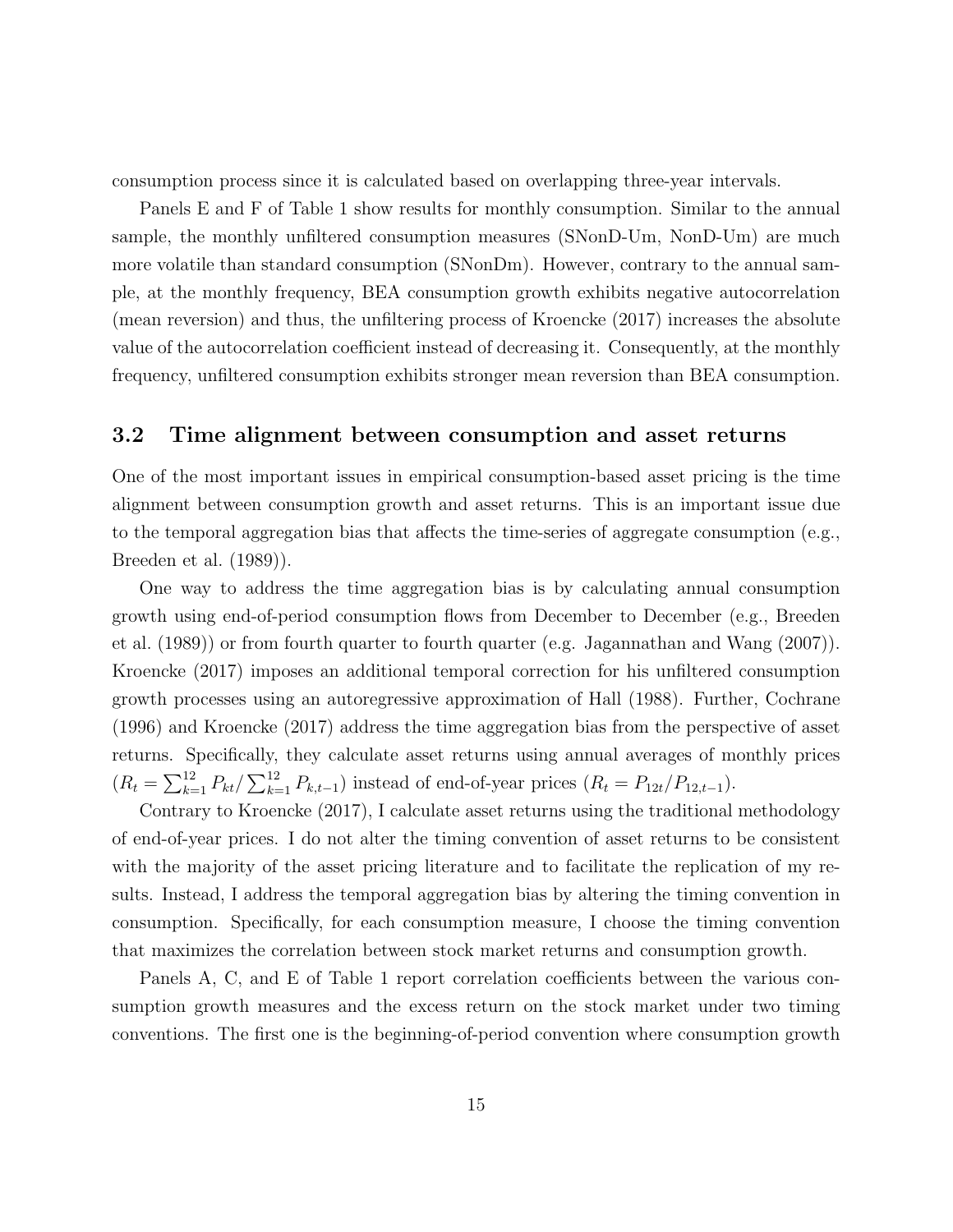at time t is aligned with market returns at time  $t - 1$ . The beginning of period convention has been previously used in consumption-based asset pricing by Campbell (2003), Yogo (2006), and Savov (2011). The second convention is the end-of-period convention where consumption growth at time  $t$  is aligned with market returns at time  $t$ .

According to the correlation estimates in Panels A, C, and E of Table 1, the beginning-ofperiod convention yields higher correlation coefficients across all annual consumption measures with the exception of the ultimate consumption process of Parker and Julliard (2003) (Ult) and the unfiltered fourth quarter consumption of Kroencke (2017) (Q4NonD-U). Based on this finding, for my annual tests, I use the beginning-of-period convention for all consumption processes other than the Ult and Q4NonD-U measures. For the monthly tests, I use the end-of-period convention, consistent with the correlation estimates in Panel E of Table 1.

#### 3.3 Test assets

The aim of my empirical analysis is to examine whether alternative consumption measures and preference specifications can explain stylized facts in the cross-section of asset returns. To this end, my test assets consist of the 25 portfolios sorted on size/book-to-market (size/bm), the 25 portfolios sorted on size/investment (size/in), and the 25 portfolios sorted on size/operating profitability (size/op). The returns for the equity portfolios and the riskfree asset are from Kenneth French's website. Following the results in Asparouhova et al. (2013), I focus on value-weighted returns.

The use of the above portfolios is motivated by three reasons. First, these sets of equity portfolios constitute the basis for a number of return-generated factors that are commonly used in the empirical asset pricing literature, such as the SMB, HML, CMA, and RMW factors in Fama and French (1993, 2015). Second, as shown in Harvey et al. (2015) and Hou et al. (2015), the above portfolios are also the basis for a wide range of well-established patterns in the cross-section of equity returns. Third, these portfolios are consistent with Kroencke (2017), who uses portfolios sorted on size, book-to-market, profitability, and investment for his cross-sectional tests.

To complement the findings of the alternative consumption literature, which has almost exclusively focused on equity returns, I also estimate the various consumption-based models with alternative consumption measures and preference specifications in an extended cross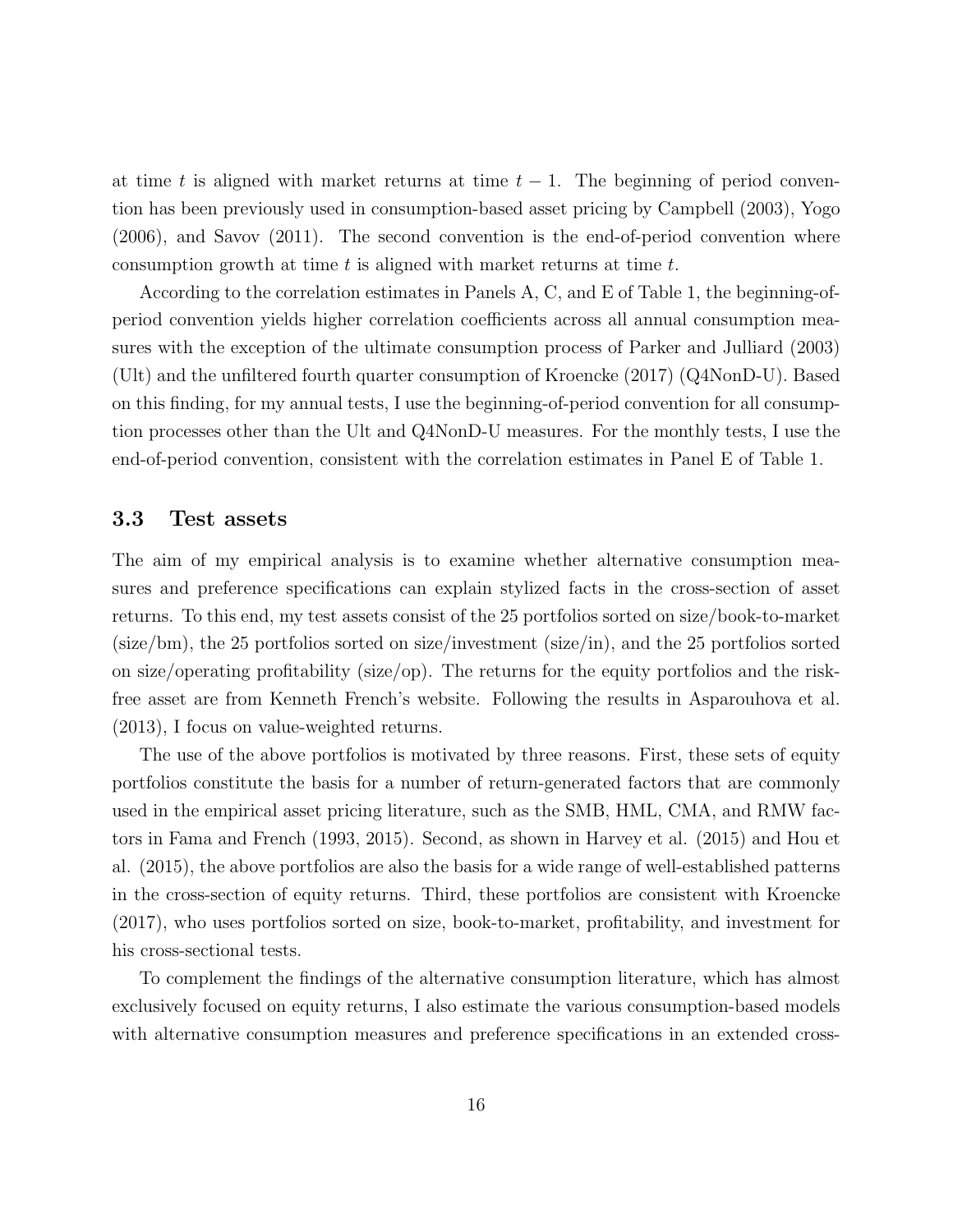section of alternative test assets. Specifically, I consider 6 Treasury bond portfolios sorted on maturity,<sup>6</sup> 5 corporate bond portfolios sorted on the basis of their credit ratings,<sup>7</sup> and 6 equity index option portfolios.<sup>8</sup>

Table 2 reports summary statistics for asset returns. Specifically, Panel A shows results for the 1964-2013 sample, Panel B reports statistics for the 1930-2013 sample, and Panel C shows results for monthly returns. Finally, summary statistics for the alternative test assets (treasury bond, corporate bond, and index option portfolios) are shown in Panel D of Table 2. These statistics are in line with the existing results in the asset pricing literature (e.g., Delikouras (2017), Delikouras and Kostakis (2019)).

#### 3.4 Estimation methodology

In my empirical analysis, I use the first-stage GMM of Hansen and Singleton (1982) to estimate the various consumption-based models under alternative consumption measures and assess their cross-sectional fit. In addition to the cross-section of risk premia, the GMM objective function estimates the mean and volatility of the risk-free rate as well as consumption growth moments to verify the  $AR(1)$  assumption of equation  $(5)$ . The GMM vector reads

$$
\begin{bmatrix}\n\mathbb{E}[\Delta c_t] - \mu_c \\
\mathbb{E}[\Delta c_t^2] - \mu_c^2 - \sigma_c^2 \\
\mathbb{E}[\Delta c_t \Delta c_{t-1}] - \mu_c^2 - \phi_c \sigma_c^2 \\
\mathbb{E}[(\log R_{ft})^2] - \mathbb{E}[\log R_{ft}]^2 - (1 - \rho)^2 \phi_c^2 \sigma_c^2 \\
\mathbb{E}[R_{ft} M_t] - 1 \\
\mathbb{E}[R_{mt} - R_{ft}) M_t] \\
\mathbb{E}[(R_{nt} - R_{ft}) M_t] \quad \text{for} \quad i = 1, 2, ..., n.\n\end{bmatrix}
$$
\n(13)

For the Epstein and Zin (1989) model alone, the GMM vector above includes an additional

 $\overline{6}$ The Fama maturity portfolios are provided by the Center for Research in Security Prices (CRSP).

<sup>7</sup>These corporate bond portfolios have been constructed by Nozawa (2012), and they are available from Michael Weber's website: http://faculty.chicagobooth.edu/michael.weber/.

<sup>8</sup> In particular, we use the 30-day, put and call Standard & Poor's 500 (S&P 500) index option portfolios with moneyness levels of 90, 100, and 110%, respectively, of Constantinides, Jackwerth, and Savov (2013). These option portfolio returns are available from Alexi Savov's website: http://pages.stern.nyu.edu/ asavov/alexisavov/.

<sup>9</sup>The gradient of the GMM objective function is calculated analytically when this is possible and numerically in all other cases.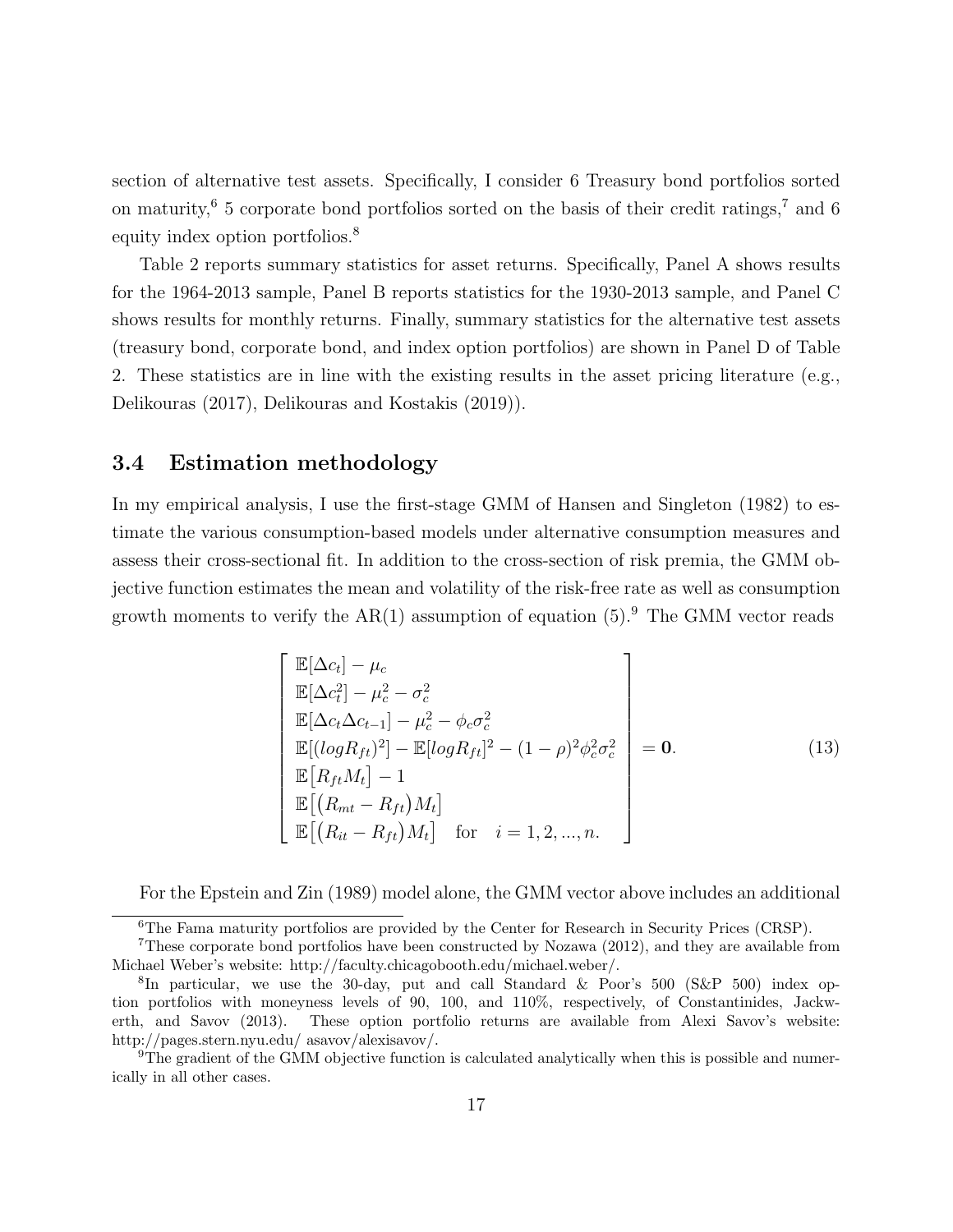condition that identifies the log-linearization constant  $\kappa_{c,1}$  in equation (8)

$$
\mathbb{E}[pd_t] - log(1 + e^{\mathbb{E}[pd_t]}) - log\kappa_{c,1} = 0.
$$

The variable  $pd_t$  in the above equation is the log price-dividend ratio of the stock market, which is used as an empirical proxy for the unobservable log price-dividend ratio of the claim on aggregate consumption (see equation (25) in Appendix A).

The weighting matrix for the GMM vector in equation (13) is a diagonal matrix that overweighs the moment conditions for consumption growth and the risk-free rate. This is because the consumption growth variance and auto-covariance as well as the variance of the log risk-free rate are much smaller in magnitude than risk premia. Further, by overweighing the consumption growth moments, I am not allowing the estimation procedure to fit portfolio premia at the expense of errors in the consumption growth process (e.g., inflating the variability or the persistence of consumption growth). Similarly, the GMM weighting matrix overweighs the moment conditions for the mean and variance of the risk-free rate because of their significance in fitting the mean of the stochastic discount factor and identifying the EIS, respectively.

To assess the cross-sectional accuracy of the alternative consumption measures and preference specifications, I use the cross-sectional r-square  $(R^2)$ , and the root-mean-squareprediction error (rmspe), which is defined as

$$
rmspe = \sqrt{\frac{1}{n} \sum_{i=1}^{n} \left( \mathbb{E}[R_{it} - R_{ft}]_{\text{sample}} - \mathbb{E}[R_{it} - R_{ft}]_{\text{fitted}} \right)^2}.
$$
 (14)

Based on the representative investor's Euler equation, the fitted risk premia above are given by the covariances of asset excess returns with the stochastic discount factor  $M_t$ 

$$
\mathbb{E}[R_{it} - R_{ft}]_{\text{fitted}} = -Cov(R_{it} - R_{ft}, M_t)/\mathbb{E}[M_t], \text{ for } i = 1, ..., n.
$$
 (15)

I estimate the various consumption-based models and test their cross-sectional fit across two samples: 1964-2013 and 1930-2013. The 1964-2013 annual sample has limited time-series observations. However, this is the only period for which all the alternative consumption measures and portfolio sorts are available. Testing in this sample is also consistent with previous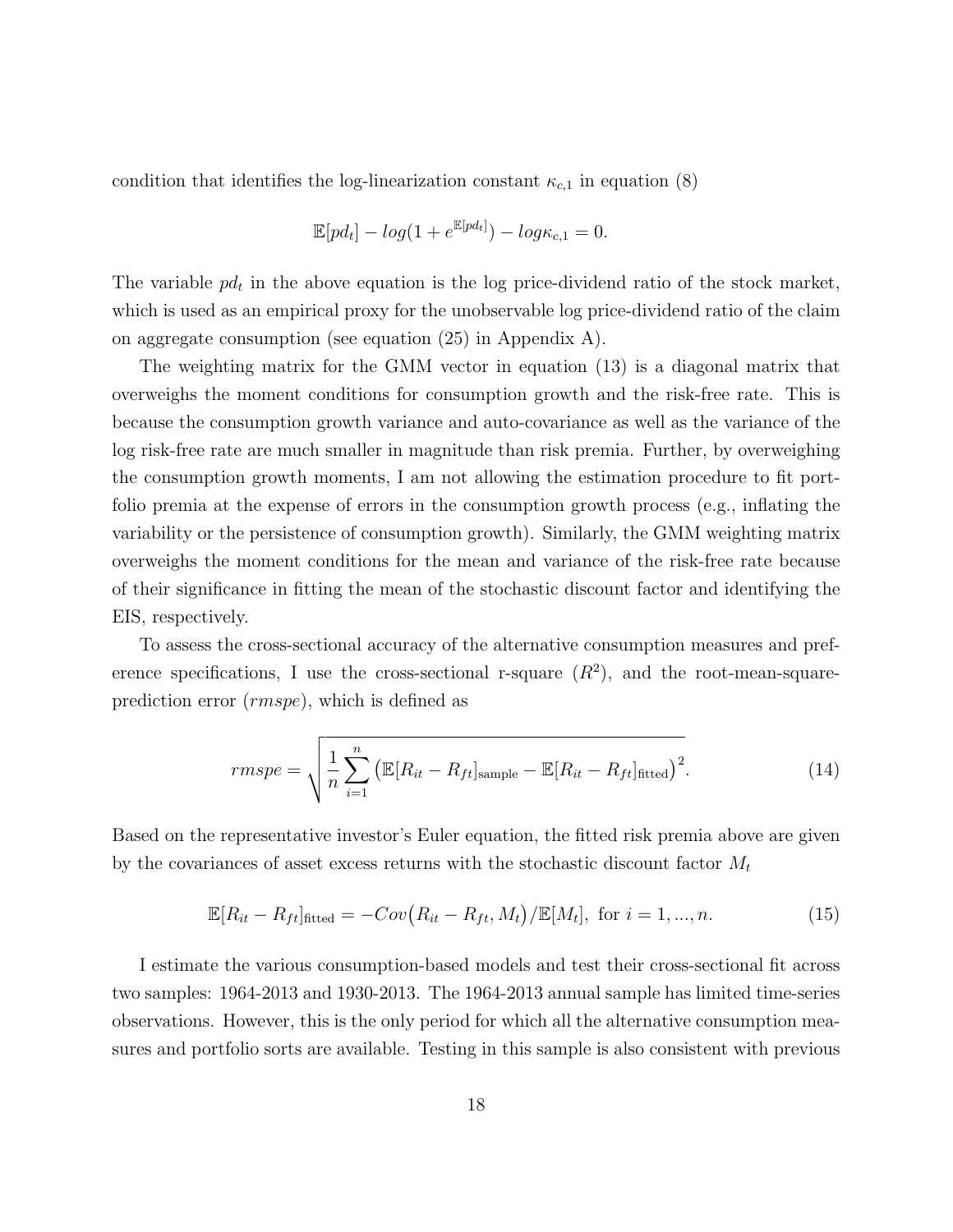works (e.g., Savov (2011), Kroencke (2017)). The extended 1930-2013 sample facilitates the estimation of variances and covariances. However, in this sample, a number of consumption measures (e.g., Q4, garbage) and test assets (e.g., investment and profitability portfolios) are not available.

# 4 Estimation results for the cross-section of risk premia and the risk-free rate

In this section, I present the baseline results from estimating the various stochastic discount factors with different preference specifications and alternative consumption measures.

### CRRA preferences

For my first set of tests, I estimate the CRRA model of equation (1) using different consumption growth measures in the 1964-2013 sample. Table 3 reports estimation results for the CRRA discount factor based on the risk premia of the three portfolio sorts (25 size/bm, 25 size/inv, 25 size/op) and the stock market as well as the mean and variance of the risk-free rate. The first important result in Table 3 is that the estimates of the consumption growth moments do not depend on the choice of test assets and are consistent with the estimates from Table 1. This finding implies that the GMM system of equation (13) does not fit risk premia at the expense of accuracy in consumption moments.

The second important result in Table 3 is that contrary to the findings of the existing literature (e.g., Mehra and Prescott (1985)), the estimated risk aversion coefficient for the standard BEA consumption measure (SNonD) is quite low ( $\gamma = 3.64$ , t-statistic = 2.01). This is because in my tests, the risk aversion parameter, which in the CRRA model is also the inverse of the EIS, is mainly identified through the moment condition for the variance of the log risk-free rate (equation (10)). This is also the reason why for each consumption process, the estimates of the risk aversion coefficient are identical across the three portfolio sorts. The risk premia do not affect the estimates of the risk aversion coefficient due to the choice of the GMM weighting matrix that emphasizes the importance of the risk-free rate by overweighing the corresponding moment conditions.

Contrary to the standard consumption processes (SNonD, S-K, NonD-K, Q4NonD-U),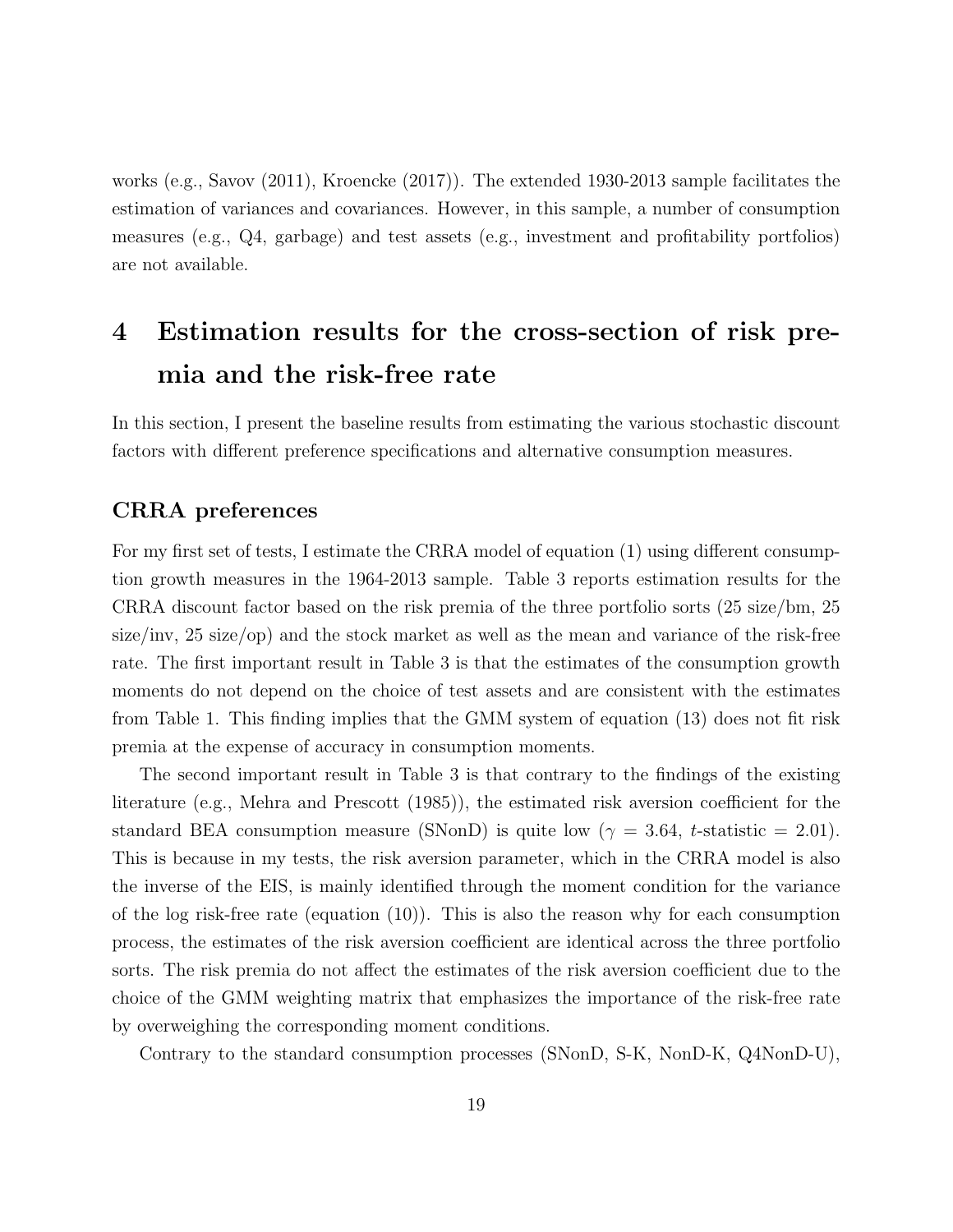the alternative consumption measures (SNonD-U, NonD-U, garbage) yield relatively large risk aversion coefficients ( $\gamma \approx 24$ ) despite the fact that in my tests,  $\gamma$  is estimated from the variance of the risk-free rate. This is because the alternative consumption measures are much less persistent ( $\phi_c \approx 0$ ) than standard consumption. According to equation (11), a low autocorrelation coefficient requires a large risk aversion parameter in the CRRA model to fit the variance of the risk-free rate. In fact, because the alternative consumption growth processes exhibit almost zero persistence, $^{10}$  the risk aversion coefficients estimated from the variance of the risk-free rate are comparable to those that would have been obtained from the cross-section of risk premia.

In terms of model fit, the cross-sectional performance of the CRRA model with standard BEA consumption is characterized by highly negative  $R^2$ s and large prediction errors. This result can be explained by the very low estimates of the risk aversion coefficient, which is estimated from the variance of the risk-free rate. In contrast, the cross-sectional fit of the alternative consumption measures is much better than that of BEA consumption since for these alternative processes, the risk aversion coefficient that fits the variance of the risk-free rate is very similar to the risk aversion parameter implied by the cross-section of risk premia.

Despite the significant improvement in the cross-sectional fit relative to BEA consumption, the  $R^2$ s of the alternative consumption measures are negative and the prediction errors are large across all portfolio sorts. The only exception is the unfiltered fourth quarter consumption (Q4NonD-U) of Kroencke (2017). This measure is able to perfectly fit the mean and variance of the risk-free rate and partially explain the cross-sectional variation in risk premia for the three portfolio sorts yielding positive, albeit low,  $R^2$ s.

The results in Table 3 are also graphically summarized by Figure 1. According to this figure, the choice of the GMM weighting matrix forces the CRRA model to perfectly fit the mean and volatility of the risk-free rate across all consumption measures and portfolios sorts. However, the CRRA specification with standard BEA consumption cannot explain the cross-section of risk premia because the estimated risk aversion parameter implied by the variance of the risk-free rate is very low. In contrast, the alternative consumption measures perform better than BEA consumption in terms of cross-sectional fit because the zero autocorrelation of these processes implies that the risk aversion parameter required to match the

<sup>&</sup>lt;sup>10</sup>The autocorrelation estimate from the GMM estimation is obtained by dividing the aucovariance estimate  $(\phi_c \sigma_c)$  by the variance estimate  $(\sigma_c)$ .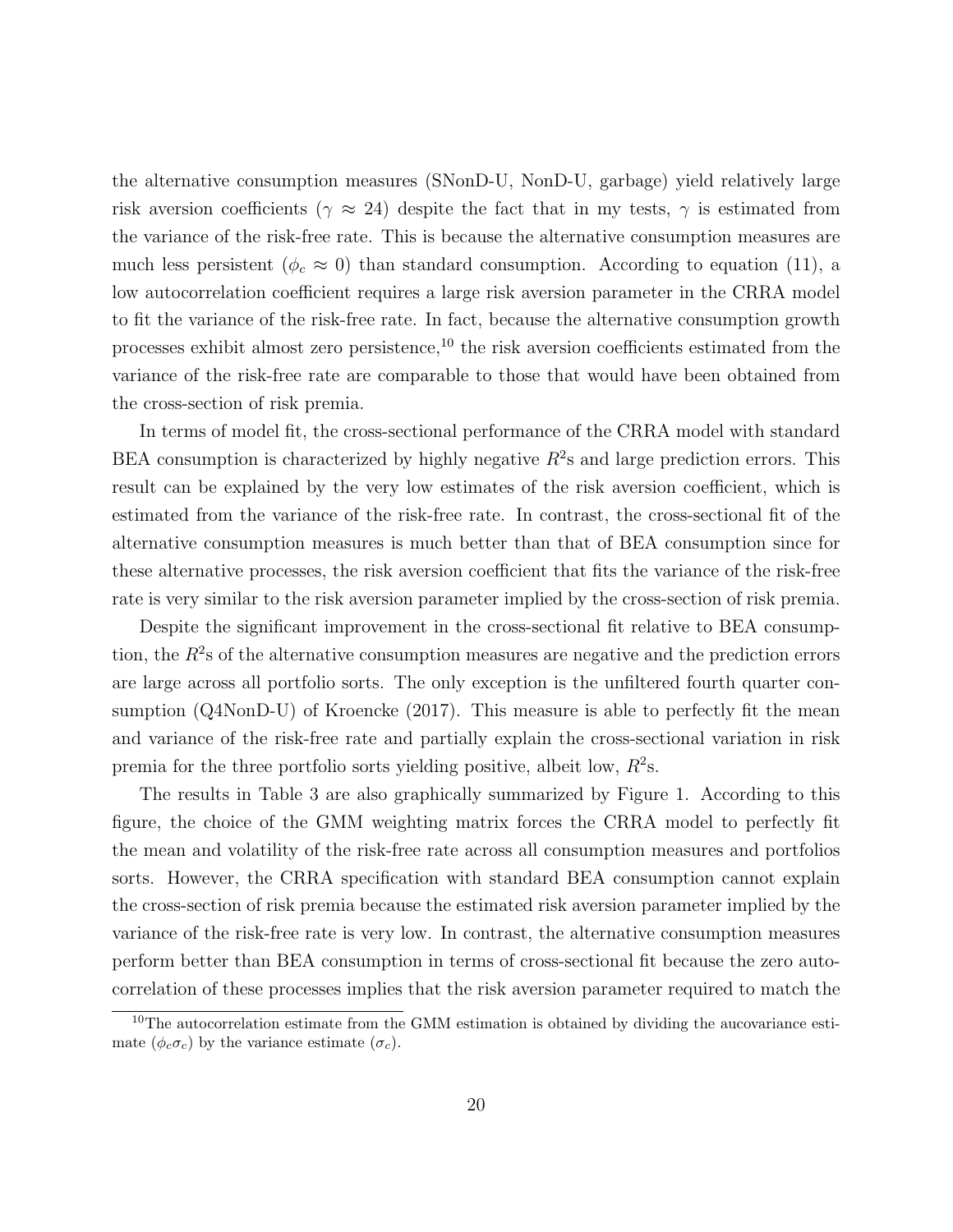variance of the risk-free rate (equation (11)) is comparable to the risk aversion parameter required to fit the cross-section of risk premia (equation (3)).

### Epstein-Zin preferences

Table 4 reports estimation results for the Epstein and Zin (1989) discount factor of equation (8). This model disentangles risk aversion from intertemporal substitution. The first important finding in Table 4 is that the estimates of the consumption growth moments do not depend on the choice of test assets. In fact, these estimates are almost identical to the ones for the CRRA model from Table 3 and the summary statistics in Table 1. This result verifies that the choice of the GMM weighting matrix does not allow the various consumption-based models to fit risk premia at the expense of consumption moments.

Another important finding in Table 4 is that for each consumption process, the EIS coefficient  $\rho$  in the Epstein-Zin model is almost identical across the three portfolio sorts. This is because the EIS parameter  $\rho$  is identified by the variance of the risk-free rate, not the cross-section of risk premia due to the choice of the GMM weighting matrix.

Regarding the structural parameter estimates in Table 4, the standard BEA consumption process (SNonD) requires a large risk aversion parameter ( $\gamma \approx 40$ ) to fit the cross-section of risk premia. This value is consistent with the ones suggested by Mehra and Prescott (1985) and Cochrane (2001), and is a direct indication of the equity premium puzzle. In contrast, the alternative consumption measures (SNonD-U, NonD-U, Q4NonD-U, Garbage) imply much smaller risk aversion coefficients for the Epstein-Zin model ( $\gamma \approx 24$ ) than BEA consumption. This finding is consistent with the existing literature (e.g., Savov (2011), Kroencke (2017)) which shows that due to their increased volatility, the alternative consumption measures can resolve the equity premium puzzle of Mehra and Prescott (1985).

Nevertheless, the results in Table 4 show that the alternative consumption processes imply abnormally large, in absolute magnitude, EIS parameters ( $|\rho| > 20$ ). This is because the alternative consumption measures exhibit very low persistence. Thus, according to equation (10), these measures require a large EIS parameters to align the variance of the risk-free rate with the variance and persistence of consumption growth. The existing literature on alternative consumption is silent on the plausibility of the EIS parameters because it has ignored the variance of the risk-free rate as a target moment. By including this moment in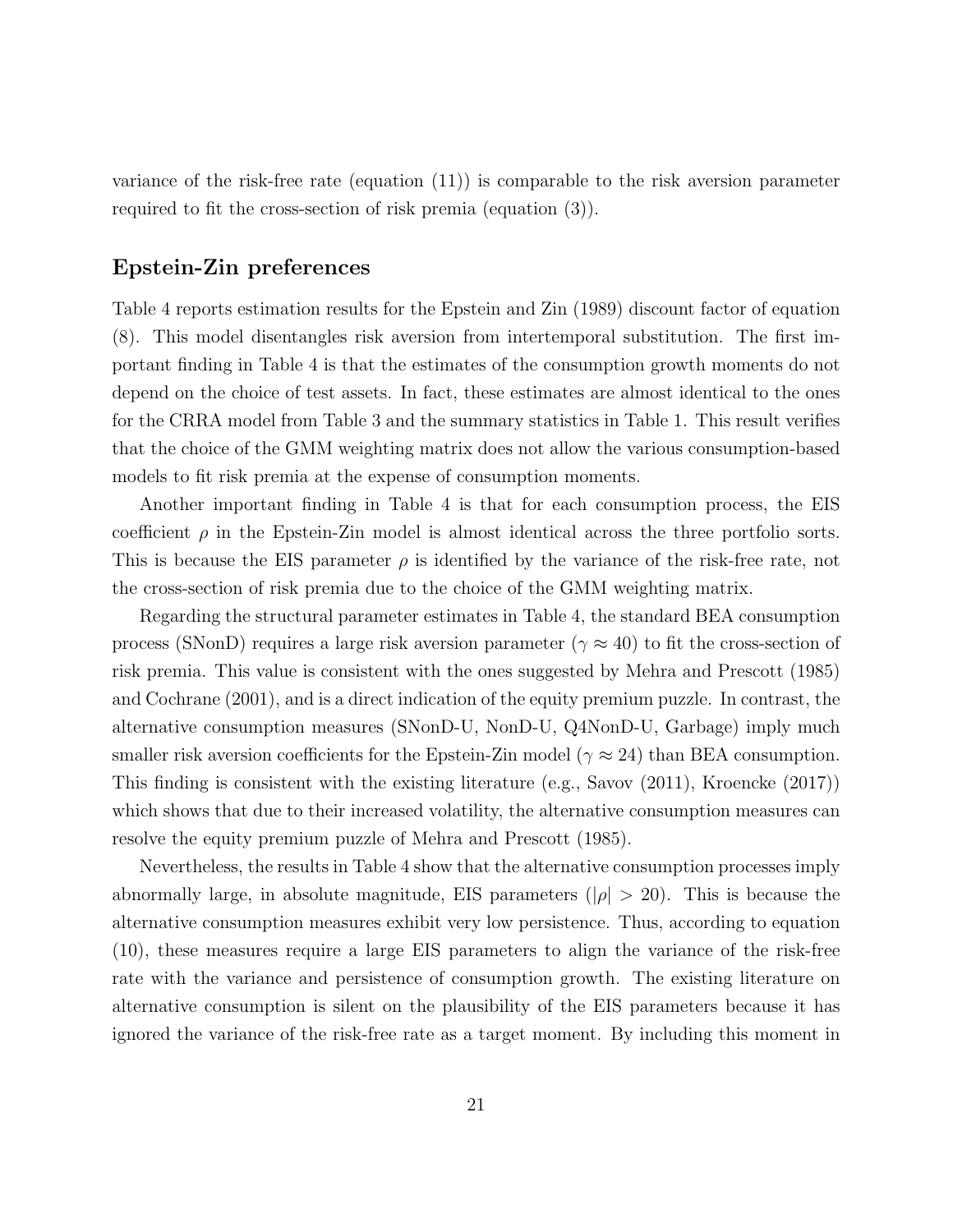cross-sectional tests, I show that although the alternative consumption measures imply much lower risk aversion coefficients than BEA consumption, they require very large, in absolute value, EIS parameters.

With respect to the cross-sectional fit of the various consumption measures, the Epstein-Zin discount factor improves the performance of the consumption-based framework relative to the CRRA model across almost all consumption measures and portfolio sorts. For example, the cross-sectional  $R^2$ 's of the Epstein-Zin model with BEA consumption (SNonD) range between 50.10% and 83.97% across the three portfolio sorts and the corresponding predictions errors are low. Equally importantly, within the Epstein-Zin specification, BEA consumption yields better cross-sectional fit than the alternative consumption measures across all three portfolio sorts. The only exception is the unfiltered fourth quarter consumption (Q4NonD-U) of Kroencke (2017) in the set of the 25 size/book-to-market portfolios.

The superior performance of the BEA consumption process within the Epstein-Zin framework can be explained by the fact that the alternative consumption measures (SNonD-U, NonD-U, Q4NonD-U, Garbage) require large, in absolute magnitude, values for the EIS parameter  $\rho$  to fit the variance of the risk-free rate (equation (10)). These large EIS estimates, which, according to the results in Table 4, are similar in magnitude to the corresponding  $\gamma$  estimates, combined with the low persistence of the alternative consumption growth processes imply that these processes cannot exploit the non-separability property of the Epstein-Zin model to fit the cross-section of risk premia as accurately as the standard BEA consumption process. In sum, the Epstein-Zin model with alternative consumption measures is equivalent to the standard CRRA utility function, which does not allow for non-separable preferences, due to the zero persistence of these measures. Hence, the alternative consumption processes do not perform well when combined with the Epstein-Zin discount factor.

The estimation results of Table 4 are further illustrated by Figure 2. Similar to the results in Figure 1 for the CRRA model, Figure 2 shows that the choice of the GMM weighting matrix forces the Epstein-Zin discount factor to perfectly fit the mean and volatility of the risk-free rate across all consumption measures and test assets. Confirming the results in Table 4, Figure 2 also shows that disentangling risk preferences from intertemporal substitution improves the fit of the consumption framework across all assets relative to the CRRA model. Most importantly, Figure 2 shows that within the Epstein-Zin framework, BEA consumption can fit the cross-section of risk premia better than the alternative consumption processes.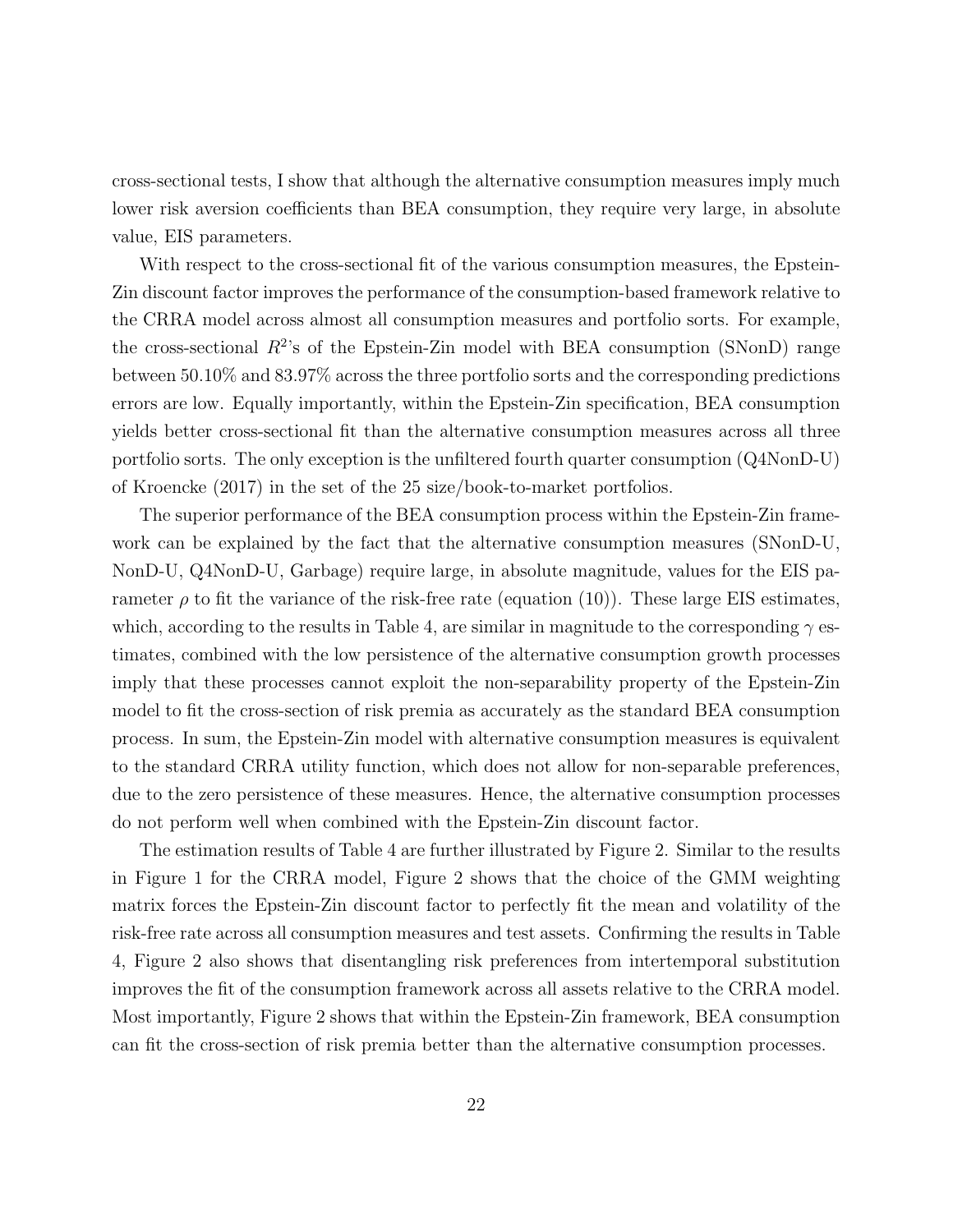### GDA-S preferences

In the final baseline tests, I estimate the novel GDA-S pricing kernel of equation (6) with alternative consumption measures. The key characteristic of this model is that it combines power utility with asymmetric preferences over disappointment events. Estimation results for the GDA-S model are reported in Table 5. The first important finding is that, consistent with the results for the CRRA and Epstein-Zin models, the estimated consumption moments in Table 5 do not depend on the set of test assets or the choice of discount factor.

Further, according to Table 5, the GDA-S specification with standard BEA consumption can perfectly match the mean and variance of the risk-free rate while exhibiting a good crosssectional fit in the three portfolio sorts ( $R^2 = 72.35\%$ , 70.80%, 76.13%). In fact, one of the most important findings in Table 5 is that within the GDA-S framework, BEA consumption can fit the moments of the risk-free rate and the cross-section of risk premia much better than the alternative consumption measures.

Surprisingly, the fit of the consumption-based GDA-S model is superior to the fit of the Fama-French three- and five-factor models (see Table A.1 in Appendix C). This is very important given that the GDA-S model relies on a singe macroeconomic factor, whereas the Fama-French models consist of several return generated factors. The cross-sectional performance of the GDA-S model can be explained by the unique combination of smooth preferences with asymmetric utility. Specifically, smooth concave utility, captured by the power utility term in equation (6), is crucial for fitting the moments of the risk-free rate, while asymmetric preferences, which are captured by the disappointment indicator in equation (6), are important for explaining the cross-section of risk premia.

Another important finding in Table 5 is that for each consumption measure, the GDA-S pricing kernel outperforms the CRRA and Epstein-Zin models in terms of cross-sectional accuracy across almost all test assets. The only notable cases where the GDA-S specification cannot explain the cross-section of risk premia better than the Epstein-Zin discount factor are the standard BEA consumption (SNonD), the non-durables consumption (NonD-K), and the unfiltered consumption processes of Kroencke (2017) (NonD-U) in the sample of the size/profitability portfolios. However, in these cases, the estimated risk aversion coefficients in the Epstein-Zin model are quite large whereas the estimated structural parameters in the GDA-S discount factor have plausible values.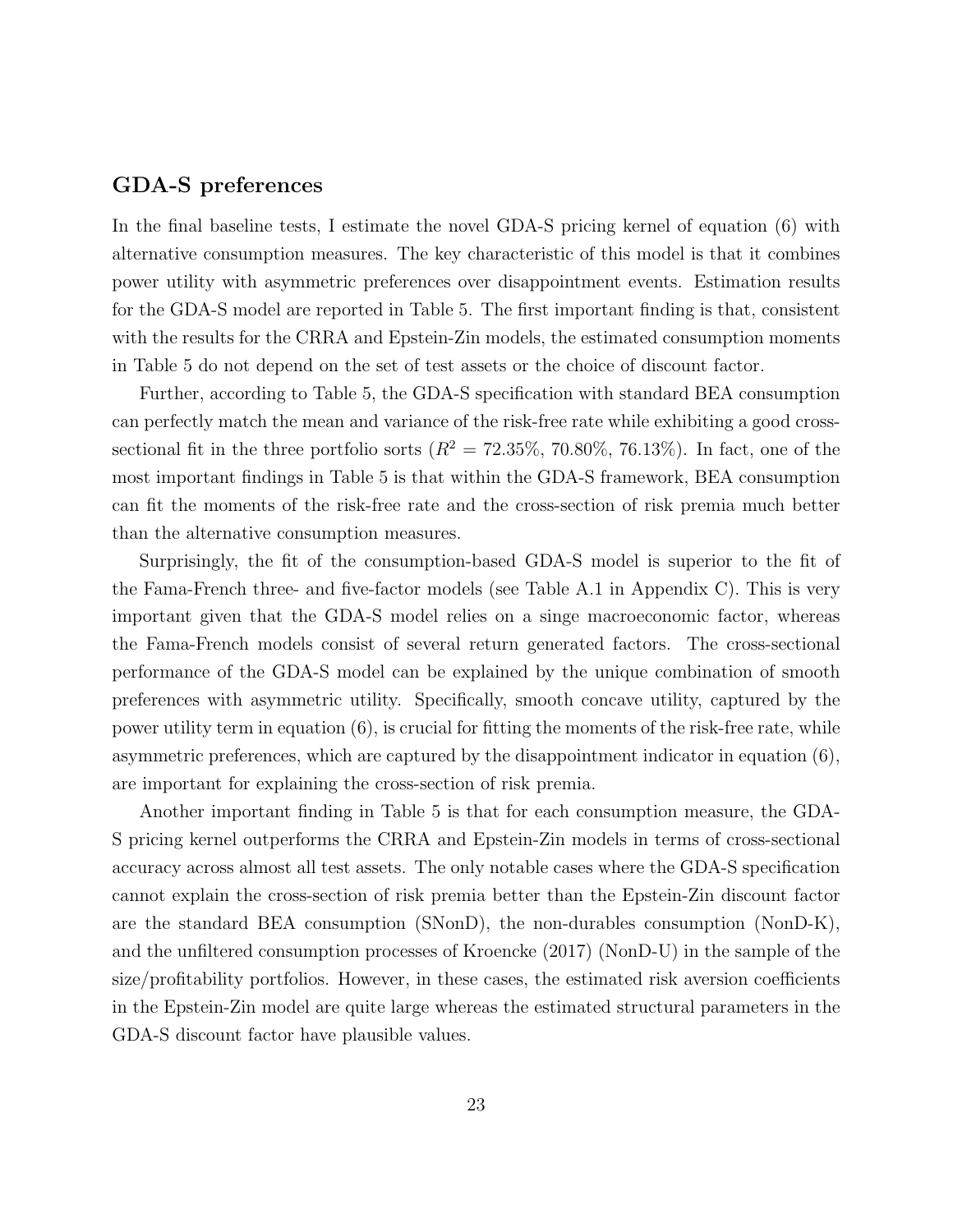Specifically, the estimates of the disappointment aversion coefficient  $\tilde{\theta}$  for the GDA-S model with BEA consumption in Table 5 range between 2.63 and 3.94 and are mostly statistically significant (*t*-statistic  $= 1.47$  to 2.05). These estimates are quite low and consistent with the findings from experimental studies on investor preferences over risky payoffs (e.g., Kahneman and Tversky (1979), Choi et al. (2007), Abeler et al. (2011)) or the calibration of macroeconomic models with disappointment aversion (e.g, Ang et al. (2005), Bonomo et al.  $(2011)$ ). Similarly, the estimates of the disappointment threshold parameter  $d_1$  for BEA consumption range between -0.55 and -0.31. These values imply that investors experience disappointment when the shocks to aggregate consumption growth, which are i.i.d.  $N(0,1)$ random variables, are negative and substantially lower than their mean.

The last important result in Table 5 is that the low persistence of the alternative consumption processes implies that the disappointment threshold in equation (6) is constant. Without time-variation in the disappointment threshold, the disappointment indicator is not able to align bad times in the stock market to disappointment events in consumption growth. Hence, the estimates of the disappointment aversion coefficient  $\tilde{\theta}$  for alternative consummation measures become statistically insignificant. In sum, the GDA-S model with alternative consumption measures is equivalent to the standard CRRA utility function, which does not allow for asymmetric utility, due to the low persistence of the alternative consumption measures that translates into a constant disappointment threshold. Thus, the alternative consumption measures do not perform well when combined with the GDA-S discount factor.

The estimation results from Table 5 are graphically presented in Figure 3. Consistent with the results for the CRRA and Epstein-Zin models, the choice of the GMM weighting matrix forces the GDA-S discount factor to perfectly fit the mean and volatility of the riskfree rate across all test assets and consumption measures. Further, confirming the results in Table 5, Figure 3 shows that within the GDA-S framework, BEA consumption fits the cross-section of risk premia better than the alternative consumption processes. Finally, a comparison of Figures 1, 2, and 3 illustrates that for each consumption measure, the GDA-S specification can fit the cross-section of risk premia and the risk-free rate moments better than the CRRA or Epstein-Zin models across almost all portfolio sorts.

Overall, the findings in this section indicate that when the GMM system includes the moments of the risk-free rate then, within the canonical CRRA framework, the alternative consumption measures, especially the unfiltered fourth quarter consumption of Kroencke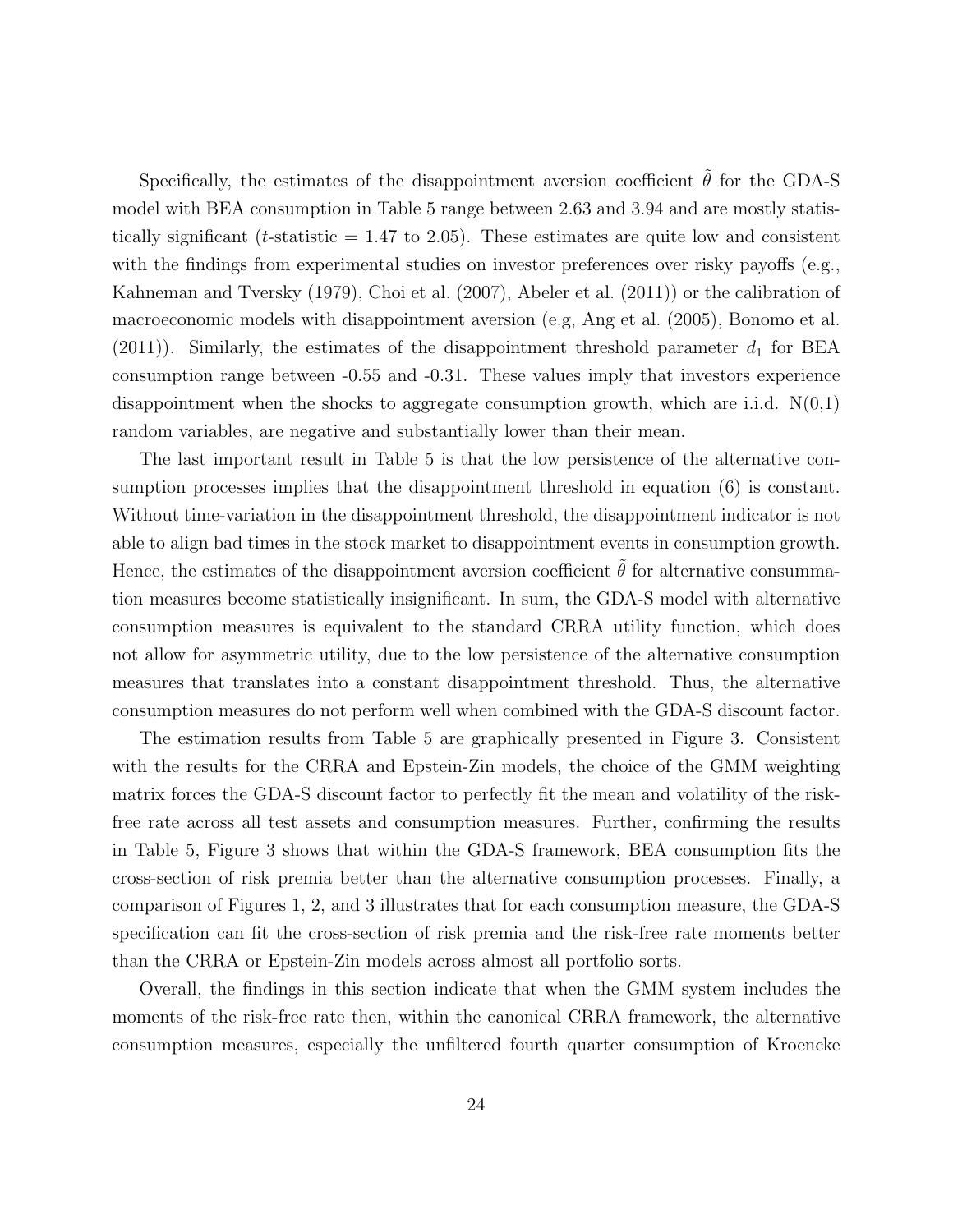(2017), are much more accurate than the standard BEA consumption in terms of crosssectional fit. This result is consistent with the existing literature. However, when I disentangle risk aversion from intertemporal substitution using the Epstein-Zin discount factor, the cross-sectional fit of BEA consumption is better than that of the alternative consumption measures. Even though the Epstein-Zin model with BEA consumption requires a large risk aversion parameter to fit the cross-section of risk premia, the alternative consumption measures require large, in absolute magnitude, EIS coefficients to match the variance of the risk-free rate.

Last but not least, the GDA-S model introduced in this study, which combines smooth preferences with disappointment aversion (downside consumption risk), can successfully match the moments for the risk-free rate and explain the cross-section of risk premia using only one input: the standard BEA measure of consumption growth for non-durables and services. Importantly, within the GDA-S framework, BEA consumption can fit the cross-section of risk premia and the moments of the risk-free rate better than the alternative consumption processes while generating plausible estimates for the disappointment aversion and EIS coefficients.

Collectively, the results of my baseline tests suggest that the main findings of the alternative consumption literature rely heavily on the CRRA assumption for investor preferences. To the contrary, the economic significance of the alternative consumption measures in generating more plausible prices of risk and improving the cross-sectional fit of the consumption framework vanishes when I consider preference specifications that disentangle time preferences from risk aversion (e.g., Epstein-Zin) or highlight the importance of downside consumption risk (e.g., GDA-S).

### 5 Robustness Analysis

This section reports results from additional robustness tests that verify the main findings of the empirical analysis.

#### 5.1 Joint cross-section

In the baseline analysis, I examine the fit of the various consumption measures using a single cross-section of equity portfolios for each test. Table 6 reports estimation results when the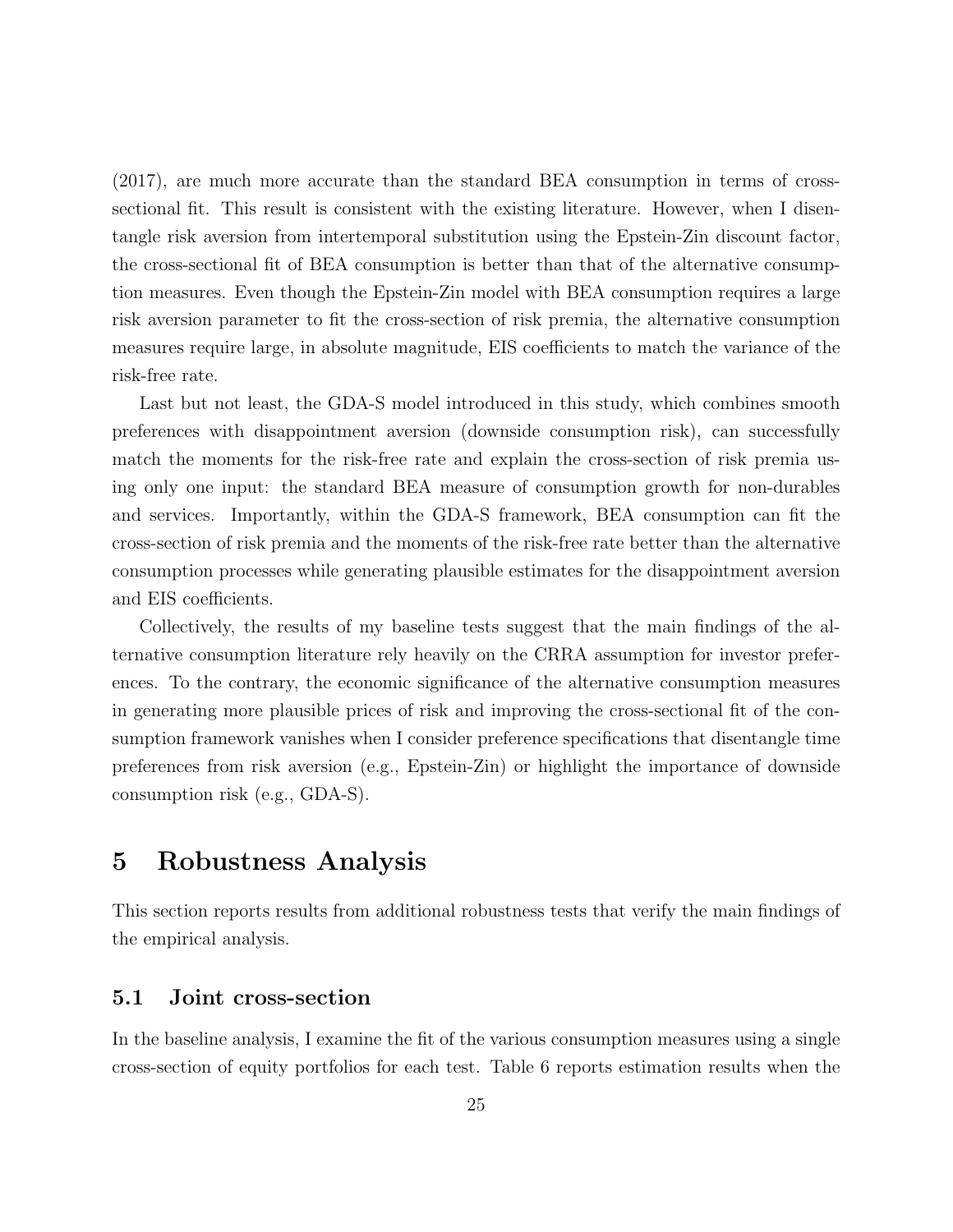three portfolio sorts (size/bm, size/in, size/op) are pooled together in a joint cross-section. The results from these tests confirm the main findings. Specifically, Panel A of Table 6 reports that, irrespective of the consumption measure, the CRRA model fails when it is simultaneously confronted with the cross-section of risk premia and the variance of the riskfree rate. Nevertheless, within the CRRA framework, the alternative consumption measures (SNonD-U, NonD-U, Q4NonD-U, Garbage) perform much better in terms of cross-sectional fit than BEA consumption (SNonD).

The cross-sectional fit of the various consumption measures improves with the Epstein-Zin model, where risk aversion and intertemporal substitution are determined by distinct parameters. According to Panel B of Table 6, within the Epstein-Zin framework, BEA consumption performs better in fitting the cross-section of the 75 portfolios than the alternative consumption measures. Even though BEA consumption yields large risk aversion parameters  $(\gamma \approx 40)$ , the alternative consumption processes imply extremely low EIS (EIS  $\approx 1/26$ ).

Finally, Panel C of Table 6 reports estimation results for the GDA-S discount factor with alternative consumption measures. Similar to the findings from the baseline tests, for each consumption measure, the GDA-S model yields better cross-sectional fit than the CRRA or Epstein-Zin discount factors. Equally importantly, within the GDA-S model, BEA consumption exhibits the best cross-sectional performance, as measured by the crosssectional  $R^2$  and *rmspe*, while yielding plausible values for the disappointment aversion coefficient. Overall, the results from the joint cross-section of equity portfolios confirm that for the cross-sectional success of the consumption-based framework, relaxing the CRRA assumption is more important than using alternative consumption measures.

#### 5.2 Extended sample: 1930 - 2013

To shed additional light on the cross-sectional performance of the alternative consumption measures, Table 7 reports GMM results for an extended sample that runs from 1930 through  $2013$  and includes the Great Depression.<sup>11</sup> For these tests, the fourth quarter to fourth quarter (Q4) and garbage measures are unavailable while the only available cross-section of test assets is the set of 25 size/book-to-market portfolios.

The results of these tests are in line with the baseline analysis. Specifically, the GDA-S

<sup>&</sup>lt;sup>11</sup>The first year that consumption data is available in the BEA website is 1929.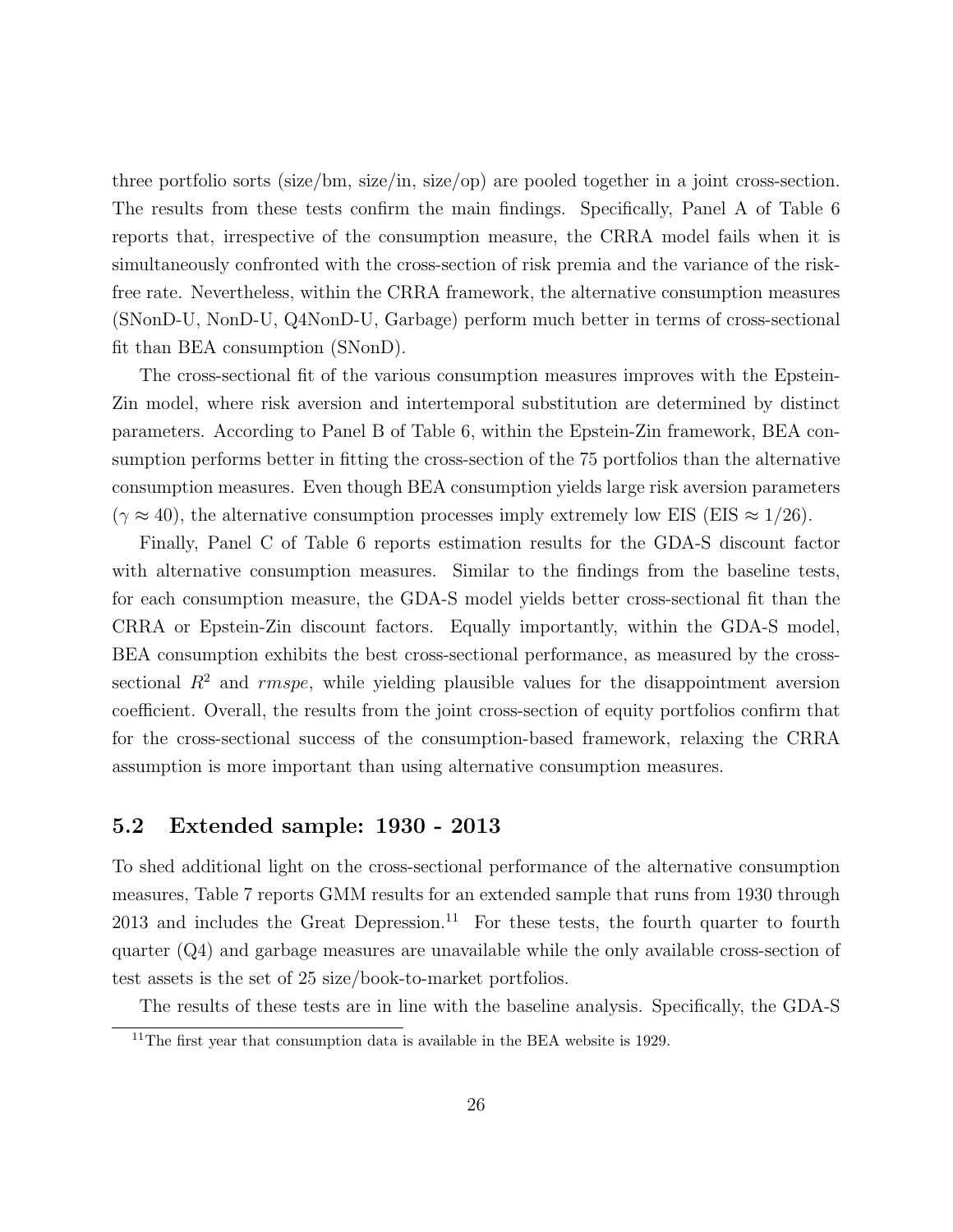model with BEA consumption is able to fit the mean and volatility of the risk-free rate as well as the cross-section of the risk premia while yielding plausible estimates for the preference parameters. Further, according to the results in Table 7, the fit of the GDA-S model is superior to that of the CRRA and Epstein-Zin models across all alternative consumption measures. More importantly, within the GDA-S model, the standard BEA consumption measure yields a much better fit than the alternative processes.

### 5.3 Alternative asset classes

Theoretically, a consumption-based model should explain risk premia across all financial markets. Nevertheless, the existing literature (e.g., Parker and Julliard (2003), Jagannathan and Wang (2007), Savov (2011)) tends to focus on equity portfolios and has not investigated the cross-sectional fit of alternative consumption measures in different markets.

From an empirical standpoint, expanding the set of test assets should address the critique in Lewellen, Nagel, and Shanken (2010) regarding the factor structure in size/bm portfolios. Hence, in this section, I estimate the various consumption models using an extended crosssection of test assets. In particular, I consider the 6 Fama maturity-sorted Treasury bond portfolios, the 5 corporate bond portfolios of Nozawa (2012) constructed on the basis of bonds' credit ratings, and the 6 30-day, put and call S&P 500 index option portfolios, with moneyness levels of 90, 100, and 110% of Constantinides et al. (2013).

Table 8 reports GMM results for the sample of alternative test assets using the canonical CRRA specification of equation (1) with alternative consumption measures and the novel GDA-S model of equation (6) with standard BEA consumption. For simplicity, in these tests, I only consider the standard BEA consumption process for the GDA-S and Epstein-Zin discount factors. According to the results in Table 8, the GDA-S pricing kernel with BEA consumption performs better than the CRRA model with alternative consumption measures across all test assets (treasury bonds, corporate bonds, options), both in terms of plausibility of the estimated parameters as well as accuracy of cross-sectional fit.

### 5.4 Monthly data

In all the previous tests, the sample frequency is annual. This is consistent with the existing literature (e.g., Savov (2011), Kroencke (2017)), which does not investigate the cross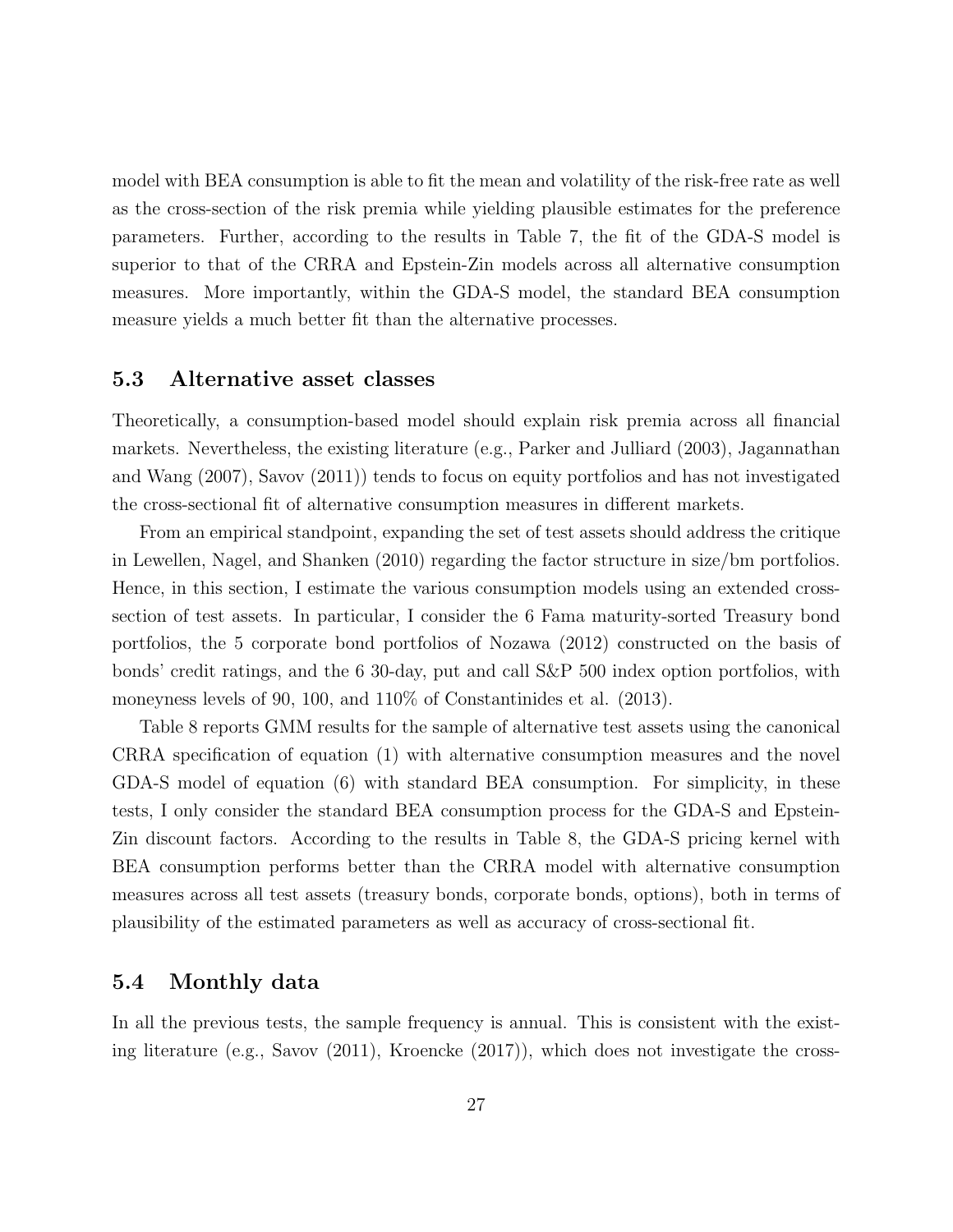sectional performance of alternative consumption measures in higher frequencies. To address this issue, this section uses monthly risk premia to compare the cross-sectional performance of the standard CRRA model with alternative consumption measures against the fit of the GDA-S and Epstein-Zin specifications with BEA consumption.

In the monthly sample, the Q4, Ult, and garbage-based consumption measures are not available. Further, in this sample the only free parameter in the GDA-S model is the disappointment aversion coefficient  $\theta$ . This is because following Delikouras and Kostakis (2019), I define disappointment months based on annual disappointment events. Specifically, based on the results for the 1964-2013 annual sample from Table 5, if year  $t$  is a disappointment year, then I assume that all months in year t are disappointment months. If year t is not a disappointment year, then none of the months in year  $t$  are disappointment months. For parsimony, in this sample, I focus on the 25 size/book-to-market portfolios.

The monthly results, which are reported in Table 9, indicate that the equity premium puzzle of Mehra and Prescott (1985) is more pronounced at the monthly frequency. Specifically, the estimated risk aversion parameter ( $\gamma = 217.51$ ) of the Epstein-Zin model with standard consumption (SNonDm) in the monthly sample is much larger than that implied by annual risk premia in Table 4. Contrary to the results for the Epstein-Zin pricing kernel, the estimated disappointment aversion parameter ( $\tilde{\theta} = 2.6$ ) for the GDA-S model in the monthly sample is almost identical to the estimates from the annual sample in Table 5. This finding implies that the magnitude of the estimated preference parameters in the GDA-S pricing kernel does not depend on the sample frequency.

In terms of cross-sectional fit, according to the results in Table 9, the CRRA specification with the unfiltered consumption measures (SNonD-Um, NonD-Um) yields negative cross-sectional  $R<sup>2</sup>$ s and large prediction errors. This is because in the monthly sample, the unfiltered consumption processes exhibit strong mean reversion ( $\phi_c \approx -0.5$  in Table 1). According to equation (11), a relatively large value for  $|\phi_c|$  requires a low value for the risk aversion parameter to fit the variance of the risk-free rate. In turn, this low value for the risk aversion coefficient is not able to fit the cross-section of risk premia.

In contrast, the cross-sectional fit of the GDA-S discount factor with BEA consumption is superior to that of the CRRA and Epstein-Zin models for two reasons. First, the GDA-S pricing kernel disentangles risk attitudes (disappointment aversion) from timing preferences (EIS). Second, the asymmetry in the GDA-S utility function highlights the importance of downside consumption risk in explaining risk premia.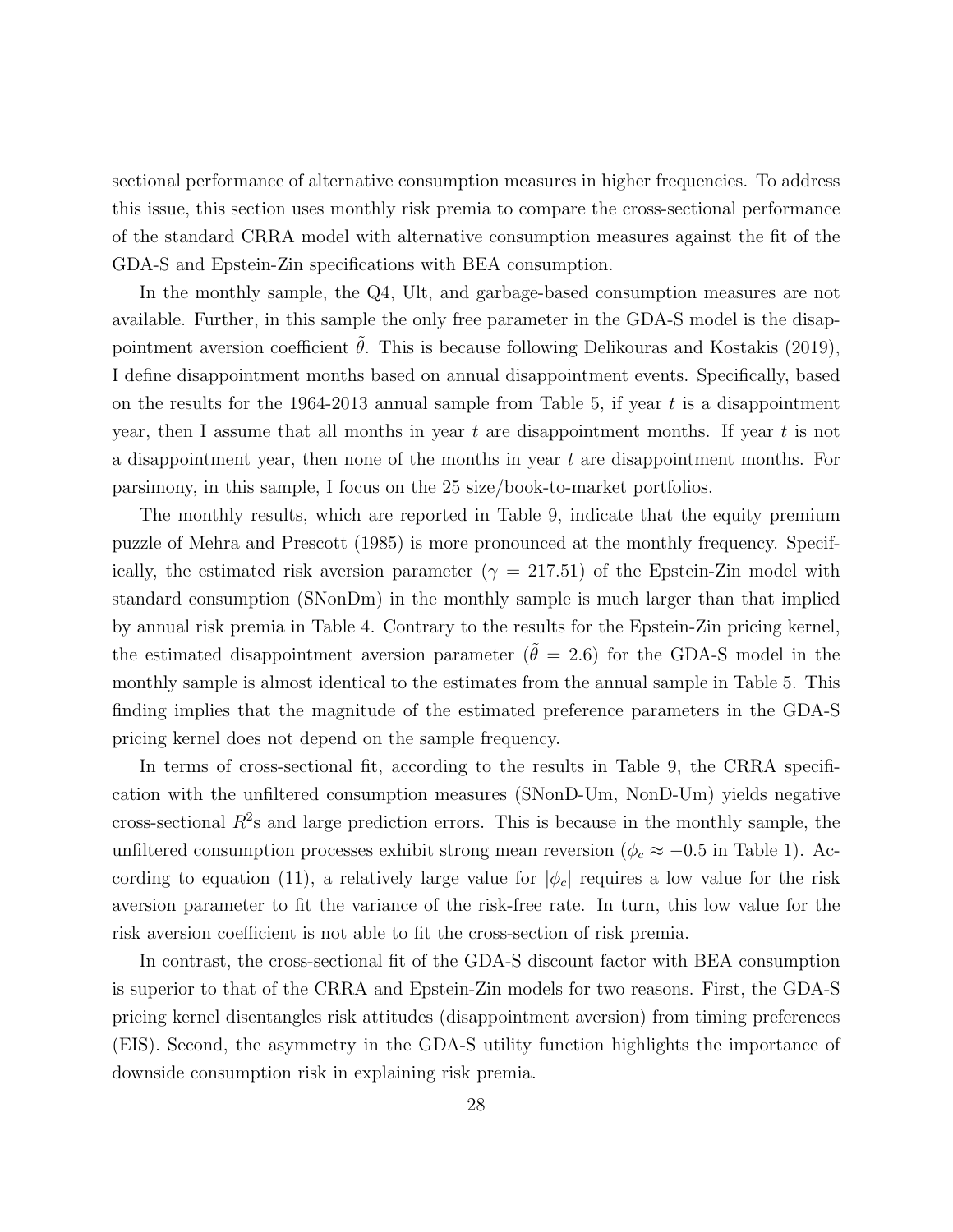## 6 Conclusion

In this paper, I examine the ability of alternative consumption measures (e.g., garbage, unfiltered consumption, fourth quarter consumption, ultimate consumption) to explain the cross-section of risk premia and generate plausible prices of risk under different specifications for investor preferences. The goal of my empirical analysis is to investigate whether the conclusions of the alternative consumption literature depend on its strong assumption of CRRA preferences and the fact that this literature tends to ignore the importance of fitting the cross-section of risk premia jointly with the moments of the risk-free rate.

My results indicate that when the canonical CRRA model is simultaneously confronted with the cross-section of risk premia and the variance of the risk-free rate, the fit of the alternative consumption processes is quite poor. Despite the poor performance of the alternative consumption measures, their cross-sectional accuracy within the CRRA model is better than that of the traditional BEA consumption process. This finding is consistent with the results of the existing literature on alternative consumption measures.

In addition to the CRRA specification, I investigate the accuracy of the alternative consumption measures using a novel pricing kernel, termed the GDA-S model, which is based on the disappointment aversion framework of Routledge and Zin (2010). For comparison to the CRRA and GDA-S models, I also estimate the non-separable model of Epstein and Zin (1989). My tests show that the GDA-S specification exhibits better cross-sectional fit than the CRRA or Epstein-Zin discount factors across all consumption measures considered in this study. More importantly, within the GDA-S model, the standard BEA consumption process exhibits the best cross-sectional fit among the various measures of aggregate consumption. Similar results also hold for the Epstein-Zin discount factor.

Collectively, my findings suggest that the significance of the alternative consumption measures in improving the cross-sectional fit of the consumption framework and generating plausible prices of risk vanishes when I consider models that disentangle time preferences from risk aversion (e.g., Epstein-Zin) or highlight the importance of downside consumption risk (e.g., GDA-S). Overall, I conclude that replacing the CRRA utility function with theoretically richer and empirically more plausible preference specifications has a greater impact on the cross-sectional accuracy of consumption-based models than using alternative measures of aggregate consumption.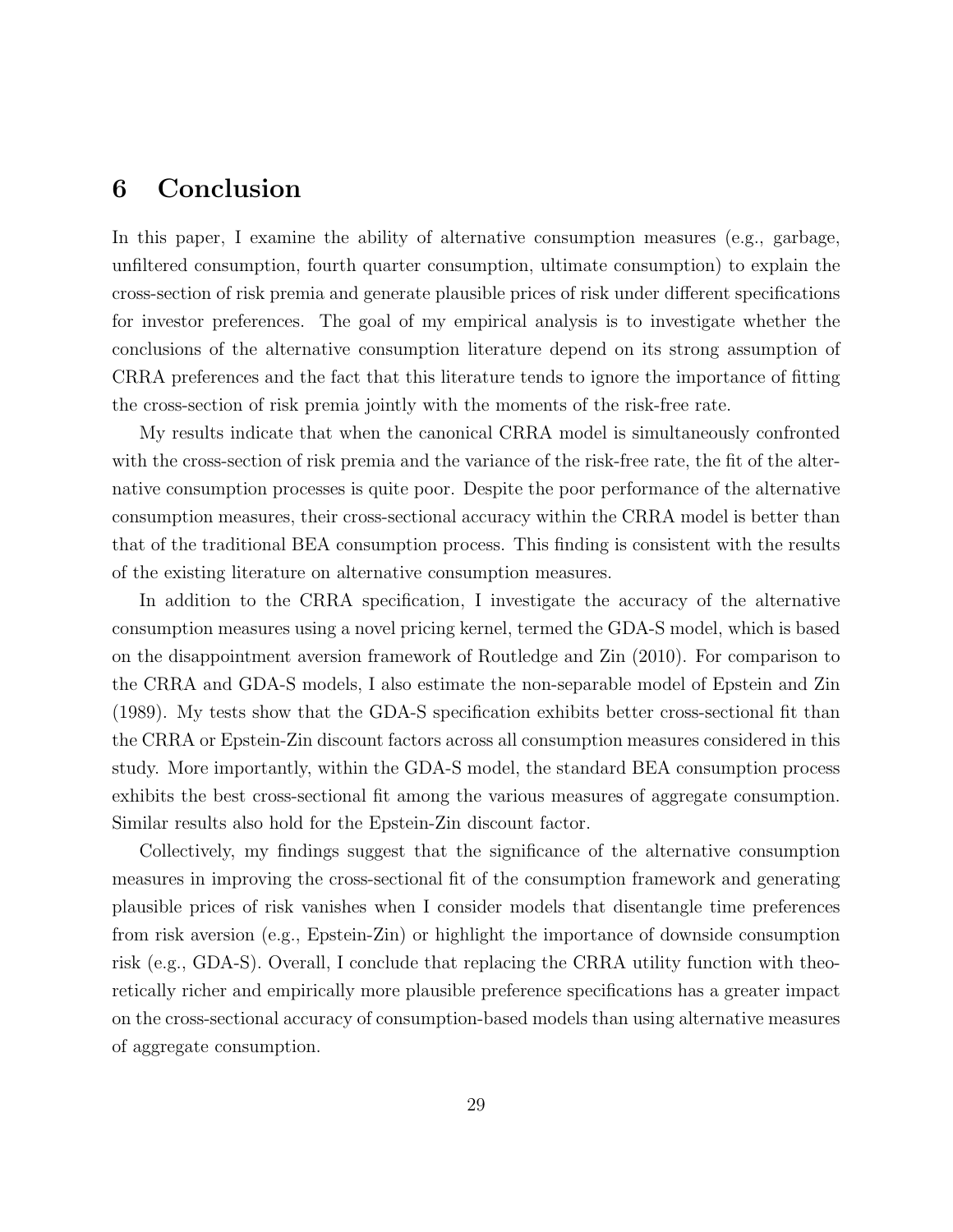# Appendix

### Appendix A Explicit solutions for the GDA and Epstein-Zin discount factors

To derive explicit solutions for the GDA model, I combine the linear structure of the disappointment aversion framework in Routledge and Zin (2010) with the AR(1) dynamics for consumption growth. The proof follows the one in Delikouras (2017) and consists of two steps. First, I express the price-dividend ratio of the claim on aggregate consumption as a linear function of consumption growth. Second, I solve the GDA discount factor in terms of consumption growth.

#### Price-dividend ratio of a claim on aggregate consumption

The representative investor chooses consumption  $C_t$  and portfolio weights  $\{w_{it}\}_{i=1}^n$  to maximize lifetime utility  $V_t$ . The investor's maximization problem is given by

$$
V_t = \max_{C_t, \{w_{it}\}_{i=1}^n} \left[ (1 - \beta)C_t^{\rho} + \beta \mu_t (V_{t+1})^{\rho} \right]^{\frac{1}{\rho}}, \text{ such that}
$$
\n
$$
W_{t+1} = (W_t - C_t)R_{w,t+1}
$$
\n
$$
R_{w,t+1} = \sum_{i=1}^n w_{it}(R_{i,t+1} - R_{f,t+1})
$$
\n
$$
\mu_t(V_{t+1}) = \mathbb{E}_t \left[ \frac{V_{t+1}^{1-\gamma} (1 + \theta \mathbf{1} \{ V_{t+1} \le \delta \mu_t (V_{t+1}) \})}{1 - \theta(\delta^{1-\gamma} - 1) \mathbf{1} \{\delta > 1\} + \theta \delta^{1-\gamma} \mathbb{E}_t [\mathbf{1} \{ V_{t+1} \le \delta \mu_t (V_{t+1}) \}] \right]^{\frac{1}{1-\gamma}}.
$$
\n(17)

Above,  $W_t$  denotes aggregate wealth and  $R_{w,t+1}$  is the return on aggregate wealth. Using the linear homogeneity of the objective function and the budget constraint for  $\rho \neq 0$ , equation (16) can be written as

$$
J_t W_t = \max_{C_t, \{w_{i,t}\}_{i=1}^n} \left[ (1-\beta)C_t^{\rho} + \beta (W_t - C_t)^{\rho} \mu_t (J_{t+1} R_{w,t+1})^{\rho} \right]^{\frac{1}{\rho}},
$$

where  $J_t$  is marginal lifetime utility. The first-order condition for  $C_t$  reads

$$
(1 - \beta)C_t^{\rho - 1} - \beta(W_t - C_t)^{\rho - 1}\mu_t(J_{t+1}R_{w,t+1})^{\rho} = 0.
$$

Dividing by  $W_t^{\rho-1}$  $t^{p-1}$ , we obtain

$$
(1 - \beta) \left(\frac{C_t}{W_t}\right)^{\rho - 1} - \beta \left(1 - \frac{C_t}{W_t}\right)^{\rho - 1} \mu_t (J_{t+1} R_{w, t+1})^\rho = 0. \tag{18}
$$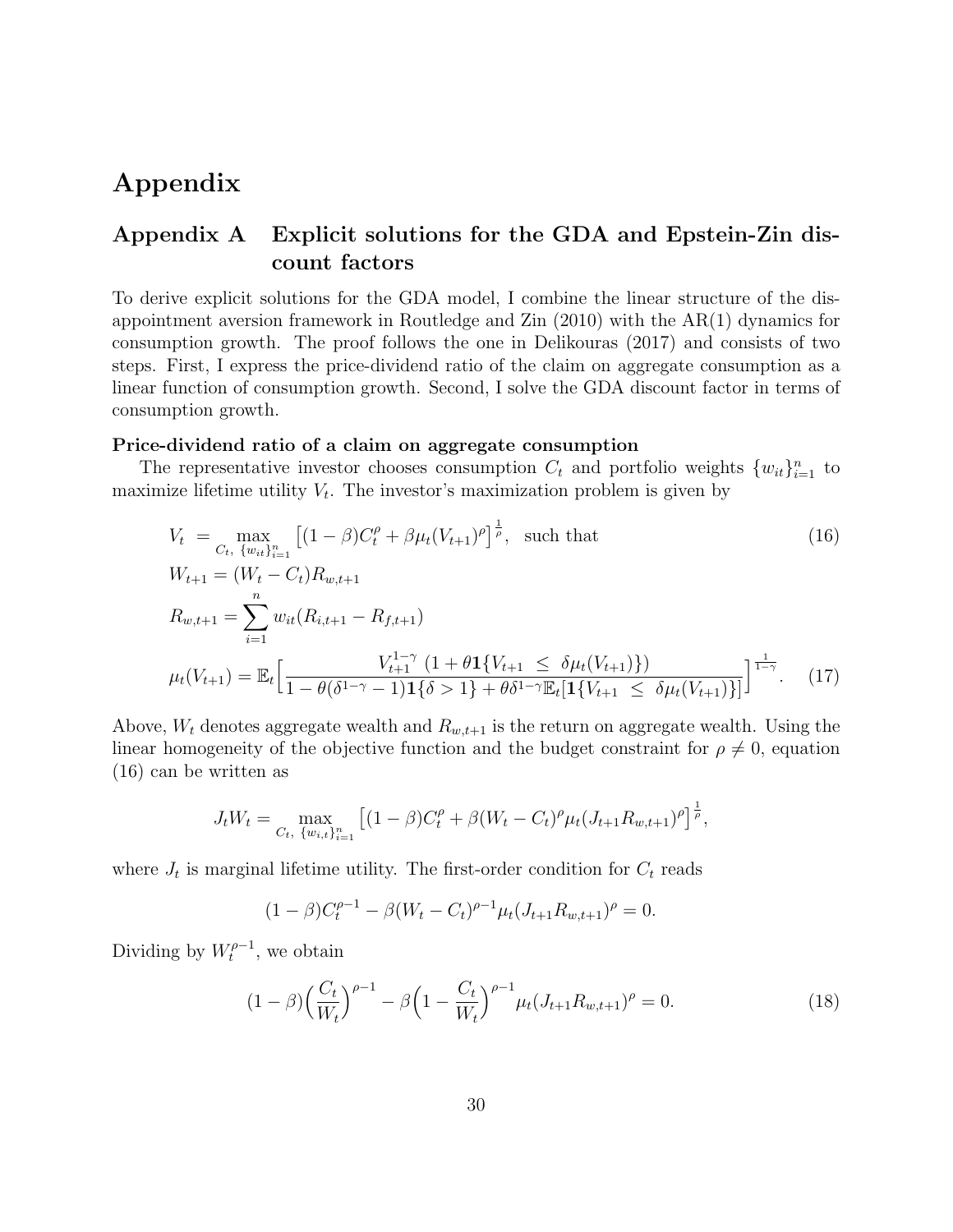Along an optimal consumption path, the following holds

$$
J_t^{\rho} W_t^{\rho} = (1 - \beta)C_t^{\rho} + \beta (W_t - C_t)^{\rho} \mu_t (J_{t+1} R_{w,t+1})^{\rho}.
$$

Dividing by  $W_t^{\rho}$  $t^{\rho}$ , we get that

$$
J_t^{\rho} = (1 - \beta) \left(\frac{C_t}{W_t}\right)^{\rho} + \beta \left(1 - \frac{C_t}{W_t}\right)^{\rho} \mu_t (J_{t+1} R_{w,t+1})^{\rho}.
$$
 (19)

Equations (18) and (19) imply that

$$
J_t^{\rho} = (1 - \beta) \left(\frac{C_t}{W_t}\right)^{\rho - 1}.
$$
\n(20)

I can substitute the above relation into equation (18) to get

$$
(1-\beta)\left(\frac{C_t}{W_t}\right)^{\rho-1} - \beta(1-\beta)\left(1 - \frac{C_t}{W_t}\right)^{\rho-1} \mu_t \left[\left(\frac{C_{t+1}}{W_{t+1}}\right)^{(\rho-1)/\rho} R_{w,t+1}\right]^\rho = 0.
$$

Using the budget constraint, the first-order condition for consumption simplifies into

$$
\beta \mu_t \left[ \left( \frac{C_{t+1}}{C_t} \right)^{(\rho - 1)/\rho} R_{w, t+1}^{1/\rho} \right]^\rho = 1. \tag{21}
$$

Let  $P_{c,t} = W_t - C_t$  be the price for a claim on aggregate consumption. We can use the price-dividend identity in Campbell and Shiller (1988)

$$
R_{w,t+1} = \frac{C_{t+1}}{C_t} \frac{P_{c,t+1}/C_{t+1} + 1}{P_{c,t}/C_t},
$$
\n(22)

to recast equation (21) as

$$
\frac{1}{\beta}^{\frac{1}{\rho}} \left(\frac{P_{c,t}}{C_t}\right)^{\frac{1}{\rho}} = \mu_t \left[\frac{C_{t+1}}{C_t} \left(\frac{P_{c,t+1}}{C_{t+1}} + 1\right)^{1/\rho}\right].
$$
\n(23)

A log-linear approximation to the price-dividend identity in equation (22) is given by

$$
r_{w,t+1} = \kappa_{c,0} + \kappa_{c,1} p_{c,t+1} - p_{c,t} + \Delta c_{t+1},
$$
\n(24)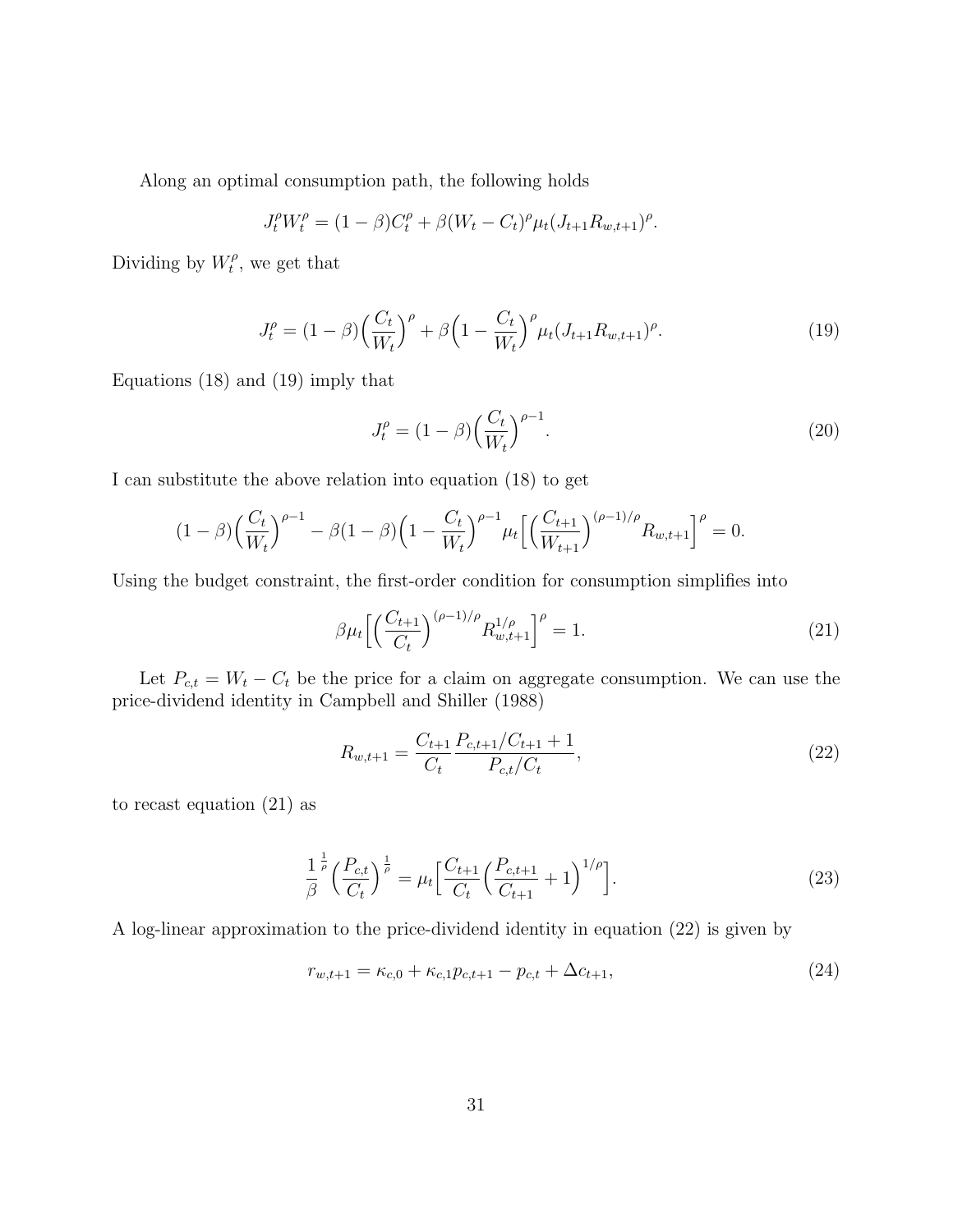where  $p_{c,t} = log \frac{P_{c,t}}{C_t}$ ,  $\overline{pc} = \mathbb{E}[p_{c,t}]$ , and the parameters

$$
\kappa_{c,1} = \frac{e^{\overline{pc}}}{1 + e^{\overline{pc}}} \in (0,1) \text{ and } \kappa_{c,0} = \log(1 + e^{\overline{pc}}) - \kappa_{c,1}\overline{pc}
$$

are log-linearization constants.

I conjecture that the log price-dividend ratio is linear in consumption growth:

$$
p_{c,t} = \mu_v + \phi_v \Delta c_t \quad \text{with} \quad 1 + \frac{1}{\rho} \kappa_{c,1} \phi_v > 0.
$$

Using the definition of the DA certainty equivalent from equation  $(17)$ , equation  $(23)$  becomes

$$
-\frac{1-\gamma}{\rho}(\log \beta - pc_t) = \log \mathbb{E}_t \Big[ e^{(1-\gamma)\Delta c_{t+1} + \frac{1-\gamma}{\rho}(\kappa_{c,0} + \kappa_{c,1}pc_{t+1})} \times
$$
  

$$
\frac{1+\theta \mathbf{1} \Big\{ \frac{C_{t+1}}{C_t} \Big( \frac{P_{c,t+1}}{C_{t+1}} + 1 \Big)^{\frac{1}{\rho}} \Big\} \leq \delta \mu_t \Big[ \frac{C_{t+1}}{C_t} \Big( \frac{P_{c,t+1}}{C_{t+1}} + 1 \Big)^{\frac{1}{\rho}} \Big] \Big\}}{1-\theta(\delta^{1-\gamma}-1) \mathbf{1} \{\delta > 1\} + \theta \delta^{1-\gamma} \mathbb{E}_t \Big[ \mathbf{1} \Big\{ \frac{C_{t+1}}{C_t} \Big( \frac{P_{c,t+1}}{C_{t+1}} + 1 \Big)^{\frac{1}{\rho}} \Big\} \leq \delta \mu_t \Big[ \frac{C_{t+1}}{C_t} \Big( \frac{P_{c,t+1}}{C_{t+1}} + 1 \Big)^{\frac{1}{\rho}} \Big] \Big\} \Big].
$$

Next, I use equation (23) to pin down the certainty equivalent and equation (24) to simplify the expression inside the disappointment indicator. The partial moments property for a standard normal variable  $\epsilon_{c,t+1}$  and real numbers  $[\gamma, \rho, \kappa_{c,1}, \phi_v, \phi_c, \sigma_c, d_1]$  implies that

$$
\mathbb{E}_t \big[ e^{\left(\frac{1-\gamma}{\rho} \kappa_{c,1}\phi_v + 1 - \gamma\right) \sqrt{1-\phi_c^2} \sigma_c \epsilon_{c,t+1}} \mathbf{1}\left\{\epsilon_{c,t+1} \leq d_1\right\} \big] =
$$
  

$$
e^{\frac{1}{2}\left[ \left(\frac{1-\gamma}{\rho} \kappa_{c,1}\phi_v + 1 - \gamma\right) \sqrt{1-\phi_c^2} \sigma_c \right]^2} N\left(d_1 - (1-\gamma)\left(\frac{\kappa_{c,1}\phi_v}{\rho} + 1\right) \sqrt{1-\phi_c^2} \sigma_c\right).
$$

Using the above result, the conjectures that  $pc_{c,t} = \mu_v + \phi_v \Delta c_t$  and  $1 + \frac{1}{\rho} \kappa_{c,1} \phi_v > 0$ , and the  $AR(1)$  dynamics for consumption growth from equation (5), equation (23) becomes

$$
-\frac{1-\gamma}{\rho}\log\beta + \frac{1-\gamma}{\rho}(\mu_v + \phi_v \Delta c_t) = (1-\gamma)\big(\mu_c(1-\phi_c) + \phi_c \Delta c_t\big) + \frac{1-\gamma}{\rho}\kappa_{c,0} + \frac{1-\gamma}{\rho}\kappa_{c,1}\mu_v \qquad (25)
$$
  
+ 
$$
\frac{1-\gamma}{\rho}\kappa_{c,1}\phi_v\mu_c(1-\phi_c) + \frac{1-\gamma}{\rho}\kappa_{c,1}\phi_v\phi_c\Delta c_t + \log\Big(1+\theta N\big(d_1 - \big(\frac{1-\gamma}{\rho}\kappa_{c,1}\phi_v + 1-\gamma\big)\sqrt{1-\phi_c^2}\sigma_c\big)\Big)
$$

$$
-\log\Big(1-\theta(\delta^{1-\gamma}-1)\mathbf{1}\{\delta > 1\} + \theta\delta^{1-\gamma}N(d_1)\Big) + \frac{1}{2}\Big[\big(\frac{1-\gamma}{\rho}\kappa_{c,1}\phi_v + 1-\gamma\big)\sqrt{1-\phi_c^2}\sigma_c\Big]^2,
$$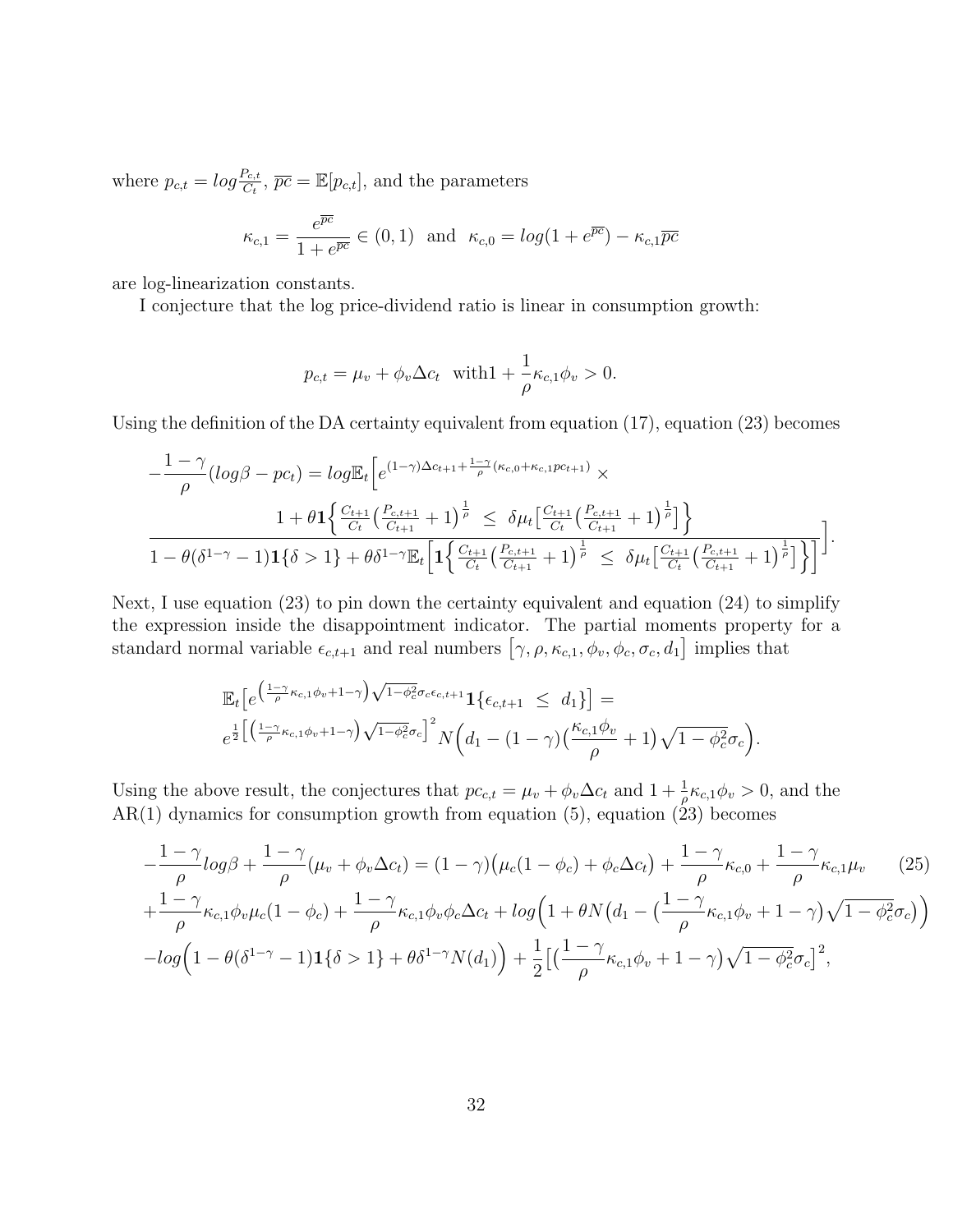where  $N()$  is the standard normal c.d.f., and  $d_1$  is the disappointment threshold defined as

$$
d_1 = \frac{\log \delta - \log \beta + \mu_v + \phi_v \Delta c_t - \kappa_{c,0} - \kappa_{c,1} \mu_v - (\kappa_{c,1} \phi_v + \rho) [\mu_c (1 - \phi_c) + \phi_c \Delta c_t]}{(\kappa_{c,1} \phi_v + \rho) \sqrt{1 - \phi_c^2} \sigma_c}.
$$
 (26)

I can now use the method of undetermined coefficients to find the values for  $\mu_v$  and  $\phi_v$ . First, I collect consumption growth terms ignoring the terms  $log(1 - \theta(\delta^{1-\gamma} - 1)1\{\delta >$  $1\} + \theta \delta^{1-\gamma} N\left(d_1 - \left(\frac{1-\gamma}{\rho}\right)\right)$  $\frac{1}{\rho} \left( \kappa_{c,1} \phi_v + 1 - \gamma \right) \sqrt{1 - \phi_c^2} \sigma_c$ ) and  $log(1 + \theta N(d_1))$  in equation (25). Then, I solve for  $\phi_v$  to get

$$
\phi_v = \frac{\rho \phi_c}{1 - \kappa_{c,1} \phi_c}.\tag{27}
$$

.

For the above value of  $\phi_v$ , all  $\Delta c_t$  terms in equation (26) vanish, and  $d_1$  becomes a function of constant terms alone. Also, for the above value of  $\phi_v$  and stationary consumption growth process, i.e,  $-1 < \phi_c < 1$ , the conjecture  $1 + \frac{1}{\rho} \kappa_{c,1} \phi_v > 0$  is satisfied since  $\kappa_{c,1} = \frac{e^{\overline{pc}}}{1 + e^{\overline{p}}}}$  $\frac{e^{pc}}{1+e^{\overline{pc}}} < 1.$ 

Collecting constant terms in equation (25), the solution for  $\mu_v$  is given by

$$
\mu_v = \frac{1}{1 - \kappa_{c,1}} \Big[ \log \beta + \kappa_{c,0} + (\kappa_{c,1} \phi_v + \rho) \mu_c (1 - \phi_c) + \frac{1}{2} \frac{1 - \gamma}{\rho} \Big[ (\kappa_{c,1} \phi_v + \rho) \sqrt{1 - \phi_c^2} \sigma_c \Big]^2
$$
  
+ 
$$
\frac{\rho}{1 - \gamma} \log \Big( 1 - \theta (\delta^{1 - \gamma} - 1) \mathbf{1} \{ \delta > 1 \} + \theta \delta^{1 - \gamma} N \Big( d_1 + \frac{1 - \gamma}{\rho} (\kappa_{c,1} \phi_v + \rho) \sqrt{1 - \phi_c^2} \sigma_c \Big) \Big)
$$
  
- 
$$
\frac{\rho}{1 - \gamma} \log \Big( 1 + \theta N(d_1) \Big) \Big],
$$

and  $d_1$  in equation (26) becomes the solution to the fixed-point problem

$$
d_1 = \frac{\log \delta}{(\kappa_{c,1}\phi_v+1)\sqrt{1-\phi_c^2}\sigma_c} + \frac{1}{2}\frac{1-\gamma}{\rho}(\kappa_{c,1}\phi_v+\rho)\sqrt{1-\phi_c^2}\sigma_c + \frac{\log\left(\frac{1+\theta N\left(d_1-\frac{1-\gamma}{\rho}(\kappa_{c,1}\phi_v+\rho)\sqrt{1-\phi_c^2}\sigma_c\right)}{1-\theta(\delta^{1-\gamma}-1)1\{\delta > 1\}+\theta\delta^{1-\gamma}N(d_1)}\right)}{\frac{1-\gamma}{\rho}(\kappa_{c,1}\phi_v+\rho)\sqrt{1-\phi_c^2}\sigma_c}
$$

Using the solution for  $\phi_v$ , the fixed-point problem for  $d_1$  does not depend on  $\rho$ 

$$
d_{1} = \frac{\log\delta}{(\kappa_{c,1}\phi_{v}+1)\sqrt{1-\phi_{c}^{2}}\sigma_{c}} + \frac{1}{2}\frac{1-\gamma}{1-\kappa_{c,1}\phi_{c}}\sqrt{1-\phi_{c}^{2}}\sigma_{c} + \frac{\log\left(\frac{1+\theta N\left(d_{1}-\frac{1-\gamma}{1-\kappa_{c,1}\phi_{c}}\sqrt{1-\phi_{c}^{2}}\sigma_{c}\right)}{1-\theta(\delta^{1-\gamma}-1)1\{\delta>1\}+\theta\delta^{1-\gamma}N(d_{1})}\right)}{\frac{1-\gamma}{1-\kappa_{c,1}\phi_{c}}\sqrt{1-\phi_{c}^{2}}\sigma_{c}},
$$
(28)

and I can rewrite  $\mu_v$  as

$$
\mu_v = \frac{1}{1 - \kappa_{c,1}} \left[ log\beta + \kappa_{c,0} + (\kappa_{c,1}\phi_v + \rho)\mu_c (1 - \phi_c) + d_1(\kappa_{c,1}\phi_v + \rho)\sqrt{1 - \phi_c^2}\sigma_c - log\delta \right].
$$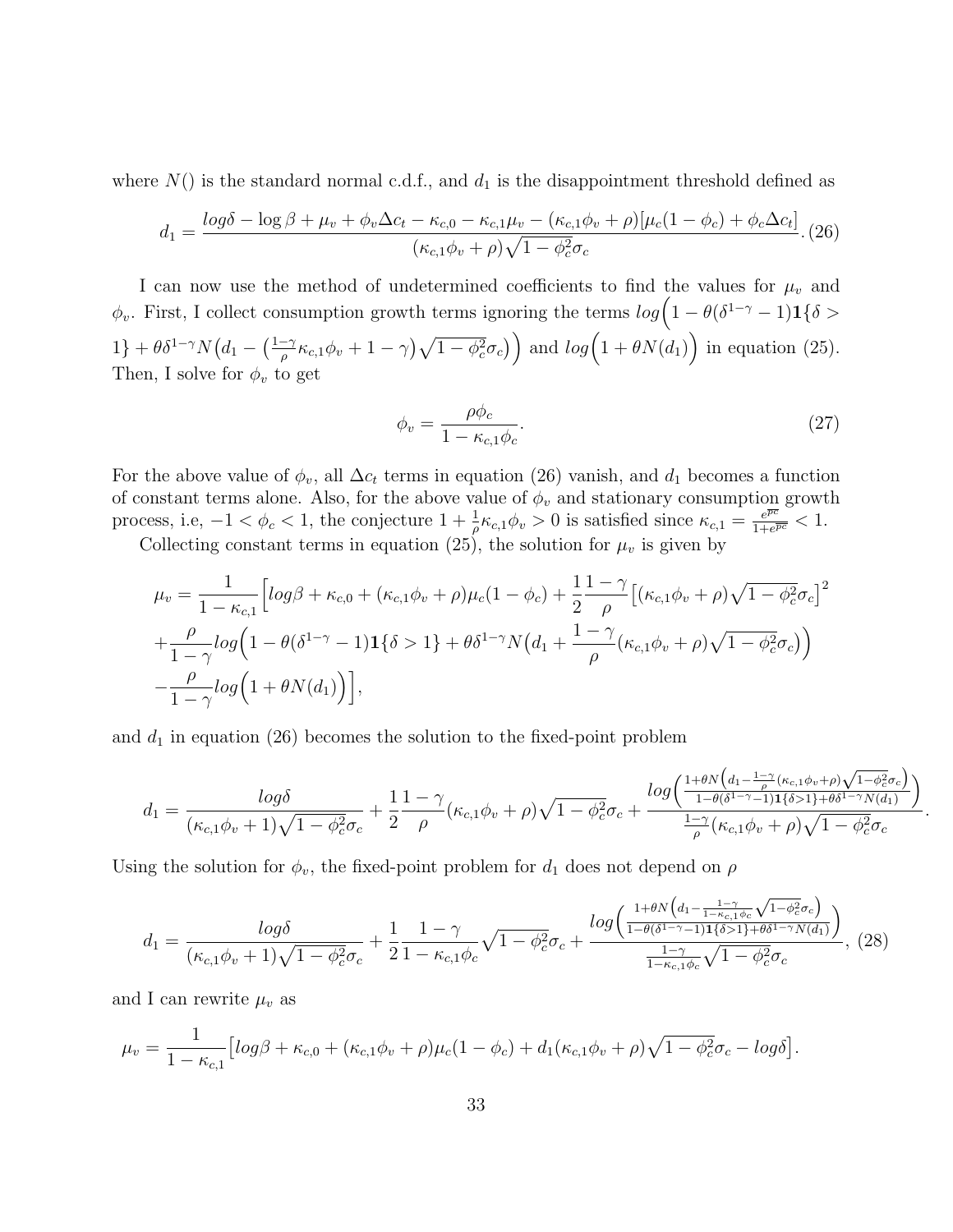#### Explicit solutions for the disappointment aversion stochastic discount factor

From Routledge and Zin (2010), the GDA stochastic discount factor can be written as

$$
M_{t+1} = \beta^{\frac{1-\gamma}{\rho}} \left(\frac{C_{t+1}}{C_t}\right)^{1-\gamma\frac{\rho-1}{\rho}} R_{w,t+1}^{\frac{1-\gamma}{\rho}-1} \frac{1+\theta \mathbf{1}\left\{\beta^{\frac{1}{\rho}}\left(\frac{C_{t+1}}{C_t}\right)^{\frac{\rho-1}{\rho}} R_{w,t+1}^{1/\rho} \le \delta\right\}}{\mathbb{E}_t \left[1-\theta(\delta^{1-\gamma}-1)\mathbf{1}\left\{\delta > 1\right\} + \theta \delta^{1-\gamma} \mathbf{1}\left\{\beta^{\frac{1}{\rho}}\left(\frac{C_{t+1}}{C_t}\right)^{\frac{\rho-1}{\rho}} R_{w,t+1}^{\frac{1}{\rho}} \le \delta\right\}\right]}.
$$

Based on the log-linearized price-dividend identity for returns on total wealth (equation (24)), the stochastic discount factor can be further expressed as

$$
M_{t+1} = e^{\frac{1-\gamma}{\rho} \log \beta + \frac{1-\gamma}{\rho} (\rho - 1) \Delta c_{t+1} + (\frac{1-\gamma}{\rho} - 1) [\kappa_{c,0} + \kappa_{c,1} (\mu_v + \phi_v \Delta c_{t+1}) - (\mu_v + \phi_v \Delta c_t) + \Delta c_{t+1}]}
$$
  
 
$$
\times \frac{1 + \theta \mathbf{1} {\frac{1}{\rho} \log \beta + \frac{1}{\rho} (\rho - 1) \Delta c_{t+1} + \frac{1}{\rho} [\kappa_{c,0} + \kappa_{c,1} (\mu_v + \phi_v \Delta c_{t+1}) - (\mu_v + \phi_v \Delta c_t) + \Delta c_{t+1}] \le \log \delta}}{1 - \theta (\delta^{1 - \gamma} - 1) \mathbf{1} {\frac{1}{\delta} \log \beta + \frac{1}{\rho} (\rho - 1) \Delta c_{t+1} + \frac{1}{\rho} [\kappa_{c,0} + \kappa_{c,1} (\mu_v + \phi_v \Delta c_{t+1}) - (\mu_v + \phi_v \Delta c_t) + \Delta c_{t+1}] \le \log \delta}]}.
$$

Using the solutions for  $\phi_v$  and  $\mu_v$ , I conclude that

$$
M_{t+1} = e^{\log\beta + (\rho-1)\Delta c_{t+1} + \frac{\rho-1+\gamma}{1-\kappa_{c,1}\phi_c}\mu_c(1-\phi_c) + \frac{\rho-1+\gamma}{1-\kappa_{c,1}\phi_c}d_1\sqrt{1-\phi_c^2}\sigma_c - \frac{\rho-1+\gamma}{1-\kappa_{c,1}\phi_c}\Delta c_{t+1} + \frac{(\rho-1+\gamma)\phi_c}{1-\kappa_{c,1}\phi_c}\Delta c_t}{1-\theta(\delta^{1-\gamma}-1)\mathbf{1}\{\delta>1\} + \theta\delta^{1-\gamma}\mathbb{E}_t[\mathbf{1}\{\Delta c_{t+1} \leq \mu_c(1-\phi_c) + \phi_c\Delta c_t + d_1\sqrt{1-\phi_c^2}\sigma_c\}]}\tag{29}
$$

Based on the  $AR(1)$  dynamics from equation  $(5)$ , the conditional expectation in the denominator above can be written as

$$
\mathbb{E}_t[\mathbf{1}\{\epsilon_{c,t+1} \leq d_1\}],
$$

which is constant and equal to the unconditional expectation since consumption growth shocks  $\epsilon_{c,t+1}$  are assumed i.i.d.. Hence, I can write the discount factor from equation (29) as

$$
M_{t+1} = e^{\log\beta + (\rho-1)\Delta c_{t+1} + \frac{\rho-1+\gamma}{1-\kappa_{c,1}\phi_c}\mu_c(1-\phi_c) + \frac{\rho-1+\gamma}{1-\kappa_{c,1}\phi_c}d_1\sqrt{1-\phi_c^2}\sigma_c - \frac{\rho-1+\gamma}{1-\kappa_{c,1}\phi_c}\Delta c_{t+1} + \frac{(\rho-1+\gamma)\phi_c}{1-\kappa_{c,1}\phi_c}\Delta c_t}{1-\theta(\delta^{1-\gamma}-1)\mathbf{1}\{\delta > 1\} + \theta\delta^{1-\gamma}\mathbb{E}[\mathbf{1}\{\Delta c_{t+1} \leq \mu_c(1-\phi_c) + \phi_c\Delta c_t + d_1\sqrt{1-\phi_c^2}\sigma_c\}]}\tag{30}
$$

Setting all the constant terms equal to  $\tilde{\beta}$ , I conclude that

$$
M_{t+1} = \tilde{\beta}e^{(\rho-1)\Delta c_{t+1} - \frac{\rho-1+\gamma}{1-\kappa_{c,1}\phi_c}\Delta c_{t+1} + \frac{(\rho-1+\gamma)\phi_c}{1-\kappa_{c,1}\phi_c}\Delta c_t} \times \left(1 + \theta \mathbf{1}\{\Delta c_{t+1} \leq \mu_c(1-\phi_c) + \phi_c\Delta c_t + d_1\sqrt{1-\phi_c^2}\sigma_c\}\right).
$$

By setting  $\gamma = 1 - \rho$  in the above expression and re-centering the disappointment indicator around its unconditional mean  $(\mathbb{E}\big[\mathbf{1}\big\{\Delta c_t \leq \mu_c(1-\phi_c) + \phi_c\Delta c_{t-1} + d_1\sqrt{1-\phi_c^2}\sigma_c\big\}\big],$  I obtain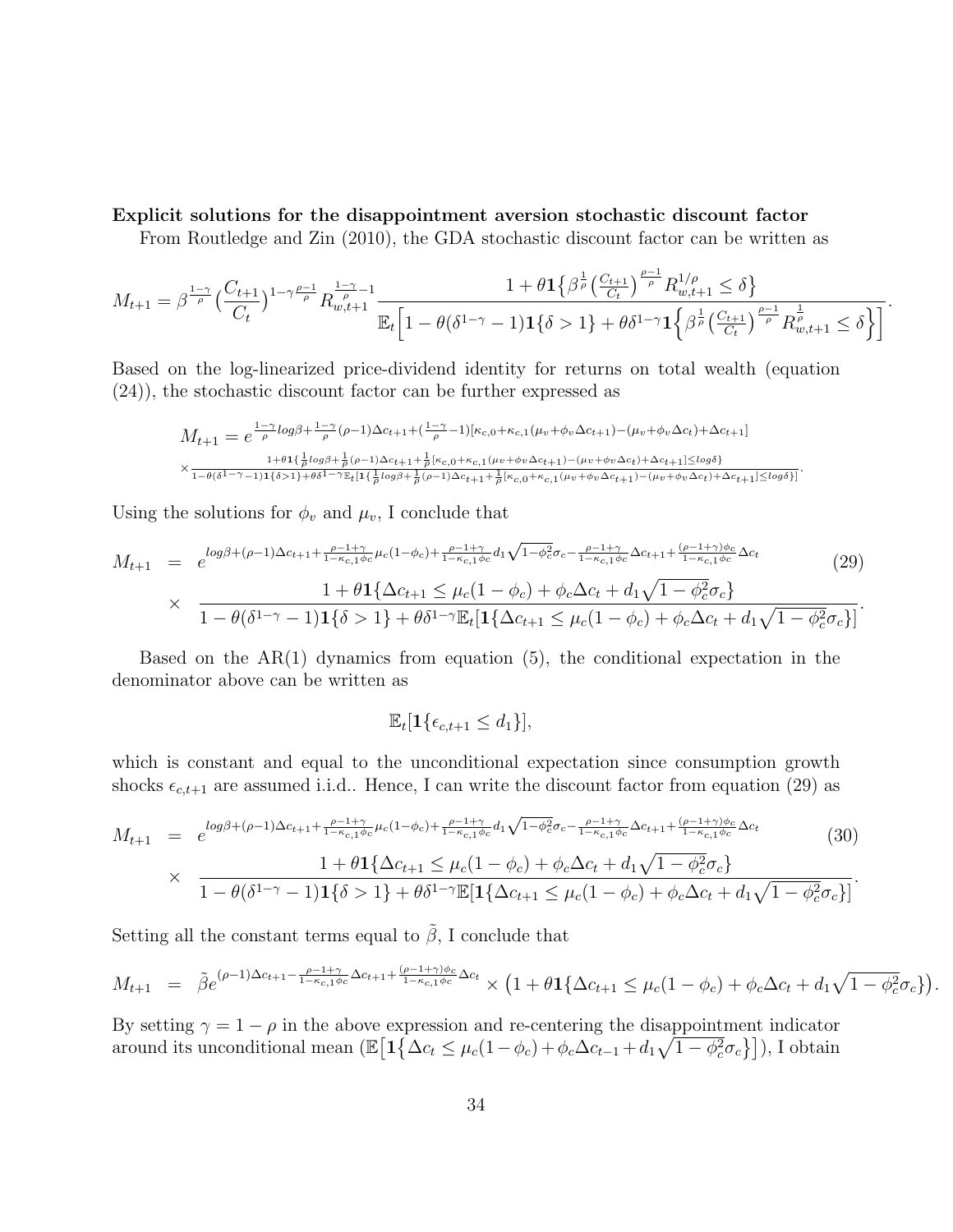the GDA-S model of equation (6). Further, by setting  $\theta$  equal to zero above, I obtain the explicit solution for the Epstein and Zin (1989) model of equation (8).

### Appendix B The volatility of the risk-free rate

In this section, I derive the expression for the volatility of the risk-free rate across the difference preference specifications used in this study (GDA-S, Epstein-Zin, CRRA). Consider the conditional Euler equation for the return of the conditionally risk-free asset  $R_{ft}$  according to the GDA-S specification of equation (6)

$$
\mathbb{E}_t \Big[ \tilde{\beta} e^{(\rho - 1)\Delta c_{t+1}} \Big( 1 + \tilde{\theta} \mathbf{1} \big\{ \Delta c_{t+1} \le \mu_c (1 - \phi_c) + \phi_c \Delta c_t + d_1 \sqrt{1 - \phi_c^2} \sigma_c \big\} - \tilde{\theta} \mathbb{E} [\mathbf{1} \big\{ \Delta c_{t+1} \le \mu_c (1 - \phi_c) + \phi_c \Delta c_t + d_1 \sqrt{1 - \phi_c^2} \sigma_c \big\} ] \Big) R_{f, t+1} \Big] = 1.
$$

Using equation (5) for consumption growth, the above equation becomes

$$
e^{-r_{f,t+1}} = \mathbb{E}_t\big[\tilde{\beta}e^{(\rho-1)\left(\mu_c(1-\phi_c)+\phi_c\Delta c_t+\sqrt{1-\phi_c^2}\sigma_c\epsilon_{c,t+1}\right)}\left(1-\tilde{\theta}N(d_1)+\tilde{\theta}\mathbf{1}\left\{\epsilon_{c,t+1}\leq d_1\right\}\right)\big].
$$

Using the partial moments property of normally distributed random variables, I can write the above expression as

$$
\tilde{\beta}e^{(\rho-1)\left(\mu_c(1-\phi_c)+\phi_c\Delta_{ct}+\frac{1}{2}(\rho-1)(1-\phi_c^2)\sigma_c^2\right)}\left(1-\tilde{\theta}N(d_1)+\tilde{\theta}N(d_1-(\rho-1)\sqrt{1-\phi_c^2}\sigma_c)\right)\right]=e^{-r_{f,t+1}}.
$$

I conclude that

$$
var(r_{f,t+1}) = (1 - \rho)^2 \phi_c^2 \sigma_c^2.
$$

Similarly, the conditional Euler equation for the risk-free asset according to the Epstein-Zin model of equation (8) reads

$$
\mathbb{E}_t\big[\tilde{\beta}e^{\big(\rho-1+\frac{1-\rho-\gamma}{1-\kappa_{c,1}\phi_c}\big)\Delta c_{t+1}+\frac{(\rho-1+\gamma)}{1-\kappa_{c,1}\phi_c}\phi_c\Delta c_t}R_{f,t+1}\big]=0.
$$

Using the  $AR(1)$  assumption for log-consumption growth from equation (5), the above relation for the log risk-free rate  $r_{f,t+1}$  becomes

$$
\mathbb{E}_t\big[\tilde{\beta}e^{\left(\rho-1+\frac{1-\rho-\gamma}{1-\kappa_{c,1}\phi_c}\right)\mu_c(1-\phi_c)+(\rho-1)\phi_c\Delta_{c_t}+\left(\rho-1+\frac{1-\rho-\gamma}{1-\kappa_{c,1}\phi_c}\right)\sqrt{1-\phi_c^2}\sigma_c\epsilon_{c,t+1}}\big] = e^{-r_{f,t+1}}.
$$

Using the properties of the normal distribution for the consumption growth shocks  $\epsilon_{c,t+1}$ ,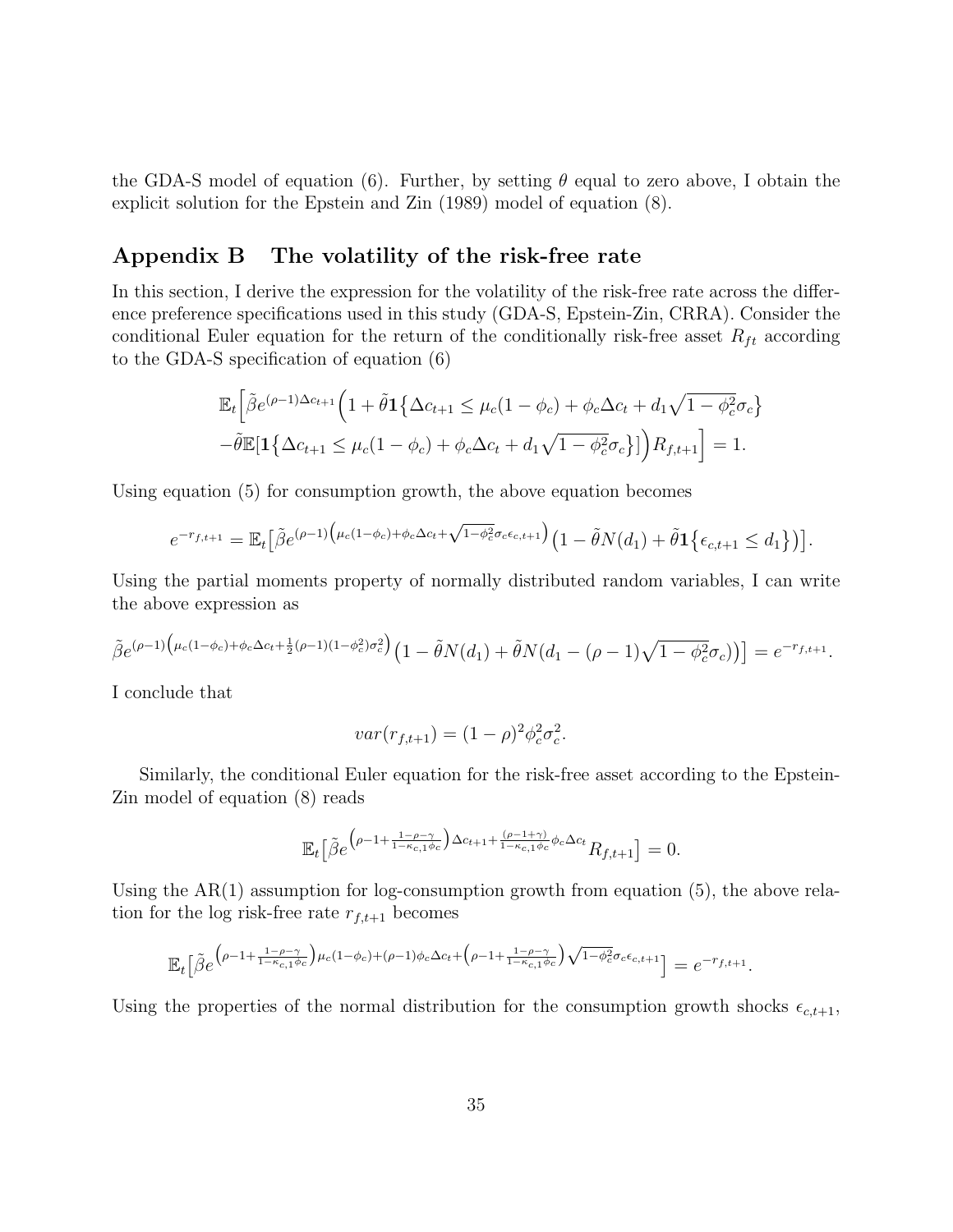the above conditional expectation can be written as

$$
\tilde{\beta}e^{\left(\rho-1+\frac{1-\rho-\gamma}{1-\kappa_{c,1}\phi_c}\right)\mu_c(1-\phi_c)+(\rho-1)\phi_c\Delta c_t+\frac{1}{2}\left(\rho-1+\frac{1-\rho-\gamma}{1-\kappa_{c,1}\phi_c}\right)^2(1-\phi_c^2)\sigma_c^2}=e^{-r_{f,t+1}}.
$$

It immediately follows that

$$
var(r_{f,t+1}) = (1 - \rho)^2 \phi_c^2 \sigma_c^2.
$$

The proof for the CRRA specification is the same as above, since the CRRA discount factor is nested by the Epstein-Zin model for  $\gamma = 1 - \rho$ .

#### Appendix C The Fama-French three- and five-factor models

For comparison with the consumption-based models in the main text, in this section, I estimate the return-based discount factors of Fama and French (1993, 2015)

$$
M_t^{FF3} = -b_m(R_{mt} - R_{ft}) - b_{smb}R_{smb,t} - b_{hml}R_{hml,t},
$$
\n(31)

$$
M_t^{FF5} = -b_m(R_{mt} - R_{ft}) - b_{smb}R_{smb,t} - b_{hml}R_{hml,t} - b_{rmw}R_{rmw,t} - b_{cma}R_{cma,t}.
$$
 (32)

The factors in the Fama-French models are traded assets. Hence, in addition to the various portfolio sorts, the Fama-French pricing kernels should be able to perfectly price their respective factors. To this end, I estimate the Fama-French models using an over-identified GMM system that includes both factor returns and asset risk premia as test assets

$$
\begin{bmatrix}\n\mathbb{E}\left[\mathbf{f}_t^{FF}(1-\mathbb{E}[M_t^{FF}] + M_t^{FF})\right] \\
\mathbb{E}\left[(R_{it} - R_{ft})(1-\mathbb{E}[M_t^{FF}] + M_t^{FF})\right] & \text{for } i = 1,..,n\n\end{bmatrix} = \mathbf{0},
$$
\n(33)

where  $\mathbf{f}_t^{FF}$  is the vector of the Fama-French factors.

I augment the Fama-French pricing kernels specified in equations (31) and (32) by the term  $1 - \mathbb{E}[M_t^{FF}]$  to rule out a zero solution for the prices of risk since I am testing linear pricing kernels on excess returns. Finally, I assume that the weighting matrix for the GMM system of the Fama-French factors is a diagonal matrix whose leading three (five) diagonal elements, which correspond to the Euler equations for the factor returns, are large numbers and the remaining elements are equal to 1. This weighting matrix ensures that the Fama-French models can price their factors.<sup>12</sup>

<sup>&</sup>lt;sup>12</sup>The GMM weighting matrix used in these tests sets the vector of coefficients **b** in the Fama-French models equal to  $\Sigma_{FF}^{-1}\mathbb{E}[\mathbf{f}_t^{FF}]$ , where  $\mathbb{E}[\mathbf{f}_t^{FF}]$  is the vector of factor means and  $\Sigma_{FF}$  is the matrix of factor covariances.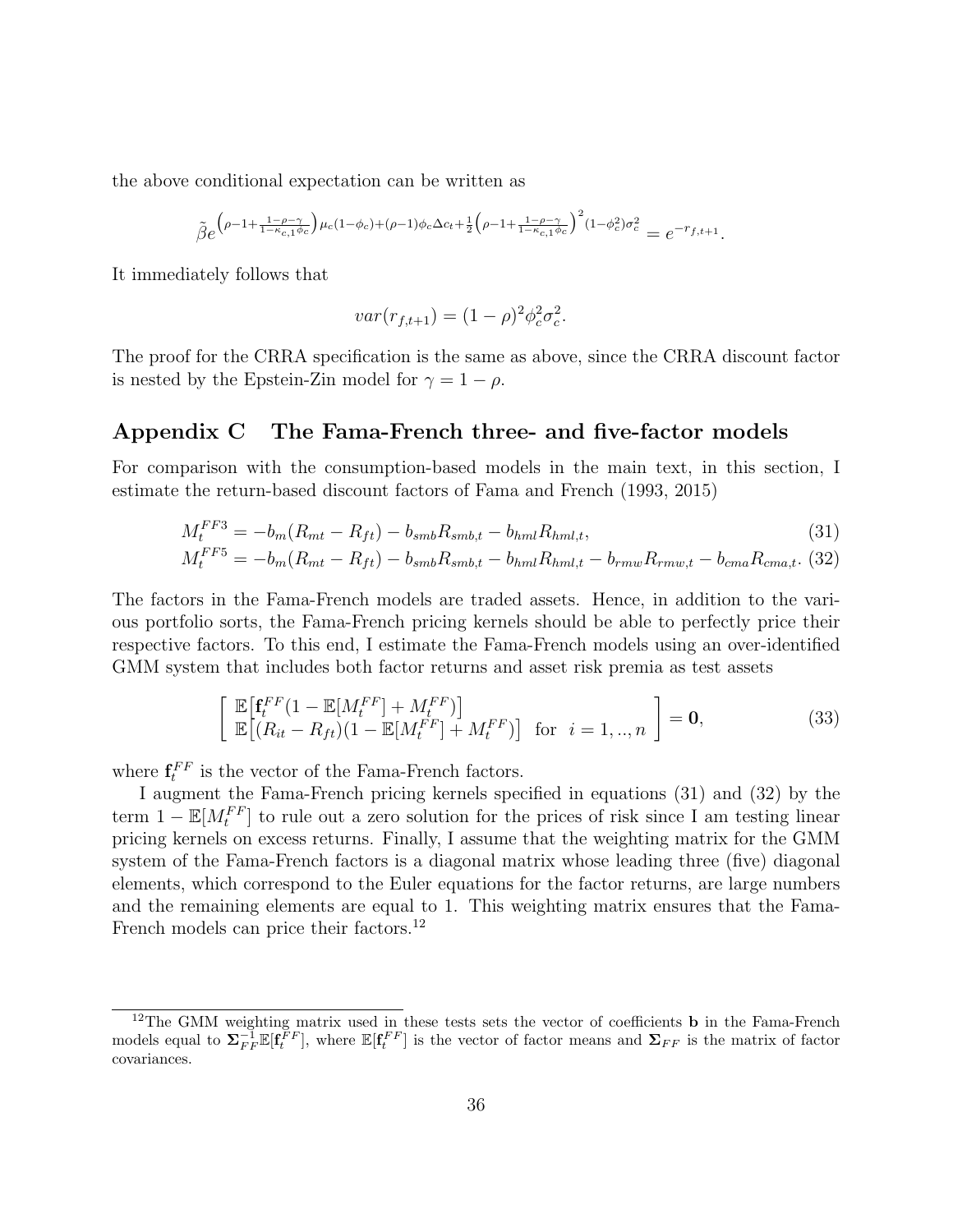## Table A.1 GMM estimation results for the Fama-French factor models

Table A.1 reports GMM results for the Fama and French (1993, 2015) three- and five-factor models (FF3, FF5) from equations (31) and (32), respectively, using the augmented GMM system from equation (33). The test assets include the risk premia of the following portfolio sorts: 25 size/book-to-market portfolios, 25 size/investment portfolios, and 25 size/operating profitability portfolios, as well as the joint cross-section. The test assets also include the 6 Fama Treasury bond portfolios (TBond) sorted on maturity, the 5 corporate bond portfolios (CBond) of Nozawa (2012) constructed on the basis of bonds' credit ratings, and the 6 equity index option portfolios (Option) of Constantinides et al. (2013). In all cases, the test assets also include the stock market risk premium.

|            | $25 \text{ size/bm}$<br>$(1930 - 2013)$ | $25 \text{ size/bm}$ | $25 \text{ size/in}$ | $25 \text{ size}$ /op | Joint    | TBond    | CBond  | Option   | $25 \text{ size/bm}$<br>(monthly) |
|------------|-----------------------------------------|----------------------|----------------------|-----------------------|----------|----------|--------|----------|-----------------------------------|
| RmRf       | 1.43                                    | 2.50                 | 2.50                 | 2.50                  | 2.50     | 2.37     | 3.29   | 2.65     | 3.02                              |
|            | (2.00)                                  | (2.26)               | (2.26)               | (2.26)                | (2.26)   | (2.09)   | (2.16) | (1.75)   | (2.74)                            |
| SMB        | 0.97                                    | 1.07                 | 1.07                 | 1.07                  | 1.07     | 1.07     | 1.76   | 0.20     | 2.63                              |
|            | (1.06)                                  | (0.94)               | (0.94)               | (0.94)                | (0.94)   | (0.94)   | (0.98) | (0.11)   | (1.89)                            |
| HML        | 2.13                                    | 3.59                 | 3.59                 | 3.59                  | 3.59     | 3.51     | 3.50   | 2.30     | 6.62                              |
|            | (2.60)                                  | (3.09)               | (3.09)               | (3.09)                | (3.09)   | (3.07)   | (2.63) | (1.63)   | (4.23)                            |
| $\chi^2$   | 97.06                                   | 68.14                | 153.73               | 106.07                | 642.23   | 35.89    | 8.82   | 28.77    | 97.65                             |
| $\rm{dof}$ | 25                                      | 25                   | 25                   | 25                    | 75       | 6        | 5      | 6        | 25                                |
| p          | $\overline{0}$                          | $\theta$             | $\theta$             | $\overline{0}$        | $\theta$ | $\theta$ | 0.11   | $\theta$ | $\boldsymbol{0}$                  |
| $R^2$      | 63.36%                                  | 69.85%               | 55.55%               | 56.57%                | 60.33%   | 51.62%   | 84.49% | 38.33%   | 58.79%                            |
| rmspe      | 1.93%                                   | 1.66%                | 1.82%                | 1.70%                 | 1.74%    | 1.11%    | 1.10%  | 7.08%    | 0.14%                             |

|  |  |  | Panel B: FF5 model |
|--|--|--|--------------------|
|--|--|--|--------------------|

Panel A: FF3 model

|            | $25 \text{ size/bm}$ | $25 \text{ size/in}$ | $25 \text{ size/op}$ | Joint     | TBond          | CBond        | Option    | $25 \text{ size/bm}$<br>(monthly) |
|------------|----------------------|----------------------|----------------------|-----------|----------------|--------------|-----------|-----------------------------------|
| RmRf       | 4.36                 | 4.36                 | 4.36                 | 4.36      | 4.18           | 6.45         | 7.54      | 5.23                              |
|            | (3.49)               | (3.49)               | (3.49)               | (3.49)    | (3.30)         | (4.41)       | (4.37)    | (4.29)                            |
| SMB        | 2.08                 | 2.08                 | 2.08                 | 2.08      | 2.05           | 3.86         | 1.74      | 4.73                              |
|            | (1.36)               | (1.36)               | (1.36)               | (1.36)    | (1.37)         | (1.80)       | (0.84)    | (3.03)                            |
| HML        | $-1.25$              | $-1.25$              | $-1.25$              | $-1.25$   | $-1.23$        | $-2.37$      | $-6.81$   | $-0.20$                           |
|            | $(-0.44)$            | $(-0.44)$            | $(-0.44)$            | $(-0.44)$ | $(-0.44)$      | $(-0.71)$    | $(-1.61)$ | $(-0.09)$                         |
| CMA        | 7.45                 | 7.45                 | 7.45                 | 7.45      | 7.34           | 10.15        | 12.75     | 10.61                             |
|            | (2.50)               | (2.50)               | (2.50)               | (2.50)    | (2.50)         | (3.54)       | (3.77)    | (4.66)                            |
| RMW        | 9.62                 | 9.62                 | 9.62                 | 9.62      | 9.41           | 9.88         | 12.78     | 14.24                             |
|            | (2.73)               | (2.73)               | (2.73)               | (2.73)    | (2.72)         | (2.41)       | (2.60)    | (4.35)                            |
| $\chi^2$   | 80.89                | 76.71                | 100.62               | 2,013.32  | 42.37          | 16.18        | 13.40     | 77.57                             |
| $\rm{dof}$ | 25                   | 25                   | 25                   | 25        | 6              | $\mathbf{5}$ | 6         | 25                                |
| p          | $\theta$             | $\theta$             | $\theta$             | $\theta$  | $\overline{0}$ | 0.01         | 0.04      | $\theta$                          |
| $R^2$      | 67.88%               | 69.11\%              | 64.04\%              | 66.22\%   | 98.26\%        | 88.26\%      | $1.00\%$  | 69.20%                            |
| rmspe      | 1.71%                | $1.52\%$             | 1.54%                | 1.61%     | 0.21%          | $0.96\%$     | 8.97%     | $0.12\%$                          |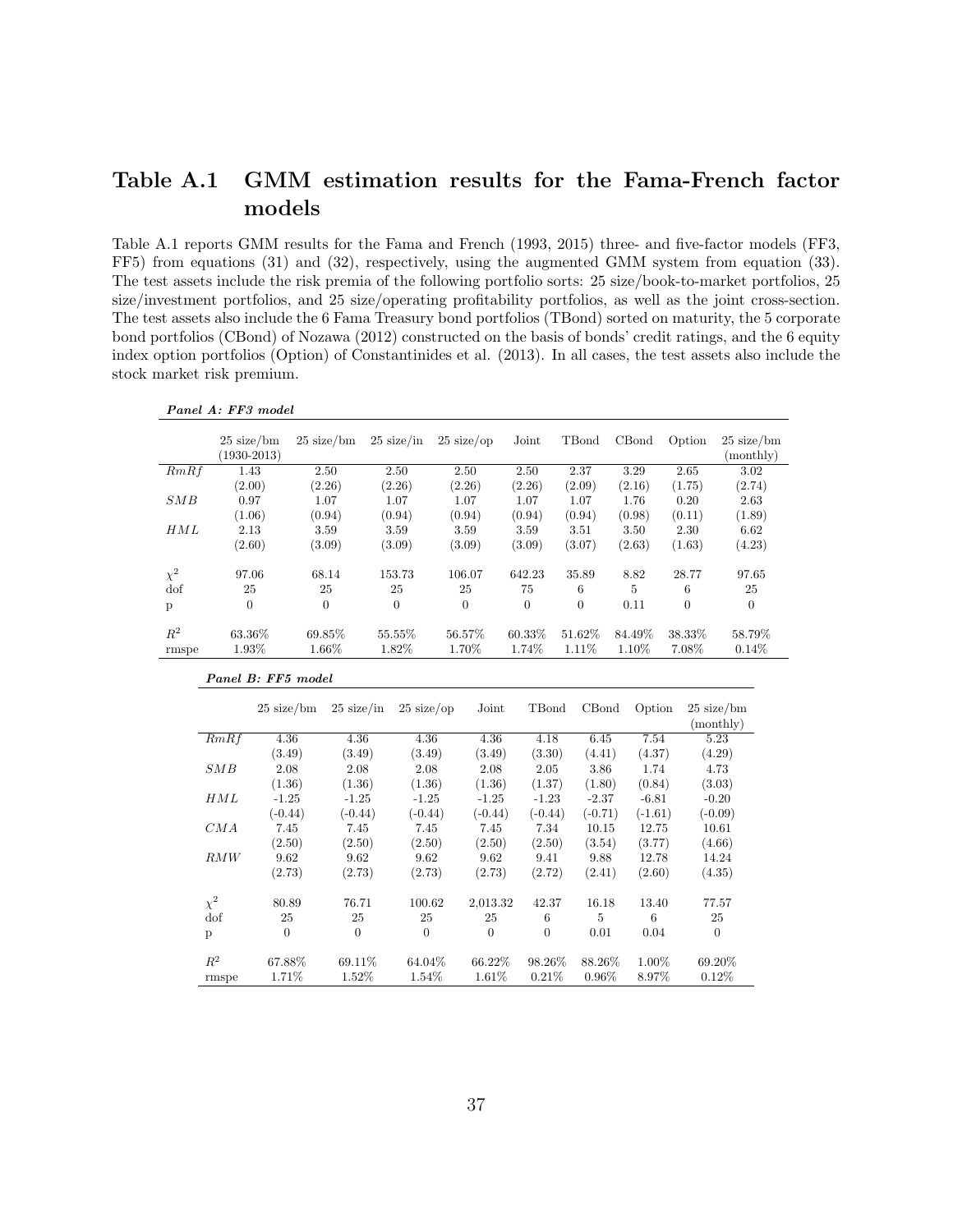# References

Abeler, J., A. Falk, L. Goette, and D. Huffman. 2011. Reference points and effort provision. American Economic Review 101:470–92.

Ang, A., G. Bekaert, and J. Liu. 2005. Why stocks may disappoint. Journal of Financial Economics 76:471–508.

Asparouhova, E., H. Bessembinder, and I. Kalcheva. 2013. Noisy prices and inference regarding returns. Journal of Finance 68:665–714.

Bonomo, M., R. Garcia, N. Meddahi, and R. Tédongap. 2011. Generalized disappointment aversion, long-run volatility risk, and asset prices. Review of Financial Studies 24:82–122.

Breeden, D. T. 1979. An intertemporal asset pricing model with stochastic consumption and investment opportunities. Journal of Financial Economics 7:265–96.

Breeden, D. T., M. Gibbons, and R. Litzenberger. 1989. Empirical tests of the consumptionoriented CAPM. Journal of Finance 44:231–62.

Campbell, J. 2003. Consumption-based asset pricing. In Handbook of the economics of finance, Volume 1B, 801–85. Amsterdam: Elsevier.

Campbell, J. Y., and R. J. Shiller. 1988. Stock prices, earnings, and expected dividends. Journal of Finance 43:661–76.

Choi, S., R. Fisman, D. Gale, and S. Kariv. 2007. Consistency and heterogeneity of individual behavior under uncertainty. American Economic Review 97:1921–38.

Cochrane, J. 2001. Asset pricing. Princeton, NJ: Princeton University Press.

Cochrane, J. H. 1996. A cross-sectional test of an investment-based asset pricing model. Journal of Political Economy 104:572?621.

Constantinides, G. M., J. C. Jackwerth, and A. Savov. 2013. The puzzle of index option returns. Review of Asset Pricing Studies 3:229–257.

Delikouras, S. 2017. Where's the kink? disappointment events in consumption growth and equilibrium asset prices. Review of Financial Studies 30:2851–2889.

Delikouras, S., and A. Kostakis. 2019. A single factor consumption-based asset pricing model. Journal of Financial and Quantitative Analysis 54:789–827.

Epstein, L. G., and S. E. Zin. 1989. Substitution, risk aversion, and the temporal behavior of consumption and asset returns. Econometrica 57:937–69.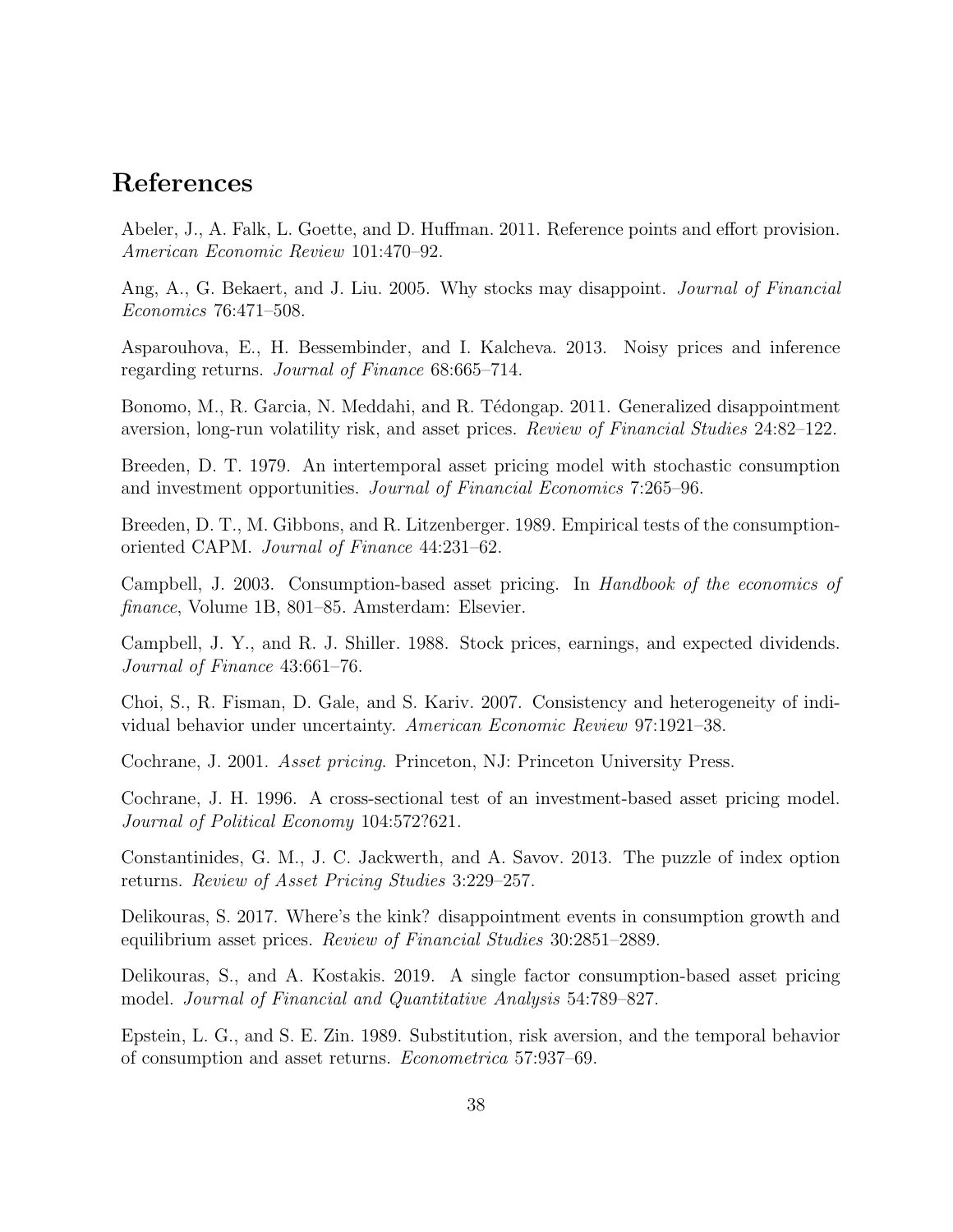Fama, E. F., and K. R. French. 1993. Common risk factors in the returns on stocks and bonds. Journal of Financial Economics 33:3–56.

 $-$ . 2015. A five-factor asset pricing model. *Journal of Financial Economics* 116:1–22.

Gul, F. 1991. A theory of disappointment aversion. *Econometrica* 59:667–86.

Hall, R. 1988. Intertemporal elasticity of consumption. Journal of Political Economy 96:339–57.

Hansen, L. P., and R. Jagannathan. 1997. Assessing specification errors in stochastic discount factor models. Journal of Finance 52:557–90.

Hansen, L. P., and K. J. Singleton. 1982. Generalized instrumental variables estimation of non-linear rational expectations models. Econometrica 50:1269–86.

Harvey, C. R., Y. Liu, and H. Zhu. 2015. ... and the cross-section of expected returns. Review of Financial Studies 29:5–68.

Hou, K., C. Xue, and L. Zhang. 2015. A comparison of new factor models. Working Paper.

Jagannathan, R., and Y. Wang. 2007. Lazy investors, discretionary consumption, and the cross-section of stock returns. Journal of Finance 62:540–79.

Kahneman, D., and A. Tversky. 1979. Prospect theory: An analysis of decisions under risk. Econometrica 47:263–92.

Kroencke, T. A. 2017. Asset pricing without garbage. Journal of Finance 72:47–98.

Lewellen, J., S. Nagel, and J. Shanken. 2010. A skeptical appraisal of asset pricing tests. Journal of Financial Economics 96:175–94.

Liu, L. X., T. M. Whited, and L. Zhang. 2009. Investment-based expected stock returns. Journal of Political Economy 117:1105–39.

Lucas, R. E., Jr. 1978. Asset prices in an exchange economy. Econometrica 46:1429–45.

Lustig, H., S. Van Nieuwerburgh, and A. Verdelhan. 2013. The wealth-consumption ratio. Review of Asset Pricing Studies 3:38–94.

Mehra, R., and E. C. Prescott. 1985. The equity premium: A puzzle. *Journal of Monetary* Economics 15:145–61.

Nozawa, Y. 2012. Corporate bond premia. Working paper .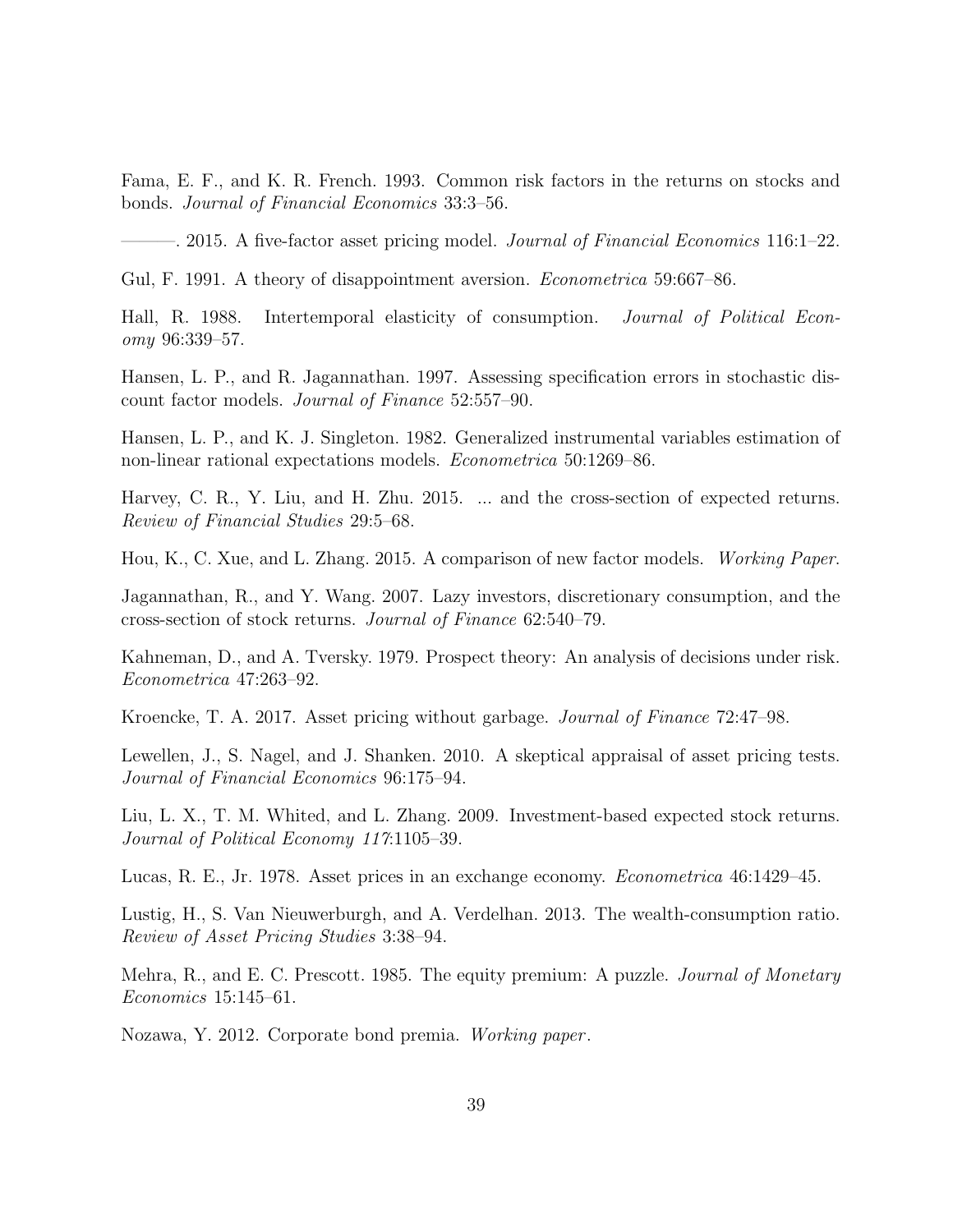Parker, J. A., and C. Julliard. 2003. Consumption risk and the cross section of expected returns. Journal of Political Economy 113:185–222.

Rabin, M. 2000. Risk aversion and expected-utility theory: a calibration theorem. Econometrica 68:1281–92.

Routledge, B., and S. Zin. 2010. Generalized disappointment aversion and asset prices. Journal of Finance 65:1303–32.

Savov, A. 2011. Asset pricing with garbage. Journal of Finance 76:177–201.

Schreindorfer, D. 2019. Macroeconomic tail risks and asset prices. Review of Financial Studies Forthcoming.

Weil, P. 1989. The equity premium puzzle and the risk-free rate puzzle. *Journal of Monetary* Economics 24:401–21.

Yogo, M. 2006. A consumption-based explanation of expected stock returns. *Journal of* Finance 61:539–80.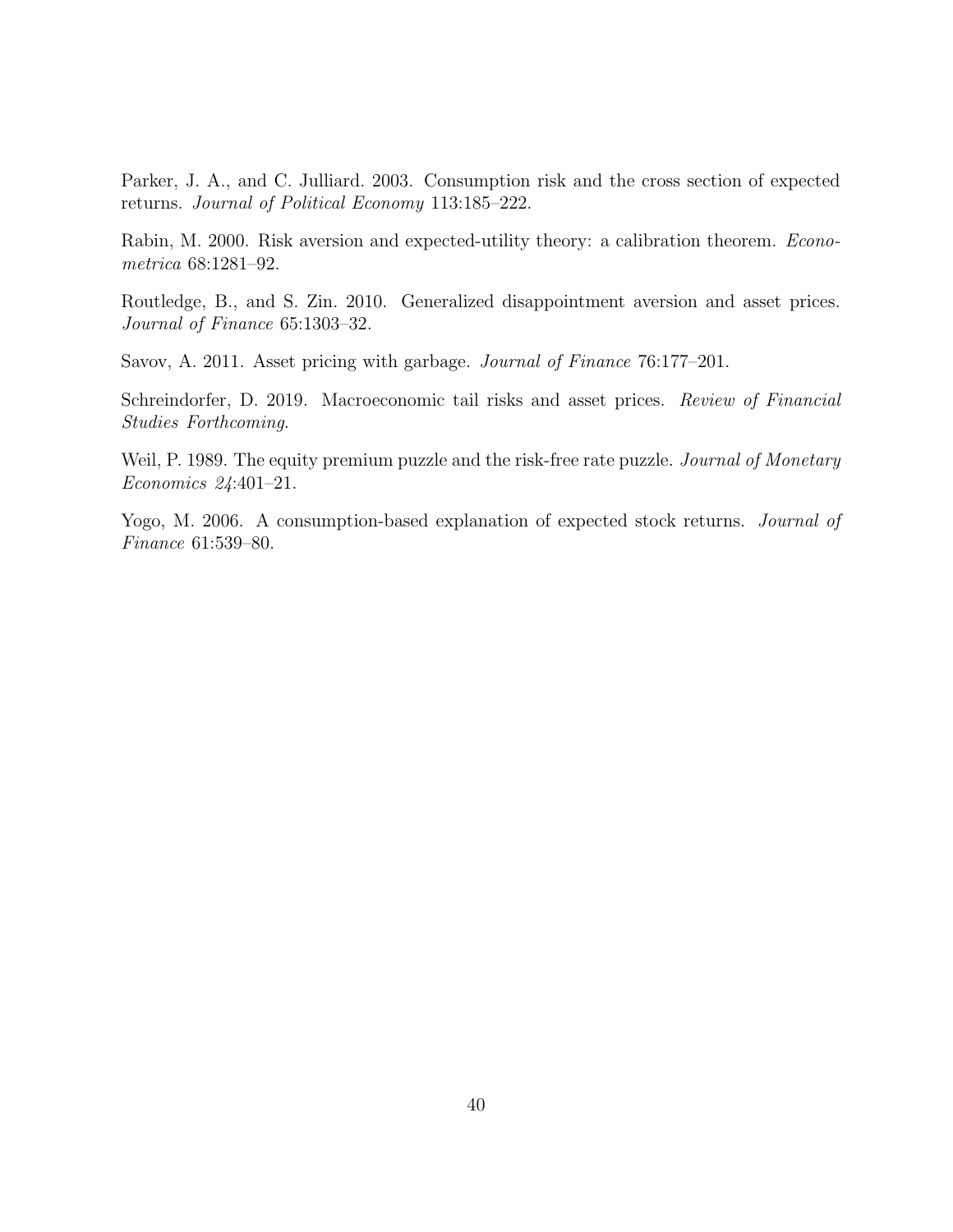# Figures

## Figure 1. Fitted risk premia and risk-free rate moments for the CRRA model

Figure 1 shows sample and fitted risk premia for the 25 size/book-to-market (Panel A), the 25 size/investment (Panel B), and the 25 size/profitability portfolios (Panel C). In all Panels, the set of test assets also includes the stock market risk premium as well as the mean and variance of the risk-free rate. Fitted moments are based on the CRRA model of equation (1) with alternative consumption measures. The fitted average risk-free rate ( $\mathbb{E}[R_{f,t}]-1$ ) is estimated according to equation (9), and the fitted volatility of the log risk-free rate  $(vol(r_{t,t}))$  is estimated according to the square root of equation (10). Fitted risk premia are estimated according to equation (15). Estimation results are shown in Table 3. The sample is from 1964 to 2013.







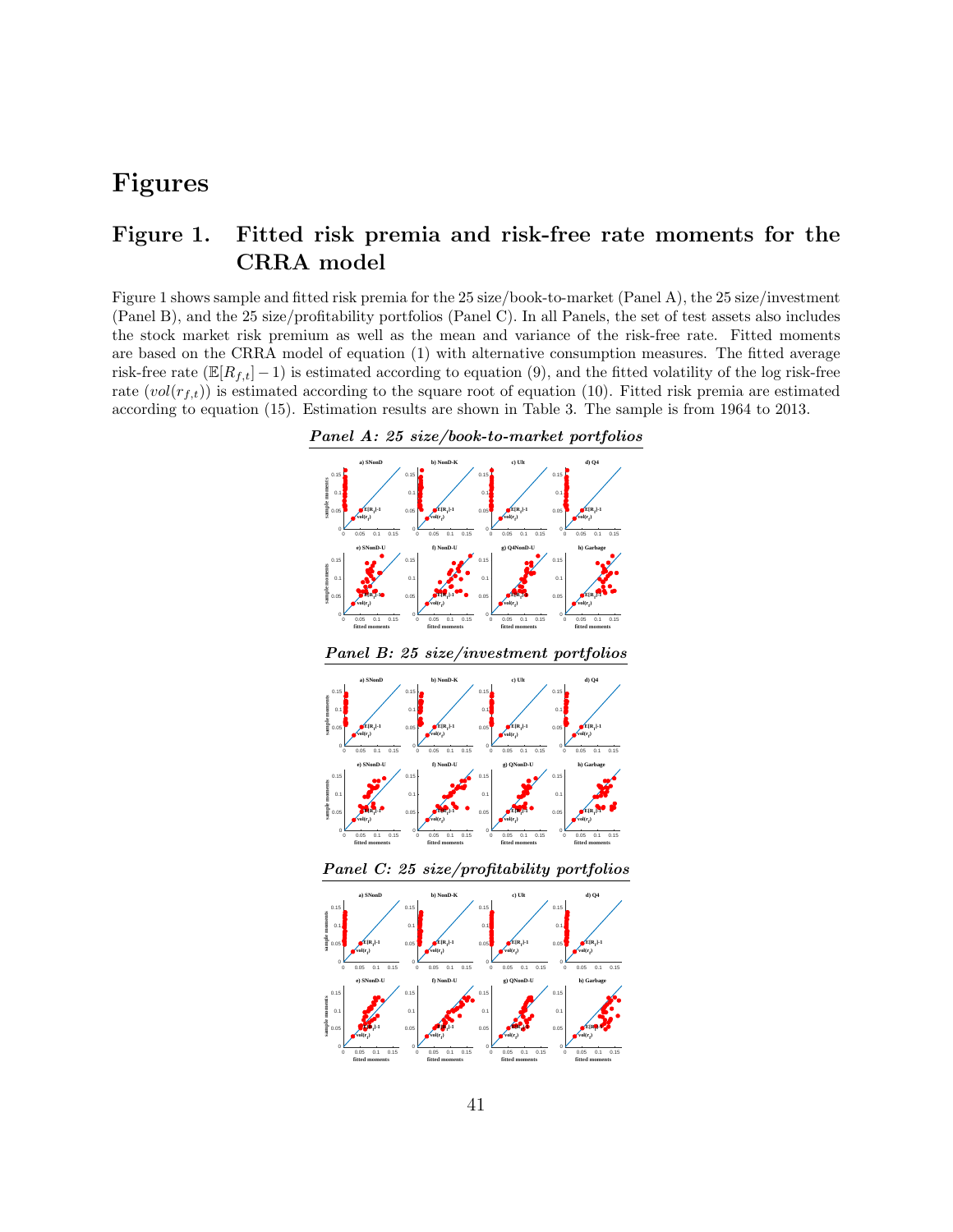# Figure 2. Fitted risk premia and risk-free rate moments for the Epstein-Zin model

Figure 2 shows sample and fitted risk premia for the 25 size/book-to-market (Panel A), the 25 size/investment (Panel B), and the 25 size/profitability portfolios (Panel C). In all Panels, the set of test assets also includes the stock market risk premium as well as the mean and variance of the risk-free rate. Fitted moments are based on the Epstein and Zin (1989) specification of equation (8) with alternative consumption measures. The fitted average risk-free rate ( $\mathbb{E}[R_{f,t}]-1$ ) is estimated according to equation (9), and the fitted volatility of the log risk-free rate  $(vol(r_{f,t}))$  is estimated according to the square root of equation (10). Fitted risk premia are estimated according to equation (15). Estimation results are shown in Table 4. The sample period is from 1964 to 2013.



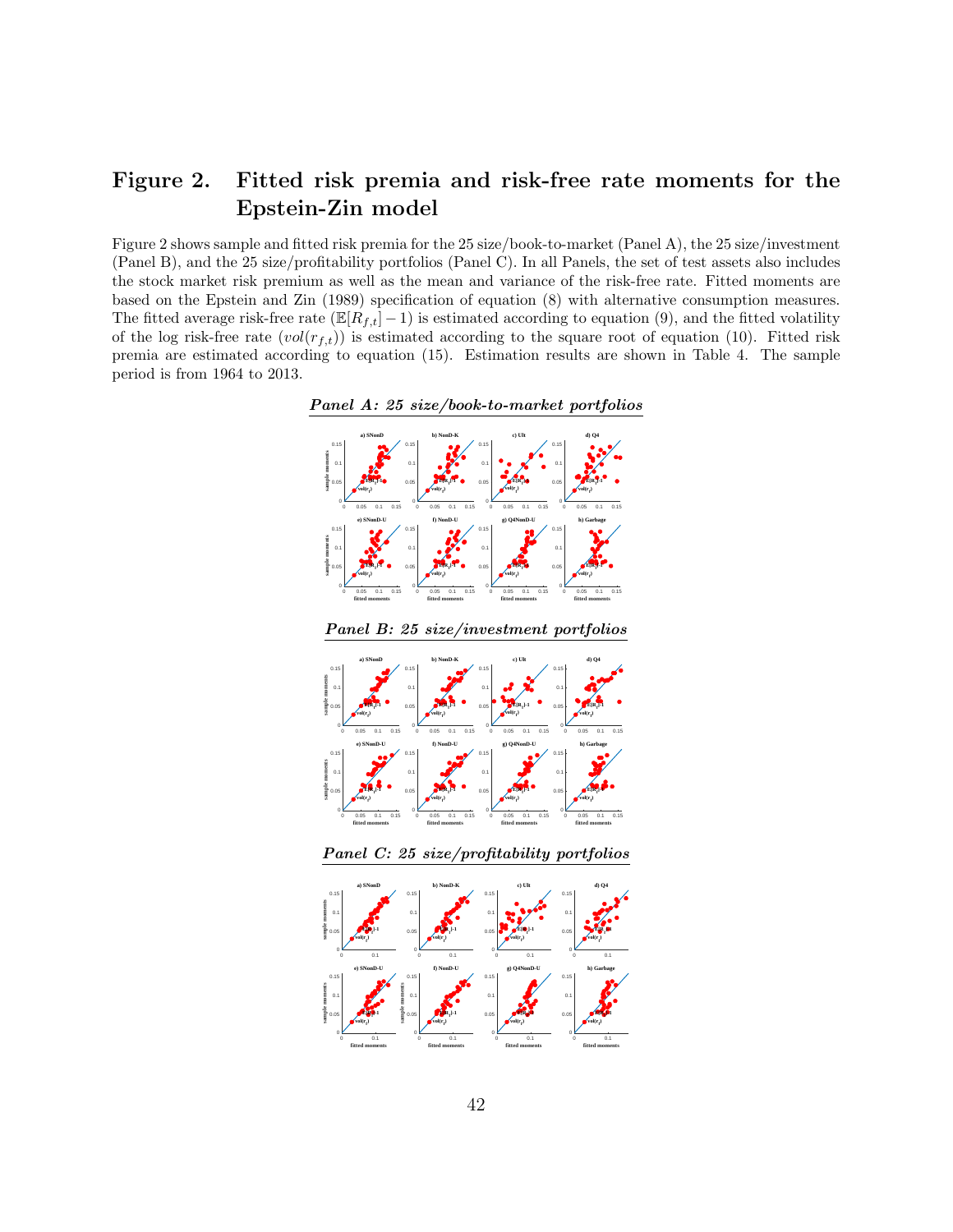# Figure 3. Fitted risk premia and risk-free rate moments for the GDA-S model

Figure 3 shows sample and fitted risk premia for the 25 size/book-to-market (Panel A), the 25 size/investment (Panel B), and the 25 size/profitability portfolios (Panel C). In all Panels, the set of test assets also includes the stock market risk premium as well as the mean and variance of the risk-free rate. Fitted moments are based on the GDA-S specification of equation (6) with alternative consumption measures. The fitted average risk-free rate ( $\mathbb{E}[R_{f,t}]-1$ ) is estimated according to equation (9), and the fitted volatility of the log risk-free rate  $(vol(r_{f,t}))$  is estimated from the square root of equation (10). Fitted risk premia are estimated according to equation (15). Estimation results are shown in Table 5. The sample is from 1964 to 2013.



Panel A: 25 size/book-to-market portfolios

Panel B: 25 size/investment portfolios

0 0.05 0.1 0.15 **fitted moments**

0 0.05 0.1 0.15 **fitted moments**

0 0.05 0.1 0.15 **fitted moments**

0 0.05 0.1 0.15 **fitted moments**





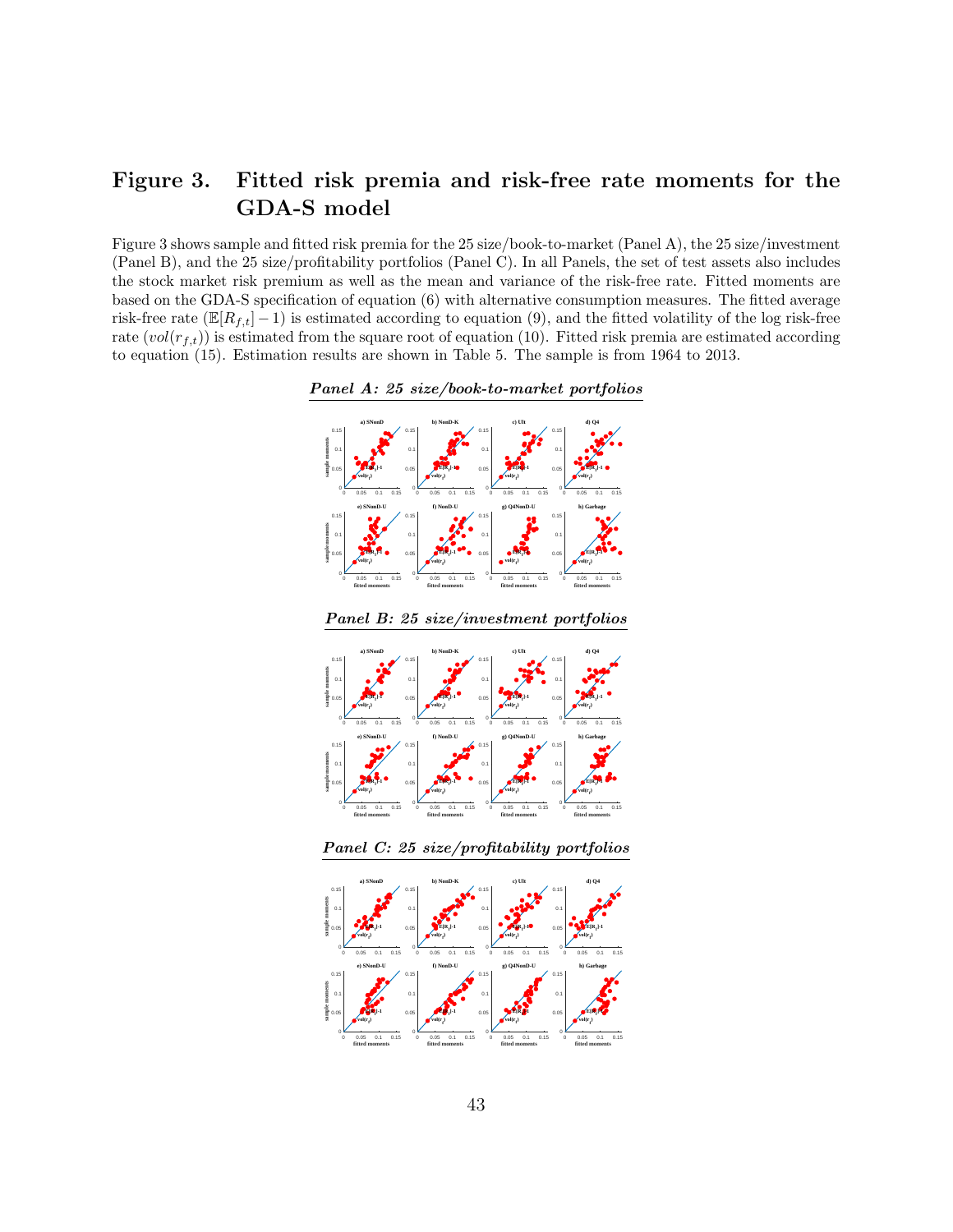# Tables

### Table 1. Summary statistics for consumption growth measures

Table 1 reports summary statistics and cross-correlations for the various measures of aggregate consumption growth. Panels A and B show annual results for the 1965-2014 period and Panels C and D show annual results for the 1931-2014 sample. SNonD is the benchmark real aggregate consumption growth measure for services and non-durables from the Bureau of Economic Analysis.  $SNonDm$  and  $NonDm$  are the monthly real aggregate consumption growth measures for services and non-durables, and non-durables, respectively from the FRED website.  $SNonD-Um$  and  $NonD-Um$  are the unfiltered monthly real aggregate consumption growth measures for services and non-durables, and non-durables, respectively. The construction of SNonD, SNonDm, NonDm, SNonD-Um, and NonD-Um is discussed in Section 3. S-K and NonD-K are the real aggregate consumption growth measures for services and non-durables, respectively, from Kroencke (2017). Ult is the Parker and Julliard (2003) three-year measure of ultimate consumption growth.  $Q_4$  is the fourth quarter to fourth quarter consumption growth measure for non-durables and services of Jagannathan and Wang (2007). SNonD-U and NonD-U are the unfiltered real aggregate consumption growth measures for services and non-durables, and non-durables, respectively, from Kroencke (2017). Q4NonD-U is the unfiltered fourth quarter to fourth quarter consumption growth measure for non-durables of Kroencke (2017). The data for the consumption measures  $S-K$ ,  $NonD-K$ ,  $Ult$ ,  $Q_4$ ,  $SNonD-U$ ,  $NonD-U$ ,  $Q4NonD-U$  is from Tim Kroencke's website. Garbage is the garbage-based consumption growth measure of Savov (2011). The data for the Garbage measure is from the U.S. Environment Protection Agency (EPA). In calculating the correlations of the various consumption growth measures with stock market excess returns, the beginningof-period convention (beg.) aligns date t consumption growth with date  $t - 1$  excess stock market return. The end of the period convention (end) aligns date t consumption growth with date t excess market return.

|                             | <b>SNonD</b> | S-K      | $NonD-K$ | Ult      | Q4     | $SNonD-U$ | $NonD-U$ | Q4NonD-U | Garbage  |
|-----------------------------|--------------|----------|----------|----------|--------|-----------|----------|----------|----------|
| mean                        | 1.93%        | $1.35\%$ | $2.20\%$ | 5.57\%   | 1.89%  | $1.86\%$  | $1.34\%$ | $1.34\%$ | $1.12\%$ |
| standard deviation          | $1.35\%$     | $0.60\%$ | 1.37%    | $3.15\%$ | 1.48\% | 2.59%     | $2.70\%$ | $2.91\%$ | $3.01\%$ |
| autocorrelation $AR(1)$     | 0.52         | 0.34     | 0.56     | 0.82     | 0.37   | $-0.02$   | $-0.01$  | $-0.09$  | $-0.06$  |
| stock market correl. (beg.) | 0.36         | 0.48     | 0.28     | $0.11\,$ | 0.31   | 0.44      | 0.43     | 0.19     | 0.60     |
| stock market correl. (end)  | 0.07         | 0.15     | $-0.04$  | 0.15     | 0.30   | $0.23\,$  | 0.30     | 0.50     | $-0.23$  |

Panel A: Consumption growth measures (1965-2014)

|  |  |  | SNonD S-K NonD-K Ult Q4 SNonD-U NonD-U Q4NonD-U Garbage |  |
|--|--|--|---------------------------------------------------------|--|

Panel B: Cross-correlations of consumption growth measures (1965-2014)

|          | SNonD | S-K  | NonD-K | Ult  | Q4   | SNonD-U | NonD-U | Q4NonD-U | Garbage |
|----------|-------|------|--------|------|------|---------|--------|----------|---------|
| SNonD    |       |      |        |      |      |         |        |          |         |
| S-K      | 0.84  |      |        |      |      |         |        |          |         |
| $NonD-K$ | 0.92  | 0.70 |        |      |      |         |        |          |         |
| Ult      | 0.74  | 0.59 | 0.73   |      |      |         |        |          |         |
| Q4       | 0.86  | 0.79 | 0.85   | 0.75 |      |         |        |          |         |
| SNonD-U  | 0.78  | 0.77 | 0.75   | 0.61 | 0.87 |         |        |          |         |
| $NonD-U$ | 0.70  | 0.89 | 0.54   | 0.52 | 0.76 | 0.86    |        |          |         |
| Q4NonD-U | 0.52  | 0.62 | 0.42   | 0.50 | 0.78 | 0.74    | 0.81   |          |         |
| Garbage  | 0.56  | 0.54 | 0.53   | 0.32 | 0.43 | 0.45    | 0.43   | 0.16     |         |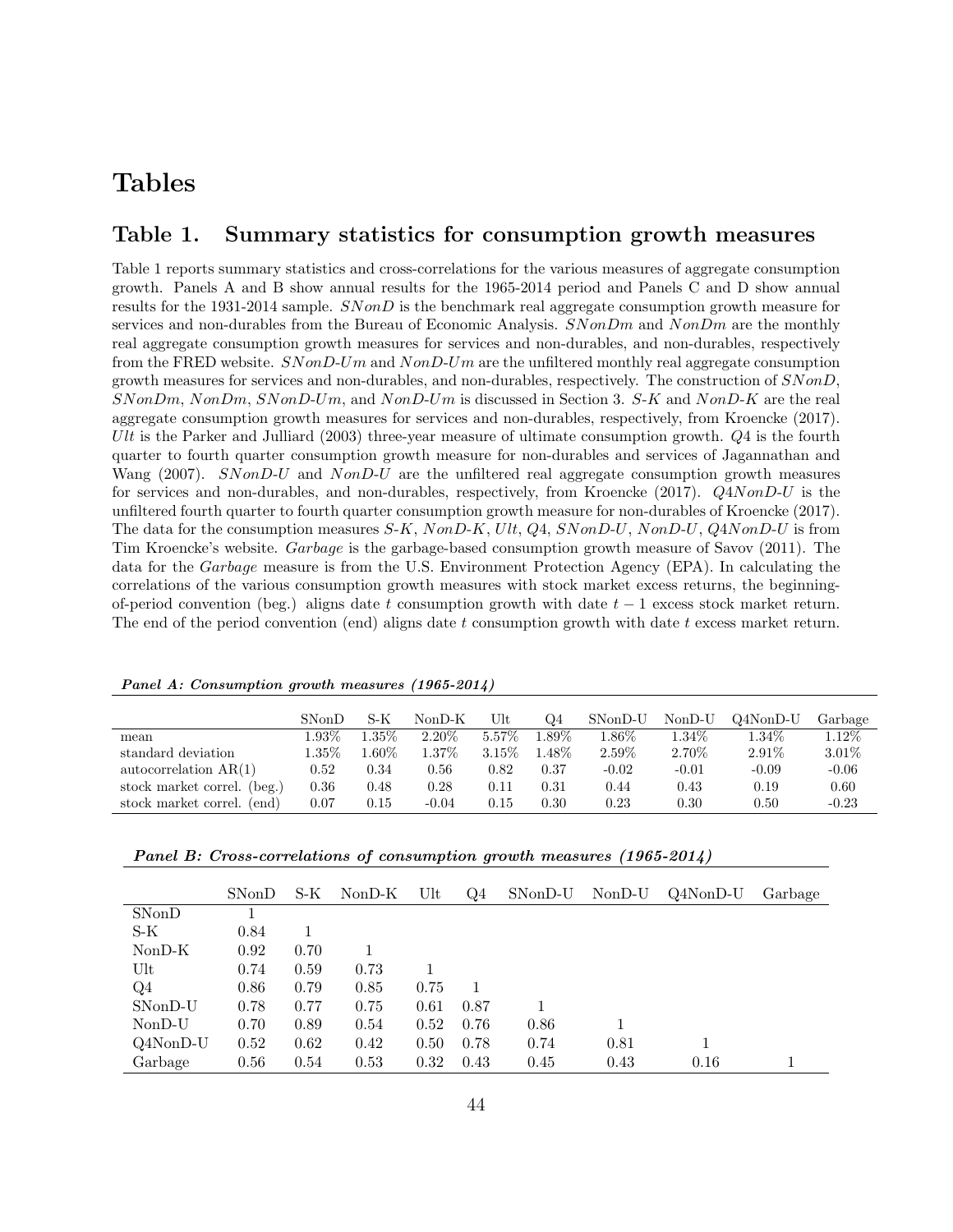Panel C: Consumption growth measures (1931-2014)

|                             | SN <sub>on</sub> D | S-K    | $NonD-K$ | Ult      | SNonD-U  | NonD-U   |
|-----------------------------|--------------------|--------|----------|----------|----------|----------|
| mean                        | $1.94\%$           | 1.18\% | $2.20\%$ | $5.95\%$ | $2.01\%$ | $1.53\%$ |
| standard deviation          | $2.05\%$           | 2.52\% | $2.05\%$ | $4.35\%$ | $3.66\%$ | 3.82%    |
| autocorrelation $AR(1)$     | 0.46               | 0.30   | 0.55     | 0.72     | $-0.06$  | $-0.05$  |
| stock market correl. (beg.) | 0.60               | 0.60   | 0.53     | 0.36     | 0.60     | 0.55     |
| stock market correl. (end)  | 0.08               | 0.12   | 0.03     | 0.31     | 0.19     | 0.21     |

Panel D: Cross-correlations of consumption growth measures (1931-2014)

|          | SN <sub>on</sub> D | S-K  | $NonD-K$ | Ult  | SNonD-U | $NonD-U$ |
|----------|--------------------|------|----------|------|---------|----------|
| SNonD    |                    |      |          |      |         |          |
| S-K      | 0.88               |      |          |      |         |          |
| $NonD-K$ | 0.93               | 0.68 |          |      |         |          |
| Ult      | 0.72               | 0.61 | 0.69     |      |         |          |
| SNonD-U  | 0.81               | 0.84 | 0.69     | 0.62 |         |          |
| $NonD-U$ | 0.74               | 0.91 | 0.52     | 0.53 | 0.93    |          |

Panel E: Consumption growth measures (monthly, January 1964 - December 2013)

|                             | SN <sub>on</sub> D <sub>m</sub> |          | $NonDm$ SNonD-Um | $NonD-Um$ |
|-----------------------------|---------------------------------|----------|------------------|-----------|
| mean                        | $0.16\%$                        | $0.18\%$ | $0.17\%$         | 0.13%     |
| standard deviation          | $0.33\%$                        | $0.25\%$ | 0.92%            | $2.36\%$  |
| autocorrelation $AR(1)$     | $-0.17$                         | $-0.10$  | $-0.55$          | $-0.59$   |
| stock market correl. (beg.) | 0.08                            | 0.11     | $-0.01$          | $-0.04$   |
| stock market correl. (end)  | 0.17                            | O 11     | 0.11             | 0.12      |

Panel F: Consumption growth cross-correlations (monthly, January 1964 - December 2013)

|            | SNonDm   | NonDm    | SNonD-Um | $NonD-Um$ |
|------------|----------|----------|----------|-----------|
| SNonDm     |          |          |          |           |
| NonDm      | 0.77     |          |          |           |
| $SNonD-Um$ | $0.89\,$ | $0.66\,$ |          |           |
| $NonD-Um$  | $0.68\,$ | 0.13     | 0.76     |           |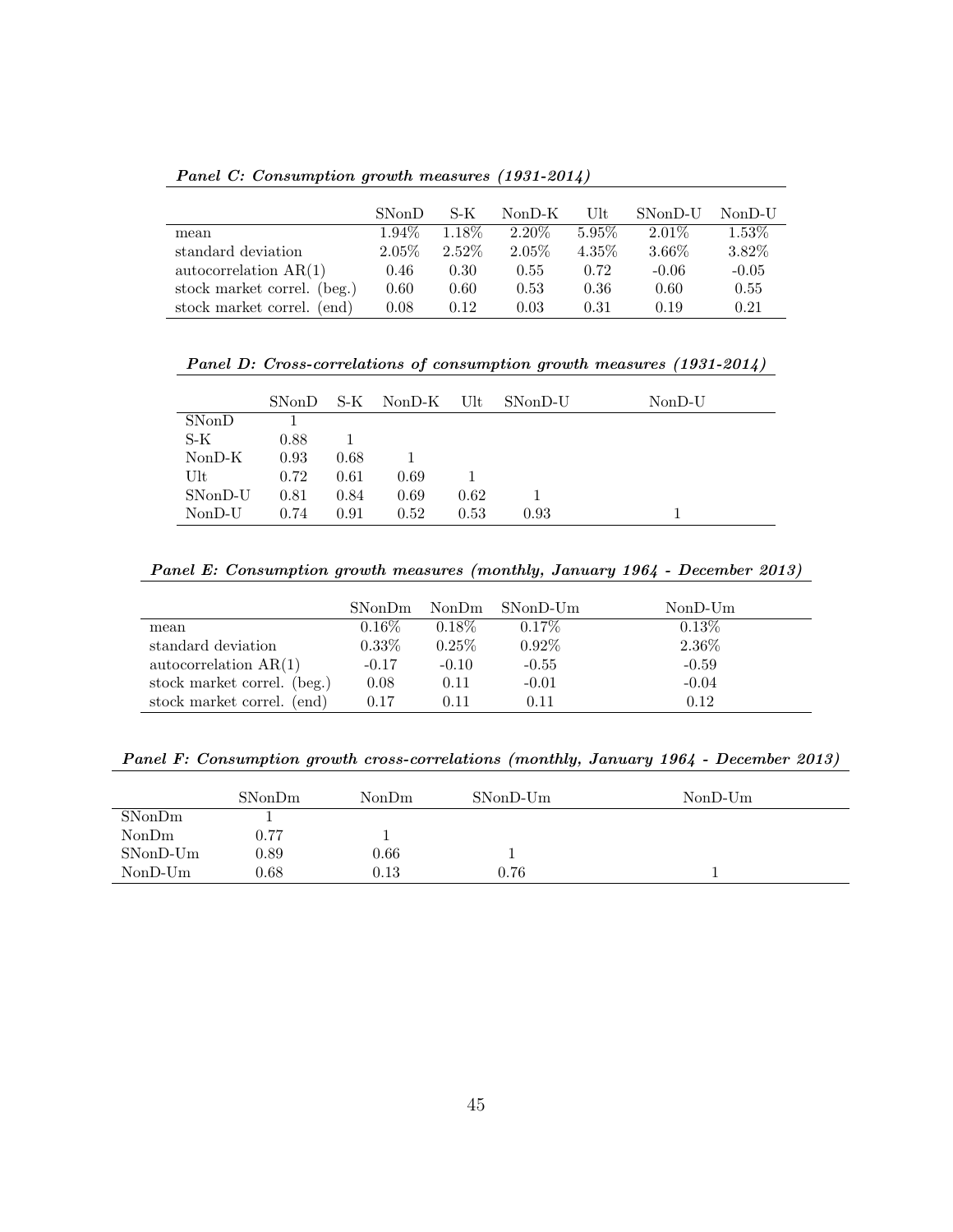### Table 2. Summary statistics for asset returns

Table 2 reports summary statistics for the asset returns used in this study. I consider the following valueweighted equity portfolio sorts: the 25 size/book-to-market portfolios (size/bm), the 25 size/investment portfolios (size/in), and the 25 size/operating profitability portfolios (size/op).  $R_m$  denotes the return on the aggregate stock market portfolio and  $R_f$  is the risk-free rate. The returns for the size/bm, size/in, and size/op portfolios, the aggregate stock market portfolio, and the risk-free rate are from Kenneth French's website. Panel A shows summary statistics over the 1964-2013 period and in Panel B, the sample is from 1930 to 2013. Panel C shows monthly summary statistics for value-weighted equity portfolio returns during the January 1964 to December 2013 sample. Panel D shows summary statistics for the annual excess returns of the alternative test assets. These assets consist of the following portfolio sorts: the 6 Fama Treasury bond portfolios (TBond) sorted on maturity, the 5 corporate bond portfolios (CBond) of Nozawa (2012) constructed on the basis of bonds' credit ratings, and the 6 equity index option portfolios (Option) of Constantinides et al. (2013). The sample period for the Treasury bond portfolios is from 1964 to 2012. The sample for the corporate bond portfolios is from 1976 to 2009, and the sample period for the equity index option portfolios is from 1987 to 2011.

|                    | size1/bm5 | $size5/bm1$ $size1/in1$ $size5/in5$ $size1/op5$ $size5/op1$ |         |           |           |           | $R_m$          | $R_f$    |
|--------------------|-----------|-------------------------------------------------------------|---------|-----------|-----------|-----------|----------------|----------|
| mean               | $21.40\%$ | 11.12\%                                                     | 19.63\% | $10.96\%$ | $18.10\%$ | $10.79\%$ | 11.68\%        | $5.16\%$ |
| standard deviation | 28.62\%   | 19.47\%                                                     | 34.08\% | $23.22\%$ | $31.13\%$ | $24.25\%$ | 17.82\% 3.12\% |          |
|                    |           |                                                             |         |           |           |           |                |          |

#### Panel A: Equity portfolio returns annual, (1964-2013)

#### Panel B: Equity portfolio returns (annual, 1930-2013)

|                    | size1/bm1 | size5/bm1 | $R_m$            | $R_f$    |
|--------------------|-----------|-----------|------------------|----------|
| mean               | 22.49\%   | $10.94\%$ | $11.65\%$        | $3.54\%$ |
| standard deviation | 37.89\%   | 20.28\%   | $20.29\%$ 3.18\% |          |

|  |  |  | Panel C: Equity portfolio returns (monthly, January 1964 - December 2013) |  |
|--|--|--|---------------------------------------------------------------------------|--|
|  |  |  |                                                                           |  |

|                    | size1/bm1 | size5/bm1 | $\tilde{\phantom{a}}$<br>$n_m$ | $\tilde{\phantom{a}}$ |
|--------------------|-----------|-----------|--------------------------------|-----------------------|
| mean               | $1.56\%$  | $0.86\%$  | $0.91\%$                       | $0.42\%$              |
| standard deviation | $6.09\%$  | $4.69\%$  | $4.49\%$                       | $0.25\%$              |

#### Panel D: Alternative asset classes (annual, excess returns)

|                    |                      | TBond   |           | CBond   | Option   |         |  |
|--------------------|----------------------|---------|-----------|---------|----------|---------|--|
|                    | TBond1               | TBond6- | CBond1    | CBond5  | OTM CALL | OTM PUT |  |
| mean               | $0.66\%$             | 2.38\%  | $-0.08\%$ | 5.79%   | 1.94%    | 25.49\% |  |
| standard deviation | $7.36\%$<br>$1.01\%$ |         | $6.10\%$  | 15.10\% | 14.96\%  | 26.46\% |  |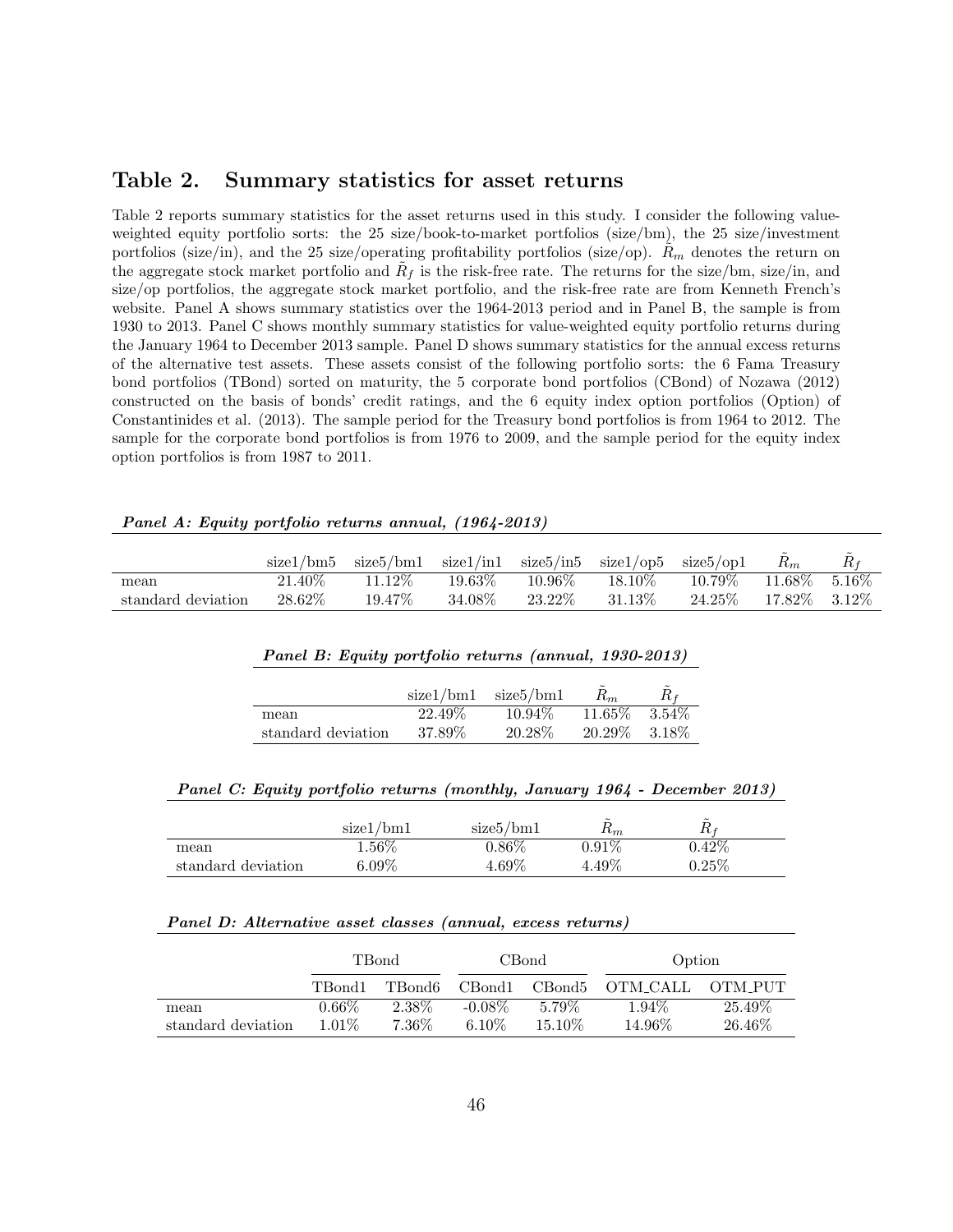## Table 3. GMM estimation results for annual risk premia and riskfree rate moments: CRRA discount factor

Table 3 reports GMM results for the CRRA model of equation (1) for alternative consumption measures at the annual frequency. The test assets consist of the risk premia for the 25 size/book-to-market (Panel A), the 25 size/investment (Panel B), and the 25 size/profitability portfolios (Panel C). In all Panels, the set of test assets also includes the stock market risk premium as well as the mean and variance of the risk-free rate. I estimate the CRRA model using the over-identified GMM system in equation (13).  $\gamma$  is the risk-aversion parameter and  $\beta$  is the rate of time preference. I also estimate the consumption growth mean, variance, and autocovariance  $(\mu_c, \sigma_c^2, \text{ and } \phi_c \sigma_c^2)$ . SNonD is the benchmark real aggregate consumption growth measure for services and non-durables from the BEA.  $S-K$  and  $NonD-K$  are the real aggregate consumption growth measures for services and non-durables, respectively, from Kroencke (2017). Ult is the Parker and Julliard (2003) three-year measure of ultimkate consumption growth. Q4 is the fourth quarter to fourth quarter consumption growth measure for non-durables and services of Jagannathan and Wang (2007). SNonD-U and NonD-U are the unfiltered real aggregate consumption growth measures for services and non-durables, and non-durables, respectively, from Kroencke (2017). Q4NonD-U is the unfiltered fourth quarter to fourth quarter consumption growth measure for non-durables of Kroencke (2017). Garbage is the garbage-based consumption growth measure of Savov (2011). I use the beginning of period alignment convention between consumption growth and asset returns for all consumption growth measures other than Ult and Q4NonD-U.  $\chi^2$ , dof, and p are the first-stage  $\chi^2$ -test, degrees of freedom, and p-value that all moment conditions are jointly zero.  $R^2$  and rmspe are the cross-sectional r-square and root-mean-square pricing error for the risk premia of the stock market and the cross-section of portfolios. The sample period is from 1964 to 2013.

|                              | SNonD       | $S-K$       | $NonD-K$    | Ult            | Q4          | SNonD-U    | NonD-U    | $Q4NonD-U$ | Garbage     |
|------------------------------|-------------|-------------|-------------|----------------|-------------|------------|-----------|------------|-------------|
| $\gamma$                     | 3.64        | 3.28        | 4.77        | 1.04           | 4.29        | 24.51      | 26.95     | 24.11      | 25.69       |
|                              | (2.01)      | (1.98)      | (1.92)      | (2.65)         | (1.63)      | (0.20)     | (0.43)    | (0.29)     | (0.32)      |
| β                            | 1.01        | 1.02        | 1.00        | 1.00           | 1.02        | 1.19       | 0.97      | 1.01       | 0.89        |
|                              | (29.38)     | (28.13)     | (30.15)     | (50.61)        | (20.25)     | (8.02)     | (1.26)    | (1.17)     | (0.70)      |
| $\mu_c$ (×100)               | 1.91        | 2.17        | 1.33        | 5.59           | 1.86        | 1.81       | 1.29      | 1.39       | 1.07        |
|                              | (10.25)     | (11.49)     | (5.95)      | (12.96)        | (9.14)      | (5.05)     | (3.43)    | (3.34)     | (2.55)      |
| $\sigma_c^2$ ( $\times$ 100) | 0.017       | 0.017       | 0.024       | 0.092          | 0.020       | 0.063      | 0.071     | 0.086      | 0.087       |
|                              | (4.89)      | (5.10)      | (4.09)      | (5.21)         | (4.95)      | (4.58)     | (3.93)    | (5.02)     | (4.14)      |
| $\phi_c \sigma_c^2$ (×100)   | 0.010       | 0.011       | 0.009       | 0.085          | 0.009       | 0.000      | 0.000     | $-0.000$   | $-0.000$    |
|                              | (2.38)      | (2.47)      | (2.03)      | (4.07)         | (1.87)      | (0.20)     | (0.35)    | $(-0.25)$  | $(-0.25)$   |
| $\chi^2$                     | 177.46      | 177.25      | 176.48      | 178.87         | 176.40      | 224.92     | 386.00    | 350.15     | 452.19      |
| dof                          | 26          | 26          | 26          | 26             | 26          | 26         | 26        | 26         | 26          |
| p                            | $\theta$    | $\Omega$    | $\Omega$    | $\overline{0}$ | $\Omega$    | $\Omega$   | $\Omega$  | $\theta$   | $\Omega$    |
| $R^2$                        | $-965.36\%$ | $-994.29\%$ | $-871.04\%$ | $-1024.49\%$   | $-955.39\%$ | $-29.28\%$ | $-6.91\%$ | 53.92%     | $-119.99\%$ |
| rmspe                        | 9.84%       | 9.97%       | 9.39%       | 10.11%         | 9.79%       | 3.43%      | 3.12\%    | 2.05%      | 4.47%       |

Panel A: 25 size/book-to-market portfolios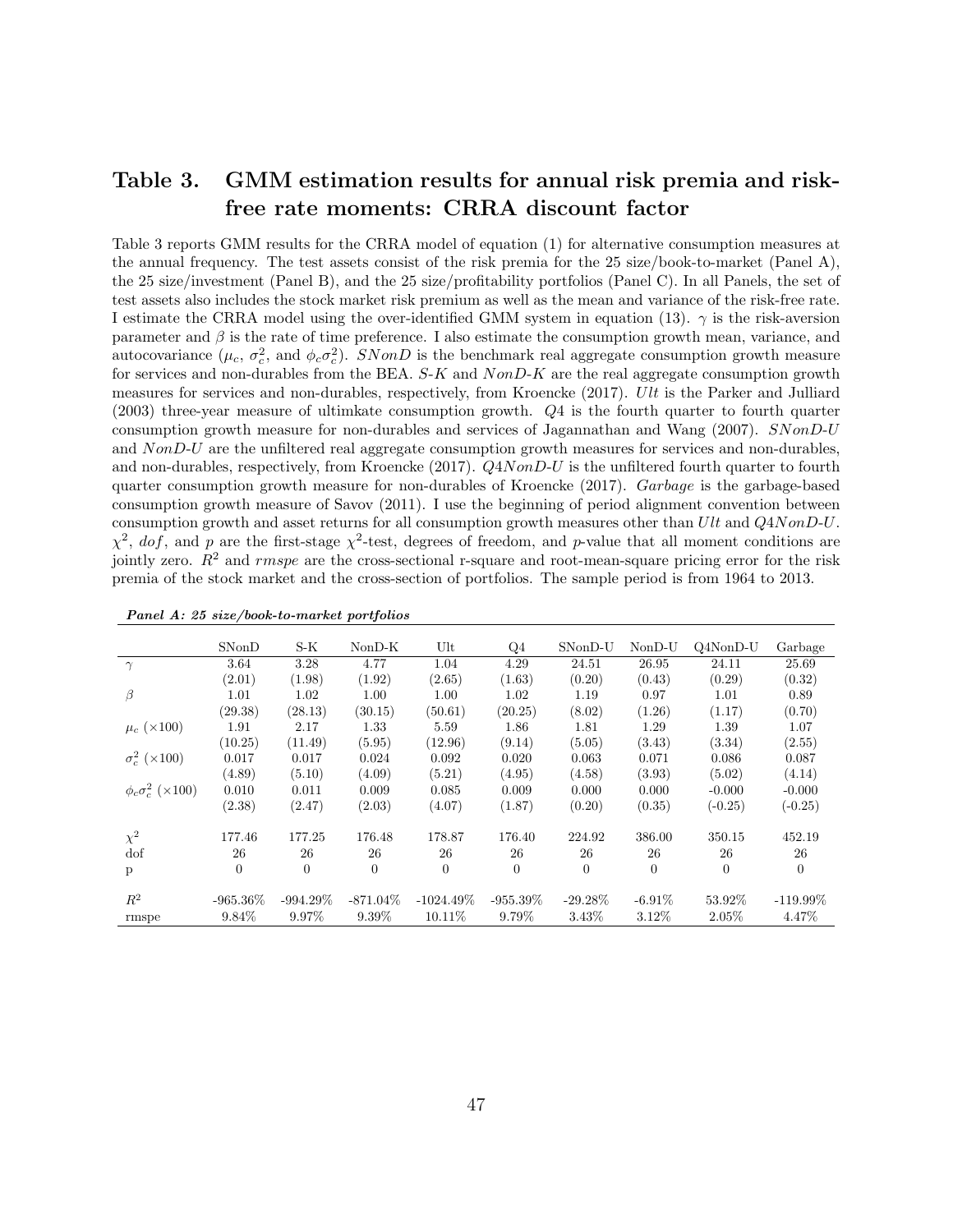|                              | SNonD        | $S-K$        | $NonD-K$       | Ult          | Q4           | $SNonD-U$      | $NonD-U$ | $Q4NonD-U$ | Garbage     |
|------------------------------|--------------|--------------|----------------|--------------|--------------|----------------|----------|------------|-------------|
| $\gamma$                     | 3.64         | 3.28         | 4.77           | 1.04         | 4.29         | 24.51          | 27.04    | 24.18      | 25.57       |
|                              | (2.01)       | (1.98)       | (1.92)         | (2.65)       | (1.63)       | (0.20)         | (0.43)   | (0.28)     | (0.32)      |
| β                            | 1.01         | 1.02         | 1.00           | 1.00         | 1.02         | 1.19           | 0.96     | 1.00       | 0.89        |
|                              | (29.38)      | (28.13)      | (30.15)        | (50.61)      | (20.25)      | (8.02)         | (1.25)   | (1.14)     | (0.71)      |
| $\mu_c$ (×100)               | 1.91         | 2.17         | 1.33           | 5.59         | 1.86         | 1.81           | 1.29     | 1.39       | 1.07        |
|                              | (10.25)      | (11.49)      | (5.95)         | (12.96)      | (9.14)       | (5.05)         | (3.43)   | (3.34)     | (2.55)      |
| $\sigma_c^2$ ( $\times$ 100) | 0.017        | 0.017        | 0.024          | 0.092        | 0.020        | 0.063          | 0.071    | 0.086      | 0.087       |
|                              | (4.89)       | (5.10)       | (4.09)         | (5.21)       | (4.95)       | (4.58)         | (3.93)   | (5.02)     | (4.14)      |
| $\phi_c \sigma_c^2$ (×100)   | 0.010        | 0.011        | 0.009          | 0.085        | 0.009        | 0.000          | 0.000    | $-0.000$   | $-0.000$    |
|                              | (2.38)       | (2.47)       | (2.03)         | (4.07)       | (1.87)       | (0.20)         | (0.35)   | $(-0.25)$  | $(-0.25)$   |
| $\chi^2$                     | 216.89       | 215.68       | 217.47         | 216.35       | 211.60       | 300.23         | 445.25   | 436.53     | 292.77      |
| dof                          | 26           | 26           | 26             | 26           | 26           | 26             | 26       | 26         | 26          |
| p                            | $\theta$     | $\theta$     | $\overline{0}$ | $\Omega$     | $\theta$     | $\overline{0}$ | $\theta$ | $\theta$   | $\Omega$    |
|                              |              |              |                |              |              |                |          |            |             |
| $R^2$                        | $-1180.74\%$ | $-1212.99\%$ | $-1061.47\%$   | $-1251.88\%$ | $-1165.29\%$ | $-11.11\%$     | $9.91\%$ | 36.67%     | $-164.87\%$ |
| rmspe                        | 9.78%        | $9.90\%$     | 9.31%          | $10.05\%$    | 9.72%        | 2.88%          | 2.59%    | 2.18%      | 4.45%       |

Panel B: 25 size/investment portfolios

Panel C: 25 size/profitability portfolios

|                              | SNonD        | S-K          | $NonD-K$       | Ult          | Q4           | SNonD-U        | $NonD-U$  | $Q4NonD-U$ | Garbage     |
|------------------------------|--------------|--------------|----------------|--------------|--------------|----------------|-----------|------------|-------------|
| $\gamma$                     | 3.64         | 3.28         | 4.77           | 1.04         | 4.29         | 24.51          | 26.89     | 24.03      | 25.42       |
|                              | (2.01)       | (1.98)       | (1.92)         | (2.65)       | (1.63)       | (0.20)         | (0.43)    | (0.28)     | (0.32)      |
| β                            | 1.01         | $1.02\,$     | 1.00           | 1.00         | 1.02         | 1.19           | 0.97      | 1.01       | 0.90        |
|                              | (29.39)      | (28.14)      | (30.16)        | (50.61)      | (20.25)      | (8.02)         | (1.26)    | (1.17)     | (0.72)      |
| $\mu_c$ (×100)               | 1.91         | 2.17         | 1.33           | 5.58         | 1.86         | 1.81           | 1.29      | 1.39       | 1.07        |
|                              | (10.25)      | (11.49)      | (5.95)         | (12.96)      | (9.14)       | (5.05)         | (3.43)    | (3.34)     | (2.55)      |
| $\sigma_c^2$ ( $\times$ 100) | 0.017        | 0.017        | 0.024          | 0.092        | 0.020        | 0.063          | 0.071     | 0.086      | 0.087       |
|                              | (4.89)       | (5.10)       | (4.09)         | (5.21)       | (4.95)       | (4.58)         | (3.93)    | (5.02)     | (4.14)      |
| $\phi_c \sigma_c^2$ (×100)   | 0.010        | 0.011        | 0.009          | 0.085        | 0.009        | 0.000          | 0.000     | $-0.000$   | $-0.000$    |
|                              | (2.38)       | (2.47)       | (2.03)         | (4.07)       | (1.87)       | (0.20)         | (0.35)    | $(-0.25)$  | $(-0.25)$   |
| $\chi^2$                     | 143.17       | 142.66       | 141.91         | 144.66       | 141.66       | 168.68         | 238.54    | 239.55     | 225.25      |
| dof                          | 26           | 26           | 26             | 26           | 26           | 26             | 26        | 26         | 26          |
| p                            | $\theta$     | $\theta$     | $\overline{0}$ | $\Omega$     | $\theta$     | $\overline{0}$ | $\theta$  | $\theta$   | $\Omega$    |
|                              |              |              |                |              |              |                |           |            |             |
| $R^2$                        | $-1211.28\%$ | $-1248.54\%$ | $-1082.94\%$   | $-1290.68\%$ | $-1196.16\%$ | 21.44\%        | $46.31\%$ | 22.62\%    | $-137.85\%$ |
| rmspe                        | $9.33\%$     | 9.46%        | 8.86%          | $9.60\%$     | 9.27%        | 2.28%          | 1.89%     | 2.27\%     | 3.97%       |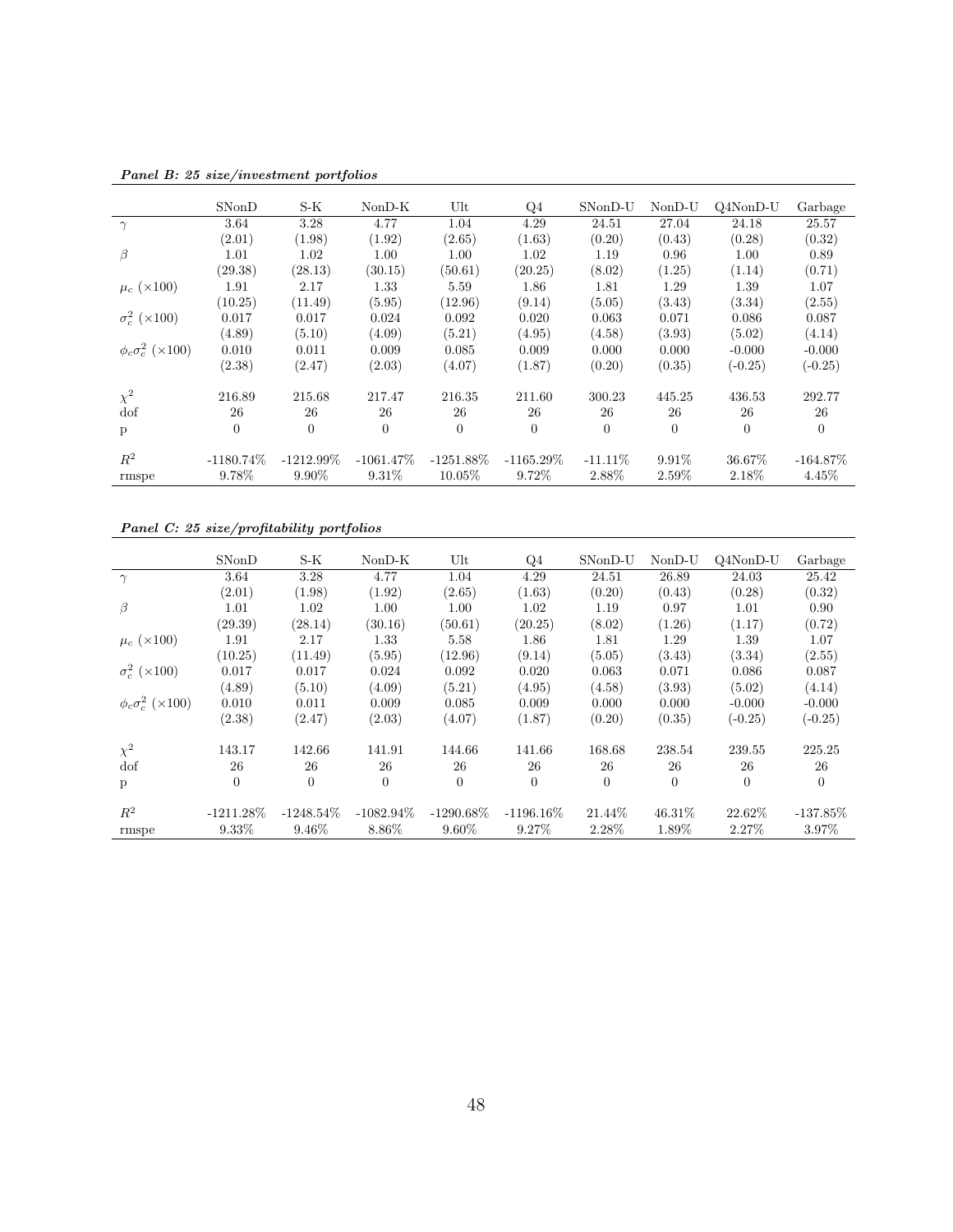## Table 4. GMM estimation results for annual risk premia and riskfree rate moments: Epstein-Zin discount factor

Table 4 reports GMM results for the Epstein-Zin model of equation (8) for alternative consumption measures at the annual frequency. The test assets consist of the risk premia for the 25 size/book-to-market (Panel A), the 25 size/investment (Panel B), and the 25 size/profitability portfolios (Panel C). In all Panels, the set of test assets also includes the stock market risk premium as well as the mean and variance of the risk-free rate. I estimate the Epstein and Zin (1989) model using the over-identified GMM system in equation (13).  $\gamma$  is the risk-aversion parameter,  $\rho$  is the EIS coefficient, and  $\beta$  is the rate of time preference. I also estimate the consumption growth mean, variance, and autocovariance  $(\mu_c, \sigma_c^2)$ , and  $\phi_c \sigma_c^2$ , as well as the log-linearization constant  $\kappa_{c,1}$  for the aggregate price-dividend ratio . SNonD is the benchmark real aggregate consumption growth measure for services and non-durables from the BEA.  $S-K$  and  $NonD-K$  are the real aggregate consumption growth measures for services and non-durables, respectively, from Kroencke (2017). Ult is the Parker and Julliard (2003) three-year measure of ultimate consumption growth. Q4 is the fourth quarter to fourth quarter consumption growth measure for non-durables and services of Jagannathan and Wang (2007). SNonD-U and NonD-U are the unfiltered real aggregate consumption growth measures for services and nondurables, and non-durables, respectively, from Kroencke (2017).  $Q4NonD-U$  is the unfiltered fourth quarter to fourth quarter consumption growth measure for non-durables of Kroencke (2017). Garbage is the garbagebased consumption growth measure of Savov (2011). I use the beginning of period alignment convention between consumption growth and asset returns for all consumption growth measures other than Ult and Q4NonD-U.  $\chi^2$ , dof, and p are the first-stage  $\chi^2$ -test, degrees of freedom, and p-value that all moment conditions are jointly zero. M denotes an extremely large number.  $R^2$  and rmspe are the cross-sectional r-square and root-mean-square pricing error for the risk premia of the stock market and the cross-section of portfolios. The sample period is from 1964 to 2013.

|                              | SNonD     | S-K       | $NonD-K$  | Ult         | Q4         | SNonD-U   | $NonD-U$  | Q4NonD-U  | Garbage   |
|------------------------------|-----------|-----------|-----------|-------------|------------|-----------|-----------|-----------|-----------|
| $\gamma$                     | 39.40     | 42.86     | 31.80     | 68.13       | 85.74      | 26.57     | 24.61     | 23.17     | 20.56     |
|                              | (2.00)    | (1.86)    | (2.34)    | (2.48)      | (1.47)     | (2.17)    | (2.30)    | (1.97)    | (2.01)    |
| $\rho$                       | $-2.63$   | $-2.28$   | $-3.73$   | $-0.09$     | $-3.29$    | $-23.56$  | $-28.69$  | $-23.57$  | $-29.12$  |
|                              | $(-1.46)$ | $(-1.37)$ | $(-1.51)$ | $(-0.24)$   | $(-1.25)$  | $(-0.18)$ | $(-0.20)$ | $(-0.18)$ | $(-0.15)$ |
| $\beta$                      | 0.94      | 0.93      | 0.93      | 0.13        | 1.08       | 1.17      | 1.02      | 1.02      | 0.98      |
|                              | (5.27)    | (3.19)    | (12.81)   | (0.15)      | (2.76)     | (0.80)    | (1.50)    | (1.76)    | (2.23)    |
| $\mu_c$ (×100)               | 1.91      | 2.17      | 1.33      | 5.59        | 1.86       | 1.80      | 1.29      | 1.39      | 1.07      |
|                              | (10.25)   | (11.49)   | (5.95)    | (12.96)     | (9.14)     | (5.05)    | (3.43)    | (3.34)    | (2.55)    |
| $\sigma_c^2$ ( $\times$ 100) | 0.017     | 0.018     | 0.024     | 0.093       | 0.020      | 0.063     | 0.071     | 0.086     | 0.087     |
|                              | (4.89)    | (5.11)    | (4.09)    | (5.22)      | (4.96)     | (4.58)    | (3.93)    | (5.02)    | (4.13)    |
| $\phi_c \sigma_c^2$ (×100)   | 0.010     | 0.011     | 0.009     | 0.085       | 0.009      | 0.000     | 0.000     | $-0.000$  | $-0.000$  |
|                              | (2.37)    | (2.47)    | (2.03)    | (4.06)      | (1.87)     | (0.09)    | (0.21)    | $(-0.19)$ | $(-0.15)$ |
| $\kappa_{c,1}$               | 0.75      | 0.75      | 0.75      | 0.75        | 0.75       | 0.75      | 0.75      | 0.75      | 0.75      |
|                              | (14.30)   | (14.30)   | (14.30)   | (14.30)     | (14.30)    | (14.30)   | (14.30)   | (14.30)   | (14.30)   |
| $\chi^2$                     | 260.29    | 228.24    | 325.88    | М           | 1,423.84   | М         | М         | М         | 335.42    |
| dof                          | 25        | 25        | 25        | 25          | 25         | 25        | 25        | 25        | 25        |
| p                            | $\theta$  | $\Omega$  | $\Omega$  | $\Omega$    | $\Omega$   | $\theta$  | $\theta$  | $\Omega$  | $\theta$  |
| $R^2$                        | 50.11%    | $-31.51%$ | 20.94%    | $-373.58\%$ | $-34.28\%$ | $-7.09%$  | 17.63%    | 56.47%    | $-21.42%$ |
| rmspe                        | 2.13%     | 3.46%     | 2.68%     | 6.56%       | 3.49%      | 3.12%     | 2.74%     | 1.99%     | 3.32%     |

Panel A: 25 size/book-to-market portfolios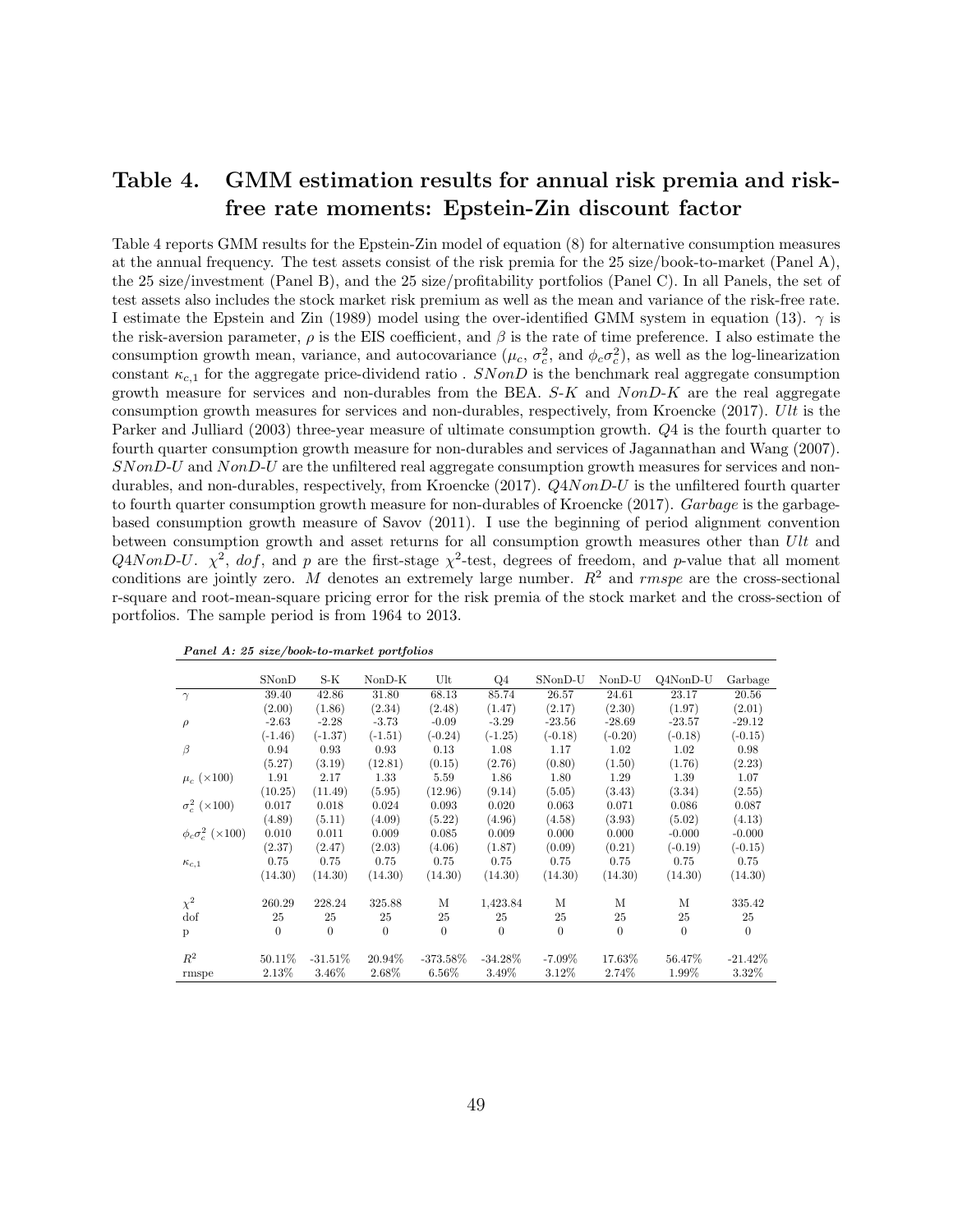Panel B: 25 size/investment portfolios

|                              | SNonD     | S-K       | $NonD-K$  | Ult         | Q4         | SNonD-U   | NonD-U    | Q4NonD-U  | Garbage    |
|------------------------------|-----------|-----------|-----------|-------------|------------|-----------|-----------|-----------|------------|
| $\gamma$                     | 40.03     | 42.51     | 32.00     | 76.79       | 85.72      | 27.55     | 24.53     | 23.37     | 20.29      |
|                              | (1.98)    | (1.84)    | (2.35)    | (2.55)      | (1.49)     | (2.23)    | (2.29)    | (1.94)    | (2.01)     |
| $\rho$                       | $-2.63$   | $-2.27$   | $-3.73$   | $-0.12$     | $-3.28$    | $-22.99$  | $-28.30$  | $-23.51$  | $-29.12$   |
|                              | $(-1.46)$ | $(-1.37)$ | $(-1.51)$ | $(-0.31)$   | $(-1.25)$  | $(-0.19)$ | $(-0.20)$ | $(-0.18)$ | $(-0.15)$  |
| β                            | 0.93      | 0.93      | 0.93      | 0.10        | 1.08       | 1.15      | 1.02      | 1.02      | 0.98       |
|                              | (5.14)    | (3.24)    | (12.70)   | (0.12)      | (2.71)     | (0.87)    | (1.53)    | (1.78)    | (2.13)     |
| $\mu_c$ (×100)               | 1.90      | 2.17      | 1.33      | 5.59        | 1.86       | 1.81      | 1.29      | 1.39      | 1.07       |
|                              | (10.25)   | (11.49)   | (5.95)    | (12.96)     | (9.14)     | (5.05)    | (3.43)    | (3.34)    | (2.55)     |
| $\sigma_c^2$ ( $\times$ 100) | 0.017     | 0.017     | 0.024     | 0.092       | 0.020      | 0.063     | 0.071     | 0.086     | 0.087      |
|                              | (4.89)    | (5.11)    | (4.09)    | (5.22)      | (4.96)     | (4.58)    | (3.93)    | (5.02)    | (4.13)     |
| $\phi_c \sigma_c^2$ (×100)   | 0.010     | 0.011     | 0.009     | 0.085       | 0.009      | 0.000     | 0.000     | $-0.000$  | $-0.000$   |
|                              | (2.38)    | (2.47)    | (2.03)    | (4.06)      | (1.87)     | (0.20)    | (0.21)    | $(-0.19)$ | $(-0.15)$  |
| $\kappa_{c,1}$               | 0.75      | 0.75      | 0.75      | 0.75        | 0.75       | 0.75      | 0.75      | 0.75      | 0.75       |
|                              | (14.30)   | (14.30)   | (14.30)   | (14.30)     | (14.30)    | (14.30)   | (14.30)   | (14.30)   | (14.30)    |
| $\chi^2$                     | 381.34    | 391.06    | 372.77    | М           | 1,663.65   | М         | M         | M         | 238.27     |
| dof                          | 25        | 25        | 25        | 25          | 25         | 25        | 25        | 25        | 25         |
| p                            | $\theta$  | $\theta$  | $\theta$  | $\theta$    | $\theta$   | $\theta$  | $\Omega$  | $\Omega$  | $\theta$   |
| $R^2$                        | 54.70%    | $-4.66\%$ | 37.98%    | $-428.16\%$ | $-12.46\%$ | 21.58%    | 37.42\%   | 38.89%    | $-37.00\%$ |
| rmspe                        | 1.84%     | 2.39%     | 2.15%     | 6.28%       | 2.90%      | 2.42%     | 2.16%     | 2.14%     | 3.20%      |

#### Panel C: 25 size/profitability portfolios

|                              | SNonD     | S-K        | $NonD-K$  | Ult        | Q4        | SNonD-U   | $NonD-U$  | Q4NonD-U  | Garbage   |
|------------------------------|-----------|------------|-----------|------------|-----------|-----------|-----------|-----------|-----------|
| $\gamma$                     | 39.03     | 41.36      | 31.52     | 49.54      | 84.57     | 27.49     | 24.45     | 22.81     | 19.94     |
|                              | (1.96)    | (1.81)     | (2.32)    | (3.05)     | (1.51)    | (2.21)    | (2.27)    | (1.89)    | (1.98)    |
| $\rho$                       | $-2.63$   | $-2.27$    | $-3.73$   | $-0.08$    | $-3.28$   | $-23.72$  | $-28.55$  | $-23.51$  | $-29.12$  |
|                              | $(-1.46)$ | $(-1.37)$  | $(-1.51)$ | $(-0.21)$  | $(-1.25)$ | $(-0.18)$ | $(-0.20)$ | $(-0.18)$ | $(-0.15)$ |
| β                            | 0.94      | 0.93       | 0.93      | 0.20       | 1.07      | 1.61      | 1.02      | 1.02      | 0.99      |
|                              | (5.39)    | (3.37)     | (13.07)   | (0.24)     | (2.74)    | (0.82)    | (1.48)    | (1.69)    | (2.01)    |
| $\mu_c$ ( $\times$ 100)      | 1.91      | 2.17       | 1.33      | 5.59       | 1.86      | 1.81      | 1.29      | 1.39      | 1.07      |
|                              | (10.25)   | (11.49)    | (5.95)    | (12.96)    | (9.14)    | (5.05)    | (3.43)    | (3.34)    | (2.55)    |
| $\sigma_c^2$ ( $\times$ 100) | 0.017     | 0.017      | 0.024     | 0.093      | 0.020     | 0.063     | 0.071     | 0.086     | 0.087     |
|                              | (4.89)    | (5.12)     | (4.09)    | (5.21)     | (4.96)    | (4.58)    | (3.93)    | (5.02)    | (4.13)    |
| $\phi_c \sigma_c^2$ (×100)   | 0.010     | 0.011      | 0.009     | 0.085      | 0.009     | 0.000     | 0.000     | $-0.000$  | $-0.000$  |
|                              | (2.38)    | (2.47)     | (2.03)    | (4.07)     | (1.87)    | (0.19)    | (0.21)    | $(-0.19)$ | $(-0.15)$ |
| $\kappa_{c,1}$               | 0.75      | 0.75       | 0.75      | 0.75       | 0.75      | 0.75      | 0.75      | 0.75      | 0.75      |
|                              | (14.30)   | (14.30)    | (14.30)   | (14.30)    | (14.30)   | (14.30)   | (14.30)   | (14.30)   | (14.30)   |
| $\chi^2$                     | 224.56    | 203.55     | 202.45    | М          | 1,114.92  | М         | 204.58    | 223.12    | 177.68    |
| dof                          | 25        | 25         | 25        | 25         | 25        | 25        | 25        | 25        | 25        |
| p                            | $\theta$  | $\theta$   | $\theta$  | $\theta$   | $\Omega$  | $\theta$  | $\Omega$  | $\Omega$  | $\Omega$  |
| $R^2$                        | 83.97%    | $-15.50\%$ | 79.86%    | $-19.70\%$ | 2.66%     | 50.06%    | 82.36%    | 28.17%    | 17.33%    |
|                              |           |            |           |            |           |           |           |           |           |
| rmspe                        | 1.03%     | 2.77%      | 1.16%     | 4.41\%     | 2.54%     | 1.82%     | 1.08%     | 2.18%     | 2.34\%    |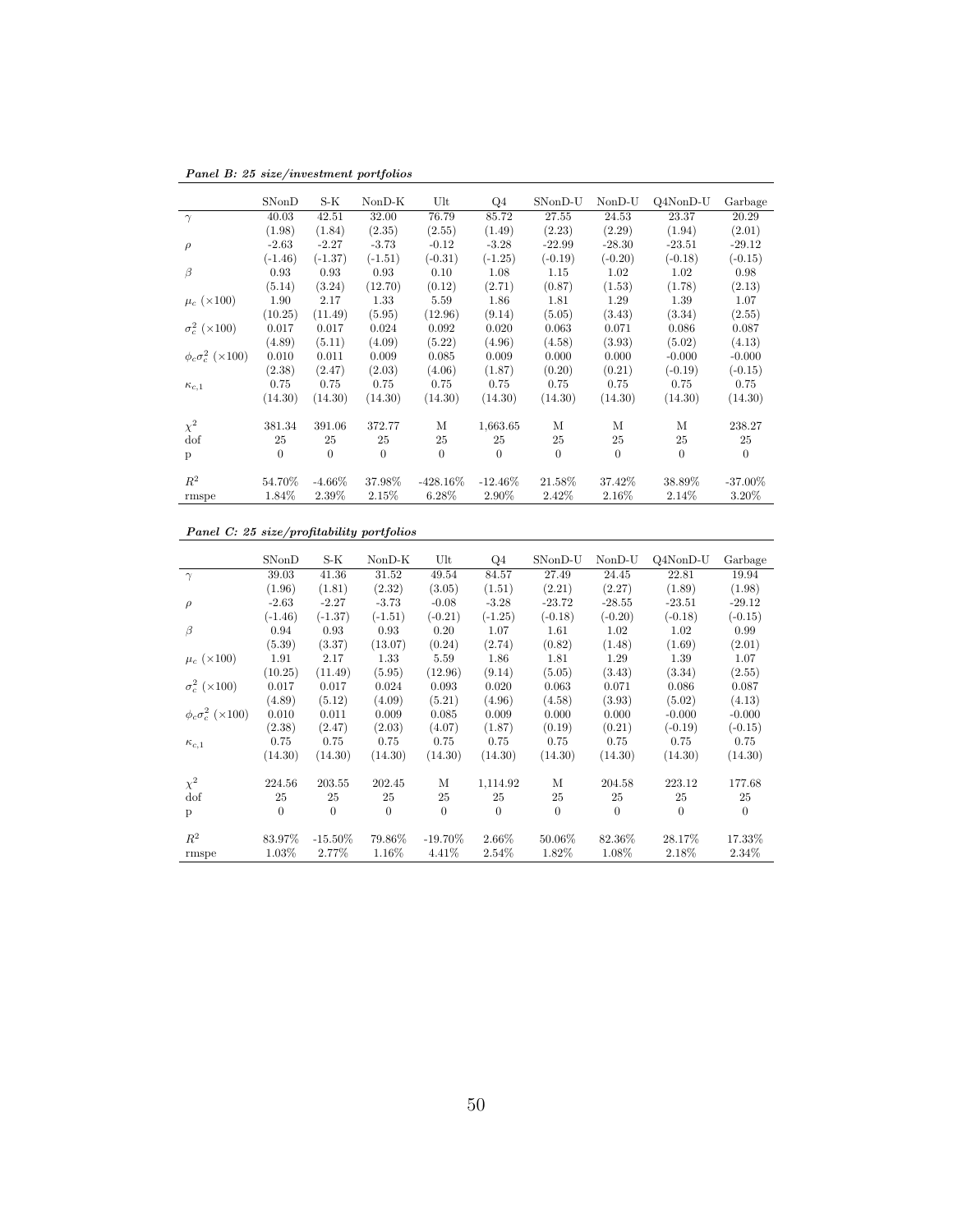# Table 5. GMM estimation results for annual risk premia and riskfree rate moments: GDA-S discount factor

Table 5 reports GMM results for the GDA-S model of equation (6) for alternative consumption measures at the annual frequency. The test assets consist of the risk premia for the 25 size/book-to-market (Panel A), the 25 size/investment (Panel B), and the 25 size/profitability portfolios (Panel C). In all Panels, the set of test assets also includes the stock market risk premium as well as the mean and variance of the risk-free rate. I estimate the disappointment aversion coefficient  $\theta$ , the disappointment threshold  $d_1$ , the EIS coefficient  $\rho$ , and the rate of time preference  $\beta$  for the GDA-S consumption-based model using the augmented GMM system from equation (13). I also estimate the consumption growth mean, variance, and autocovariance  $(\mu_c, \sigma_c^2)$ , and  $\phi_c \sigma_c^2$ ). SNonD is the benchmark real aggregate consumption growth measure for services and non-durables from the BEA. S-K and NonD-K are the real aggregate consumption growth measures for services and non-durables, respectively, from Kroencke (2017). Ult is the Parker and Julliard (2003) three-year measure of ultimate consumption growth. Q4 is the fourth quarter to fourth quarter consumption growth measure for non-durables and services of Jagannathan and Wang (2007). SNonD-U and NonD-U are the unfiltered real aggregate consumption growth measures for services and non-durables, and non-durables, respectively, from Kroencke (2017). Q4NonD-U is the unfiltered fourth quarter to fourth quarter consumption growth measure for non-durables of Kroencke (2017). Garbage is the garbage-based consumption growth measure of Savov (2011). I use the beginning of period alignment convention between consumption growth and asset returns for all consumption growth measures other than Ult and Q4NonD-U.  $\chi^2$ , dof, and p are the firststage  $\chi^2$ -test, degrees of freedom, and p-value that all moment conditions are jointly zero. M denotes an extremely large number.  $R^2$  and *rmspe* are the cross-sectional r-square and root-mean-square pricing error for the risk premia of the stock market and the cross-section of portfolios. The sample period is from 1964 to 2013.

|                              | SNonD     | S-K       | $NonD-K$  | Ult            | Q4        | SNonD-U      | $NonD-U$    | Q4NonD-U  | Garbage    |
|------------------------------|-----------|-----------|-----------|----------------|-----------|--------------|-------------|-----------|------------|
| $\theta$                     | 2.63      | 3.72      | 2.70      | 5.52           | 5.19      | $-0.02$      | $-0.00$     | $-0.00$   | $-0.18$    |
|                              | (2.05)    | (1.60)    | (1.64)    | (1.62)         | (1.16)    | (0)          | $(-0.00)$   | $(-0.00)$ | $(-0.01)$  |
| $d_1$                        | $-0.31$   | $-1.02$   | $-0.73$   | $-1.37$        | $-0.66$   | $-13.97$     | $-1.41$     | $-1.03$   | $-0.39$    |
|                              | $(-2.15)$ | $(-4.72)$ | $(-6.59)$ | $(-4.18)$      | $(-3.00)$ | (0)          | $(-177.26)$ | $(-0.00)$ | $(-0.11)$  |
| $\rho$                       | $-2.60$   | $-2.27$   | $-3.73$   | $-0.04$        | $-3.27$   | $-24.60$     | $-25.95$    | $-23.11$  | $-25.63$   |
|                              | $(-1.45)$ | $(-1.37)$ | $(-1.51)$ | $(-0.10)$      | $(-1.25)$ | $(-0.26)$    | $(-0.22)$   | $(-0.19)$ | $(-0.16)$  |
| $\beta$                      | 0.97      | 0.98      | 0.95      | 0.97           | 0.92      | 1.19         | 0.97        | 1.01      | 0.94       |
|                              | (5.39)    | (4.99)    | (6.89)    | (3.06)         | (2.97)    | (10.20)      | (0.91)      | (1.11)    | (0.36)     |
| $\mu_c$ ( $\times 100$ )     | 1.91      | 2.17      | 1.33      | 5.59           | 1.86      | 1.81         | 1.29        | 1.39      | 1.07       |
|                              | (10.25)   | (11.49)   | (5.95)    | (12.96)        | (9.14)    | (5.05)       | (3.43)      | (3.34)    | (2.55)     |
| $\sigma_c^2$ ( $\times$ 100) | 0.017     | 0.017     | 0.024     | 0.092          | 0.020     | 0.063        | 0.071       | 0.086     | 0.087      |
|                              | (4.89)    | (5.10)    | (4.09)    | (5.21)         | (4.95)    | (4.58)       | (3.93)      | (5.02)    | (4.14)     |
| $\phi_c \sigma_c^2$ (×100)   | 0.010     | 0.011     | 0.009     | 0.085          | 0.009     | 0.000        | 0.000       | $-0.000$  | $-0.000$   |
|                              | (2.39)    | (2.47)    | (2.03)    | (4.07)         | (1.87)    | (0.25)       | (0.23)      | $(-0.20)$ | $(-0.17)$  |
| $\chi^2$                     | 12,780.76 | 652.13    | 431.63    | 1,660.64       | 348.08    | 233.52       | 360.54      | 344.96    | 369.88     |
| dof                          | 24        | 24        | 24        | 24             | 24        | 24           | 24          | 24        | 24         |
| p                            | $\theta$  | $\theta$  | $\theta$  | $\overline{0}$ | $\theta$  | $\mathbf{0}$ | $\theta$    | $\theta$  | $\theta$   |
| $R^2$                        | 72.35%    | 2.55%     | 59.48%    | 59.61%         | 17.46%    | $-15.37\%$   | $-6.78\%$   | 53.93%    | $-81.33\%$ |
| rmspe                        | 1.59%     | 2.99%     | 1.92%     | 1.92%          | 2.74%     | 3.24%        | 3.12%       | 2.05%     | 4.06%      |

Panel A: 25 size/book-to-market portfolios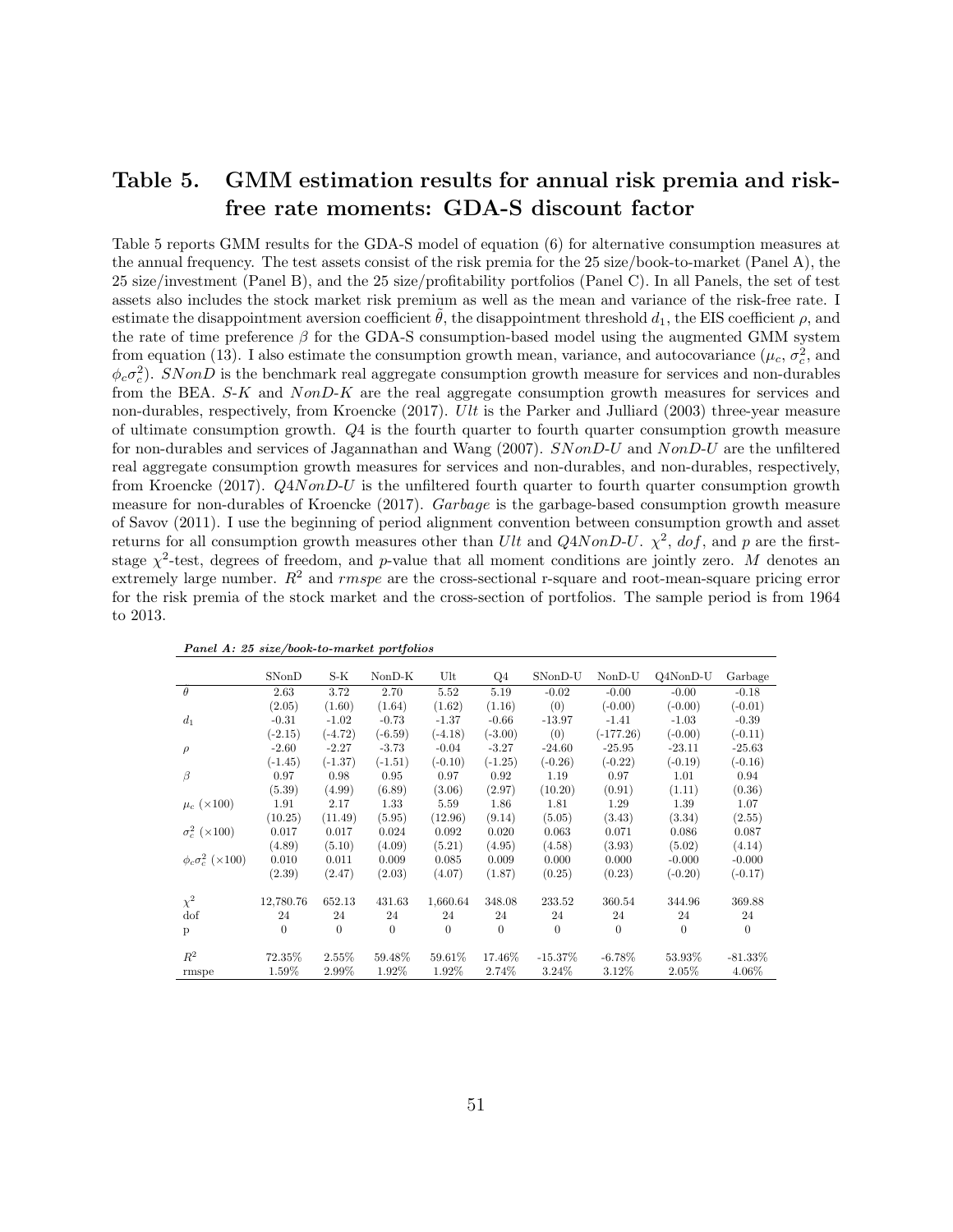Panel B: 25 size/investment portfolios

|                              | SNonD     | S-K       | $NonD-K$  | Ult       | Q4        | SNonD-U   | NonD-U    | Q4NonD-U    | Garbage   |
|------------------------------|-----------|-----------|-----------|-----------|-----------|-----------|-----------|-------------|-----------|
| $\theta$                     | 3.94      | 3.65      | 3.35      | 5.69      | 5.12      | $-0.02$   | $-0.00$   | $-0.00$     | $-0.41$   |
|                              | (1.98)    | (1.64)    | (1.46)    | (1.09)    | (1.14)    | (0)       | $(-0.00)$ | $(-0.00)$   | $(-0.03)$ |
| d <sub>1</sub>               | $-0.46$   | $-1.04$   | $-1.43$   | 0.00      | $-0.60$   | $-4.10$   | $-1.73$   | $-1.32$     | $-0.40$   |
|                              | $(-3.70)$ | $(-5.45)$ | $(-2.15)$ | (0.00)    | $(-4.09)$ | (0)       | $(-0.00)$ | $(-109.32)$ | $(-0.09)$ |
| $\rho$                       | $-2.63$   | $-2.27$   | $-3.73$   | $-0.04$   | $-3.30$   | $-24.61$  | $-26.04$  | $-23.19$    | $-26.28$  |
|                              | $(-1.46)$ | $(-1.37)$ | $(-1.51)$ | $(-0.10)$ | $(-1.25)$ | $(-0.26)$ | $(-0.22)$ | $(-0.19)$   | $(-0.16)$ |
| β                            | 0.96      | 0.98      | 0.94      | 0.97      | 0.92      | 1.19      | 0.97      | 1.01        | 1.01      |
|                              | (3.84)    | (5.07)    | (6.81)    | (2.45)    | (3.00)    | (10.20)   | (0.78)    | (1.24)      | (0.30)    |
| $\mu_c~(\times 100)$         | 1.91      | 2.17      | 1.32      | 5.59      | 1.86      | 1.81      | 1.29      | 1.39        | 1.07      |
|                              | (10.25)   | (11.49)   | (5.95)    | (12.96)   | (9.14)    | (5.05)    | (3.43)    | (3.34)      | (2.55)    |
| $\sigma_c^2$ ( $\times$ 100) | 0.017     | 0.017     | 0.024     | 0.092     | 0.020     | 0.063     | 0.071     | 0.086       | 0.08      |
|                              | (4.89)    | (5.10)    | (4.09)    | (5.21)    | (4.95)    | (4.58)    | (3.93)    | (5.02)      | (4.13)    |
| $\phi_c \sigma_c^2$ (×100)   | 0.010     | 0.011     | 0.009     | 0.085     | 0.009     | 0.000     | 0.000     | $-0.000$    | $-0.000$  |
|                              | (2.38)    | (2.47)    | (2.03)    | (4.07)    | (1.87)    | (0.25)    | (0.21)    | $(-0.20)$   | $(-0.16)$ |
| $\chi^2$                     | 2,998.43  | 882.72    | 457.91    | 29.97     | 504.43    | 313.26    | 442.77    | 426.73      | 256.38    |
| dof                          | 24        | 24        | 24        | 24        | 24        | 24        | 24        | 24          | 24        |
| p                            | $\Omega$  | $\theta$  | $\theta$  | 0.18      | $\theta$  | $\Omega$  | $\Omega$  | $\Omega$    | $\theta$  |
|                              |           |           |           |           |           |           |           |             |           |
| $R^2$                        | 70.80%    | 20.04%    | 63.07%    | 21.28%    | 12.12%    | 5.97%     | 10.13%    | 36.87%      | $-60.65%$ |
| rmspe                        | 1.48%     | 2.44%     | 1.66%     | 2.42%     | 2.56%     | 2.65%     | 2.59%     | 2.17%       | $3.46\%$  |

#### Panel C: 25 size/profitability portfolios

|                              | SNonD     | S-K        | $NonD-K$   | Ult       | Q4             | SNonD-U   | $NonD-U$  | Q4NonD-U  | Garbage   |
|------------------------------|-----------|------------|------------|-----------|----------------|-----------|-----------|-----------|-----------|
| $\tilde{\theta}$             | 3.55      | 4.81       | 6.48       | 5.10      | 6.37           | $-0.00$   | $-0.00$   | 8.39      | $-0.34$   |
|                              | (1.47)    | (1.40)     | (1.34)     | (1.59)    | (1.57)         | (0)       | $(-0.00)$ | (0.47)    | $(-0.02)$ |
| $d_1$                        | $-0.55$   | $-2.02$    | $-1.97$    | $-1.40$   | $-1.79$        | $-4.73$   | $-2.60$   | $-1.45$   | $-0.38$   |
|                              | $(-3.37)$ | $(-43.93)$ | $(-36.91)$ | $(-3.51)$ | $('-37.30)$    | (0)       | $(-0.00)$ | $(-4.39)$ | $(-0.04)$ |
| $\rho$                       | $-2.63$   | $-2.27$    | $-3.73$    | $-0.05$   | $-3.27$        | $-24.44$  | $-25.90$  | 26.38     | $-26.42$  |
|                              | $(-1.46)$ | $(-1.37)$  | $(-151)$   | $(-0.13)$ | $(-1.25)$      | $(-0.26)$ | $(-0.22)$ | (0.20)    | $(-0.16)$ |
| β                            | 0.97      | 1.00       | 0.95       | 0.97      | 0.98           | 1.19      | 0.97      | 1.65      | 0.98      |
|                              | (4.49)    | (6.99)     | (5.50)     | (3.31)    | (4.81)         | (10.22)   | (2.21)    | (0.21)    | (0.31)    |
| $\mu_c$ (×100)               | 1.91      | 2.17       | 1.33       | 5.59      | 1.86           | 1.81      | 1.29      | 1.39      | 1.07      |
|                              | (10.25)   | (11.49)    | (5.95)     | (12.96)   | (9.14)         | (5.05)    | (3.43)    | (3.34)    | (2.55)    |
| $\sigma_c^2$ ( $\times$ 100) | 0.017     | 0.017      | 0.024      | 0.092     | 0.020          | 0.063     | 0.071     | 0.086     | 0.087     |
|                              | (4.89)    | (5.10)     | (4.09)     | (5.21)    | (4.95)         | (4.58)    | (3.93)    | (5.02)    | (4.14)    |
| $\phi_c \sigma_c^2$ (×100)   | 0.010     | 0.011      | 0.009      | 0.085     | 0.009          | 0.000     | 0.000     | $-0.000$  | $-0.000$  |
|                              | (2.38)    | (2.47)     | (2.03)     | (4.07)    | (1.87)         | (0.24)    | (0.23)    | $(-0.19)$ | $(-0.16)$ |
| $\chi^2$                     | 3,329.28  | 194.52     | 233.86     | 4,556.37  | 305.43         | 173.72    | 234.23    | 547.32    | 202.19    |
| dof                          | 24        | 24         | 24         | 24        | 24             | 24        | 24        | 24        | 24        |
| p                            | $\theta$  | $\theta$   | $\theta$   | $\Omega$  | $\overline{0}$ | $\theta$  | $\Omega$  | $\Omega$  | $\Omega$  |
| $R^2$                        | 76.13%    | 52.78%     | 75.86%     | 27.35%    | 35.57%         | 35.46%    | 46.77%    | 47.82%    | $-41.11%$ |
| rmspe                        | 1.26%     | 1.77%      | 1.27%      | 2.20%     | 2.07%          | 2.07%     | 1.88%     | 1.86%     | 3.06%     |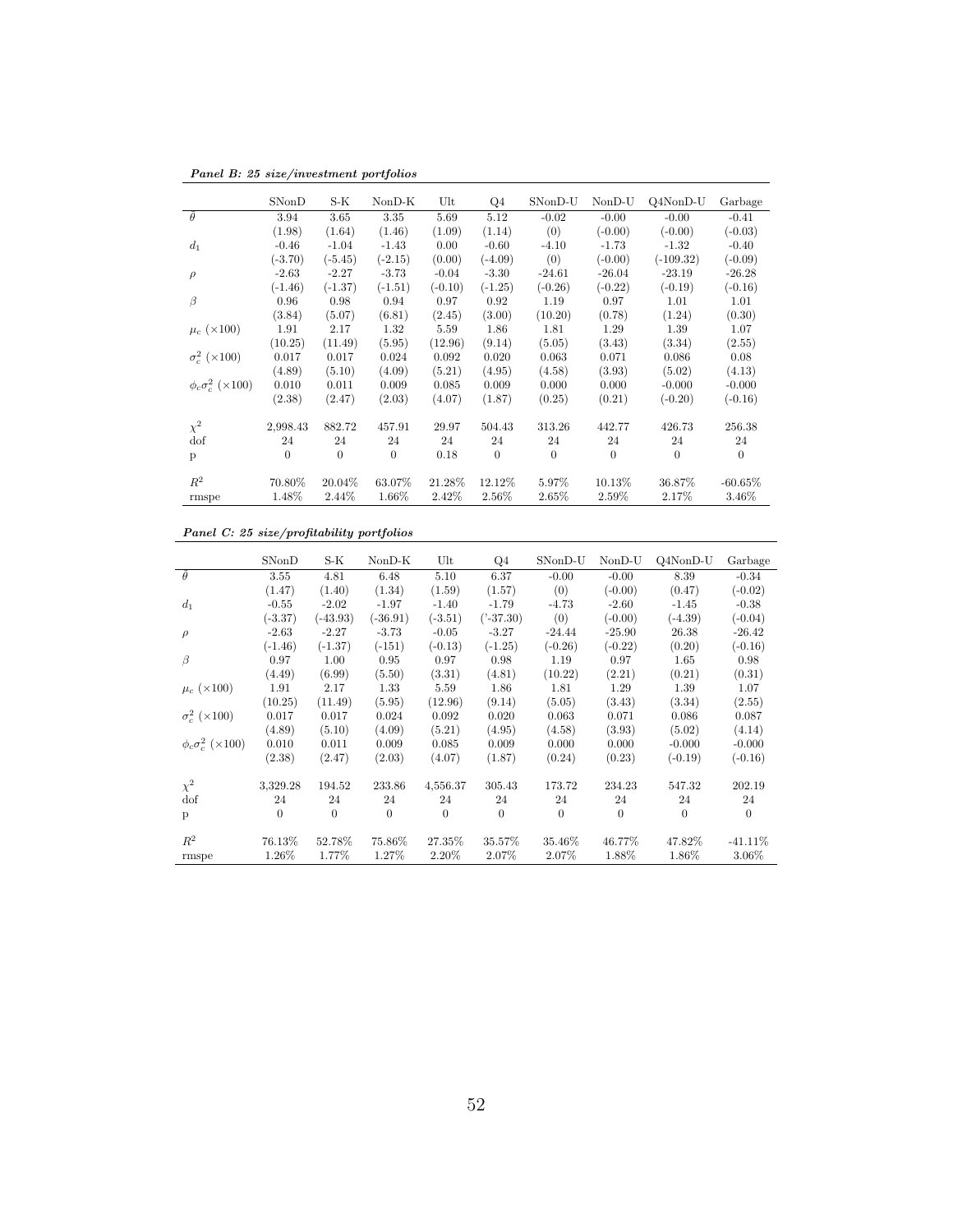# Table 6. GMM estimation results for annual risk premia and riskfree rate moments: Joint cross-section

Table 6 reports GMM results for alternative consumption-based pricing kernels and consumption measures at the annual frequency. The set of test assets consists of the joint cross-section of the risk premia for the 25 size/book-to-market, 25 size/investment, the 25 size/profitability portfoliosand the stock market as well as the mean and variance of the risk-free rate. In Panel A, I estimate the CRRA model of equation (1). In Panel B, I estimate the Epstein and Zin (1989) model of equation (8), and in Panel C, I estimate the GDA-S pricing kernel from equation (6).  $\gamma$  is the risk-aversion parameter and  $\beta$  is the rate of time preference. In Panel B,  $\rho$  is the EIS coefficient and  $\kappa_{c,1}$  is the log-linearization constant for the price-dividend ratio in the Epstein-Zin model. In Panel C,  $\tilde{\theta}$  is the disappointment aversion coefficient and  $d_1$  is the disappointment threshold of the GDA-S model. I also estimate the consumption growth mean, variance, and autocovariance  $(\mu_c, \sigma_c^2, \text{ and } \phi_c \sigma_c^2)$  using the augmented GMM system from equation (13). SNonD is the benchmark real aggregate consumption growth measure for services and non-durables from the BEA. S-K and NonD-K are the real aggregate consumption growth measures for services and non-durables, respectively, from Kroencke  $(2017)$ . Ult is the Parker and Julliard  $(2003)$  three-year measure of ultimate consumption growth.  $Q4$  is the fourth quarter to fourth quarter consumption growth measure for non-durables and services of Jagannathan and Wang (2007). SNonD-U and NonD-U are the unfiltered real aggregate consumption growth measures for services and non-durables, and non-durables, respectively, from Kroencke (2017). Q4NonD-U is the unfiltered fourth quarter to fourth quarter consumption growth measure for non-durables of Kroencke (2017). Garbage is the garbage-based consumption growth measure of Savov (2011). I use the beginning of period alignment convention between consumption growth and asset returns for all consumption growth measures other than Ult and Q4NonD-U.  $\chi^2$ , dof, and p are the first-stage  $\chi^2$ -test, degrees of freedom, and p-value that all moment conditions are jointly zero. M denotes an extremely large number.  $R^2$  and rmspe are the cross-sectional r-square and root-mean-square pricing error for the risk premia of the stock market and the cross-section of portfolios. The sample period is from 1964 to 2013.

|                              | SNonD          | $S-K$        | $NonD-K$       | Ult          | $Q_4$        | SNonD-U    | NonD-U   | $Q4NonD-U$ | Garbage    |
|------------------------------|----------------|--------------|----------------|--------------|--------------|------------|----------|------------|------------|
| $\gamma$                     | 3.67           | 3.30         | 4.85           | 1.04         | 4.33         | 24.51      | 25.83    | 23.81      | 23.59      |
|                              | (2.02)         | (1.98)       | (1.92)         | (2.66)       | (1.64)       | (0.20)     | (0.73)   | (0.45)     | (0.55)     |
| β                            | 1.01           | 1.02         | 1.01           | 1.00         | 1.02         | 1.19       | 0.98     | 1.01       | 0.92       |
|                              | (29.19)        | (28.03)      | (29.59)        | (50.62)      | (20.09)      | (8.02)     | (2.68)   | (1.83)     | (1.48)     |
| $\mu_c$ (×100)               | 1.91           | 2.16         | 1.33           | 5.59         | 1.86         | 1.81       | 1.29     | 1.39       | 1.07       |
|                              | (10.25)        | (11.49)      | (5.95)         | (12.96)      | (9.14)       | (5.05)     | (3.43)   | (3.34)     | (2.55)     |
| $\sigma_c^2$ ( $\times$ 100) | 0.017          | 0.017        | 0.024          | 0.092        | 0.020        | 0.063      | 0.071    | 0.086      | 0.087      |
|                              | (4.89)         | (5.10)       | (4.10)         | (5.21)       | (4.95)       | (4.58)     | (3.93)   | (5.03)     | (4.14)     |
| $\phi_c \sigma_c^2$ (×100)   | 0.010          | 0.011        | 0.009          | 0.085        | 0.009        | 0.000      | 0.000    | $-0.000$   | $-0.000$   |
|                              | (2.37)         | (2.47)       | (2.02)         | (4.07)       | (1.87)       | (0.20)     | (0.47)   | $(-0.33)$  | $(-0.32)$  |
| $\chi^2$                     | 391.26         | 389.24       | 391.78         | 388.89       | 384.88       | 834.8      | 1,129.81 | 1,315.22   | 1,092.03   |
| dof                          | 76             | 76           | 76             | 76           | 76           | 76         | 76       | 76         | 76         |
| p                            | $\overline{0}$ | $\theta$     | $\overline{0}$ | $\theta$     | $\theta$     | $\theta$   | $\theta$ | $\theta$   | $\Omega$   |
|                              |                |              |                |              |              |            |          |            |            |
| $R^2$                        | $-1125.99\%$   | $-1159.36\%$ | $-1009.35\%$   | $-1196.55\%$ | $-1112.29\%$ | $-12.06\%$ | 32.10\%  | 40.71\%    | $-59.27\%$ |
| rmspe                        | 8.96%          | 9.85%        | 9.25%          | 10.00%       | 9.67%        | 2.94%      | 2.29%    | 2.14%      | 3.50%      |

|  | Panel A: CRRA model |  |
|--|---------------------|--|
|  |                     |  |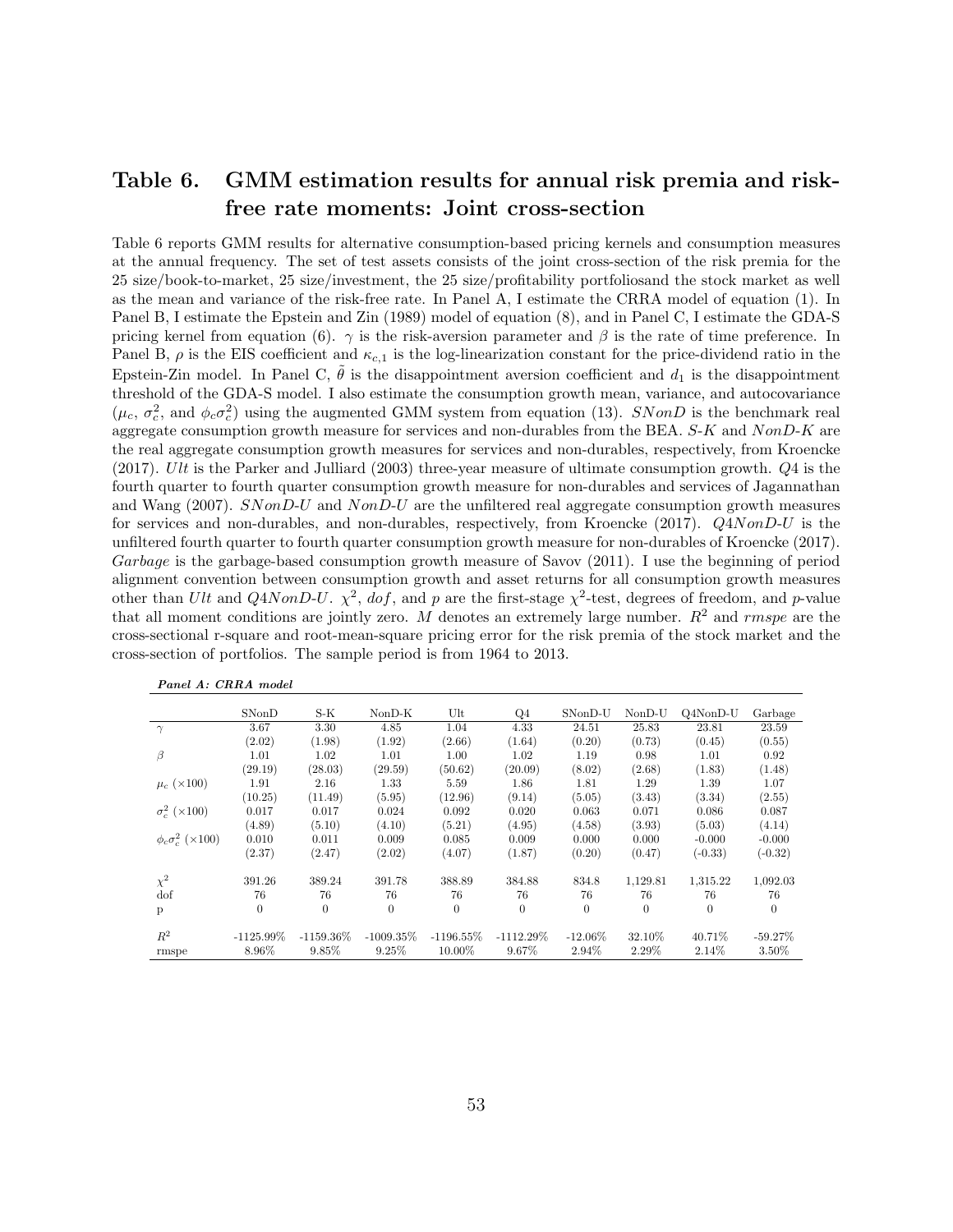Panel B: Epstein-Zin model

|                              | SNonD     | S-K        | $NonD-K$       | Ult         | Q4         | SNonD-U   | NonD-U    | Q4NonD-U  | Garbage    |
|------------------------------|-----------|------------|----------------|-------------|------------|-----------|-----------|-----------|------------|
| $\gamma$                     | 39.60     | 42.33      | 31.81          | 34.15       | 84.87      | 30.24     | 24.48     | 23.19     | 20.36      |
|                              | (1.98)    | (1.84)     | (2.34)         | (1.85)      | (1.51)     | (2.34)    | (2.29)    | (1.94)    | (2.00)     |
| $\rho$                       | $-2.62$   | $-2.28$    | $-3.74$        | $-0.07$     | $-3.31$    | $-26.13$  | $-28.53$  | $-23.52$  | $-29.12$   |
|                              | $(-1.46)$ | $(-1.37)$  | $(-1.51)$      | $(-0.19)$   | $(-1.26)$  | $(-0.16)$ | $(-0.20)$ | $(-0.18)$ | $(-0.15)$  |
| $\beta$                      | 0.93      | 0.93       | 0.93           | 0.40        | 1.08       | 1.15      | 1.02      | 1.02      | 0.98       |
|                              | (5.26)    | (3.26)     | (12.85)        | (0.45)      | (2.80)     | (0.70)    | (1.51)    | (1.76)    | (2.16)     |
| $\mu_c$ (×100)               | 1.91      | 2.17       | 1.33           | 5.59        | 1.86       | 1.81      | 1.29      | 1.39      | 1.07       |
|                              | (10.25)   | (11.49)    | (5.95)         | (12.96)     | (9.14)     | (5.05)    | (3.43)    | (3.34)    | (2.55)     |
| $\sigma_c^2$ ( $\times$ 100) | 0.017     | 0.017      | 0.024          | 0.093       | 0.020      | 0.063     | 0.071     | 0.086     | 0.087      |
|                              | (4.89)    | (5.11)     | (4.09)         | (5.22)      | (4.97)     | (4.58)    | (3.3)     | (5.02)    | (4.13)     |
| $\phi_c \sigma_c^2$ (×100)   | 0.010     | 0.011      | 0.009          | 0.084       | 0.009      | 0.000     | 0.000     | $-0.000$  | $-0.000$   |
|                              | (2.38)    | (2.47)     | (2.03)         | (4.07)      | (1.88)     | (0.16)    | (0.21)    | $(-0.19)$ | $(-0.15)$  |
| $\kappa_{c,1}$               | 0.75      | 0.75       | 0.75           | 0.75        | 0.75       | 0.75      | 0.75      | 0.75      | 0.75       |
|                              | (14.30)   | (14.30)    | (14.30)        | (14.30)     | (14.30)    | (14.30)   | (14.30)   | (14.30)   | (14.30)    |
| $\chi^2$                     | 1,497.14  | 2,273.92   | 918.89         | М           | М          | 1,296.27  | 940.59    | 1,092.98  | 692.57     |
| dof                          | 75        | 75         | 75             | 75          | 75         | 75        | 75        | 75        | 75         |
| p                            | $\Omega$  | $\Omega$   | $\overline{0}$ | $\Omega$    | $\Omega$   | $\theta$  | $\Omega$  | $\Omega$  | $\theta$   |
| $R^2$                        | 60.19%    | $-20.96\%$ | 41.80%         | $-140.82\%$ | $-18.99\%$ | 5.57%     | 40.98%    | 41.94%    | $-17.06\%$ |
| rmspe                        | 1.75%     | 3.05%      | 2.12%          | 4.31%       | 3.03%      | 2.70%     | 2.13%     | 2.12%     | $3.00\%$   |

#### Panel C: GDA-S model

|                              | SNonD     | S-K       | $NonD-K$  | Ult        | $Q_4$      | SNonD-U   | NonD-U    | Q4NonD-U  | Garbage    |
|------------------------------|-----------|-----------|-----------|------------|------------|-----------|-----------|-----------|------------|
| $\theta$                     | 3.06      | 4.87      | 2.92      | 5.53       | 6.47       | $-0.00$   | $-0.22$   | 8.07      | $-0.47$    |
|                              | (1.68)    | (1.40)    | (1.58)    | (1.93)     | (1.62)     | $(-0.00)$ | $(-0.02)$ | (0.42)    | $(-0.03)$  |
| $d_1$                        | $-0.78$   | $-1.97$   | $-0.91$   | $-1.21$    | $-1.74$    | 6.87      | $-1.30$   | $-1.62$   | $-0.14$    |
|                              | $(-1.88)$ | (-75.93)  | $(-6.76)$ | $(-15.64)$ | $(-56.38)$ | (0.00)    | $(-0.13)$ | $(-2.15)$ | $(-0.03)$  |
| $\rho$                       | $-2.63$   | $-2.27$   | $-3.74$   | $-0.04$    | $-3.28$    | $-25.59$  | $-26.7$   | 25.27     | $-25.32$   |
|                              | $(-1.46)$ | $(-1.37)$ | $(-1.51)$ | $(-0.11)$  | $(-1.25)$  | $(-0.42)$ | $(-0.22)$ | (0.20)    | $(-0.16)$  |
| $\beta$                      | 0.98      | 1.00      | 0.95      | 0.97       | 0.98       | 1.19      | 1.02      | 1.52      | 1.04       |
|                              | (5.49)    | (6.91)    | (6.75)    | (3.05)     | (4.42)     | (9.90)    | (0.74)    | (0.25)    | (0.36)     |
| $\mu_c$ (×100)               | 1.91      | 2.17      | 1.33      | 5.60       | 1.86       | 1.81      | 1.29      | 1.39      | 1.07       |
|                              | (10.25)   | (11.49)   | (5.95)    | (12.96)    | (9.14)     | (5.05)    | (3.43)    | (3.34)    | (2.55)     |
| $\sigma_c^2$ ( $\times$ 100) | 0.017     | 0.017     | 0.024     | 0.092      | 0.020      | 0.063     | 0.071     | 0.086     | 0.087      |
|                              | (4.89)    | (5.10)    | (4.09)    | (5.21)     | (4.95)     | (4.58)    | (3.93)    | (5.02)    | (4.13)     |
| $\phi_c \sigma_c^2$ (×100)   | 0.010     | 0.011     | 0.009     | 0.085      | 0.009      | 0.000     | 0.000     | $-0.000$  | $-0.000$   |
|                              | (2.38)    | (2.47)    | (2.03)    | (4.07)     | (1.87)     | (0.34)    | (0.22)    | $(-0.20)$ | $(-0.17)$  |
| $\chi^2$                     | 1,947.97  | 598.63    | 1,131.74  | 5,489.58   | 987.54     | 978.23    | 1,107.86  | 1,935.83  | М          |
| dof                          | 74        | 74        | 74        | 74         | 74         | 74        | 74        | 74        | 74         |
| p                            | $\theta$  | $\Omega$  | $\Omega$  | $\Omega$   | $\theta$   | $\theta$  | $\Omega$  | $\Omega$  | $\Omega$   |
| $R^2$                        | 68.46%    | 14.86%    | 63.69%    | 27.86%     | 9.62%      | 13.67%    | 35.63%    | 64.82%    | $-23.54\%$ |
| rmspe                        | 1.56%     | 2.56%     | 1.67%     | 2.36%      | 2.64%      | 2.58%     | 2.23%     | 1.65%     | 3.09%      |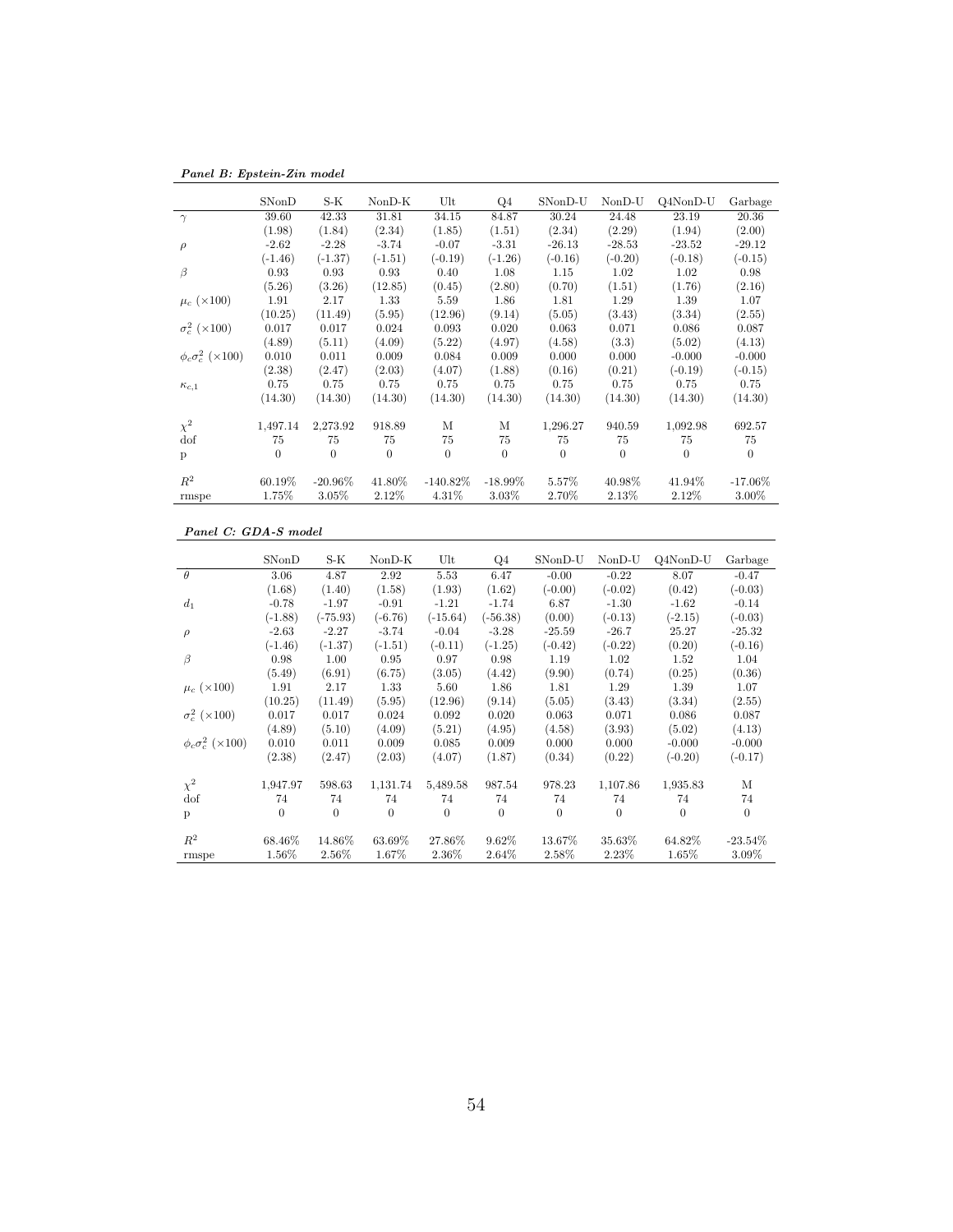# Table 7. GMM estimation results for annual risk premia and riskfree rate moments: 1930-2013 sample

Table 7 reports GMM results for alternative consumption-based pricing kernels and consumption measures at the annual frequency. The test assets consist of the risk premia for the 25 size/book-to-market portfolios and the stock market, as well as the mean and variance of the risk-free rate. In Panel A, I estimate the CRRA consumption-based model of equation (1). In Panel B, I estimate the Epstein and Zin (1989) model of equation (8), and in Panel C, I estimate the GDA-S pricing kernel from equation (6).  $\gamma$  is the riskaversion parameter and  $\beta$  is the rate of time preference. In Panel B,  $\rho$  is the EIS coefficient and  $\kappa_{c,1}$  is the log-linearization constant for the price-dividend ratio in the Epstein-Zin model. In Panel C,  $\theta$  is the disappointment aversion coefficient and  $d_1$  is the disappointment threshold in the GDA-S model. For the various consumption models, I also estimate the consumption growth mean, variance, and autocovariance  $(\mu_c, \sigma_c^2, \text{ and } \phi_c \sigma_c^2)$  using the augmented GMM system from equation (13). SNonD is the benchmark real aggregate consumption growth measure for services and non-durables from the BEA. S-K and NonD-K are the real aggregate consumption growth measures for services and non-durables, respectively, from Kroencke  $(2017)$ . Ult is the Parker and Julliard  $(2003)$  three-year measure of ultimate consumption growth.  $Q4$  is the fourth quarter to fourth quarter consumption growth measure for non-durables and services of Jagannathan and Wang (2007). SNonD-U and NonD-U are the unfiltered real aggregate consumption growth measures for services and non-durables, and non-durables, respectively, from Kroencke (2017). Q4NonD-U is the unfiltered fourth quarter to fourth quarter consumption growth measure for non-durables of Kroencke (2017). Garbage is the garbage-based consumption growth measure of Savov (2011). I use the beginning of period alignment convention between consumption growth and asset returns for all consumption growth measures other than Ult and Q4NonD-U.  $\chi^2$ , dof, and p are the first-stage  $\chi^2$ -test, degrees of freedom, and pvalue that all moment conditions are jointly zero. M denotes a very large number.  $R^2$  and rmspe are the cross-sectional r-square and root-mean-square pricing error for the risk premia of the stock market and the cross-section of portfolios. The sample period is from 1930 to 2013.

|                              | SNonD         | S-K           | $NonD-K$      | Ult           | SNonD-U    | $NonD-U$  |
|------------------------------|---------------|---------------|---------------|---------------|------------|-----------|
| $\gamma$                     | 2.98          | 2.54          | 3.69          | 0.82          | 12.42      | 9.78      |
|                              | (2.21)        | (2.39)        | (2.39)        | (3.16)        | (0.64)     | (0.75)    |
| $\beta$                      | 1.02          | 1.01          | 1.01          | 1.00          | 1.08       | 1.03      |
|                              | (36.44)       | (40.99)       | (45.24)       | (67.67)       | (9.24)     | (15.12)   |
| $\mu_c$ (×100)               | 1.90          | 2.15          | 1.37          | 5.49          | 1.92       | 1.44      |
|                              | (8.58)        | (9.73)        | (5.10)        | (10.62)       | (4.88)     | (3.51)    |
| $\sigma_c^2$ ( $\times$ 100) | 0.041         | 0.041         | 0.061         | 0.22          | 0.13       | 0.14      |
|                              | (3.25)        | (3.54)        | (3.40)        | (3.20)        | (3.70)     | (3.83)    |
| $\phi_c \sigma_c^2$ (×100)   | 0.020         | 0.024         | 0.020         | 0.170         | 0.000      | $-0.01$   |
|                              | (2.01)        | (2.14)        | (2.25)        | (2.82)        | $(-0.59)$  | $(-0.74)$ |
|                              | 153.27        | 154.75        | 147.47        | 156.86        | 117.75     | 122.29    |
| $\chi^2$                     |               |               |               |               |            |           |
| dof                          | 26            | 26            | 26            | 26            | 26         | 26        |
| p                            | $\theta$      | $\theta$      | $\Omega$      | $\theta$      | $\theta$   | $\theta$  |
|                              |               |               |               |               |            |           |
| $R^2$                        | $-1,116.61\%$ | $-1,173.68\%$ | $-1,005.84\%$ | $-1,249.69\%$ | $-32.15\%$ | 31.43%    |
| rmspe                        | 11.11%        | 11.36%        | 10.59%        | 11.70%        | 3.66%      | 5.79%     |

Panel A: CRRA model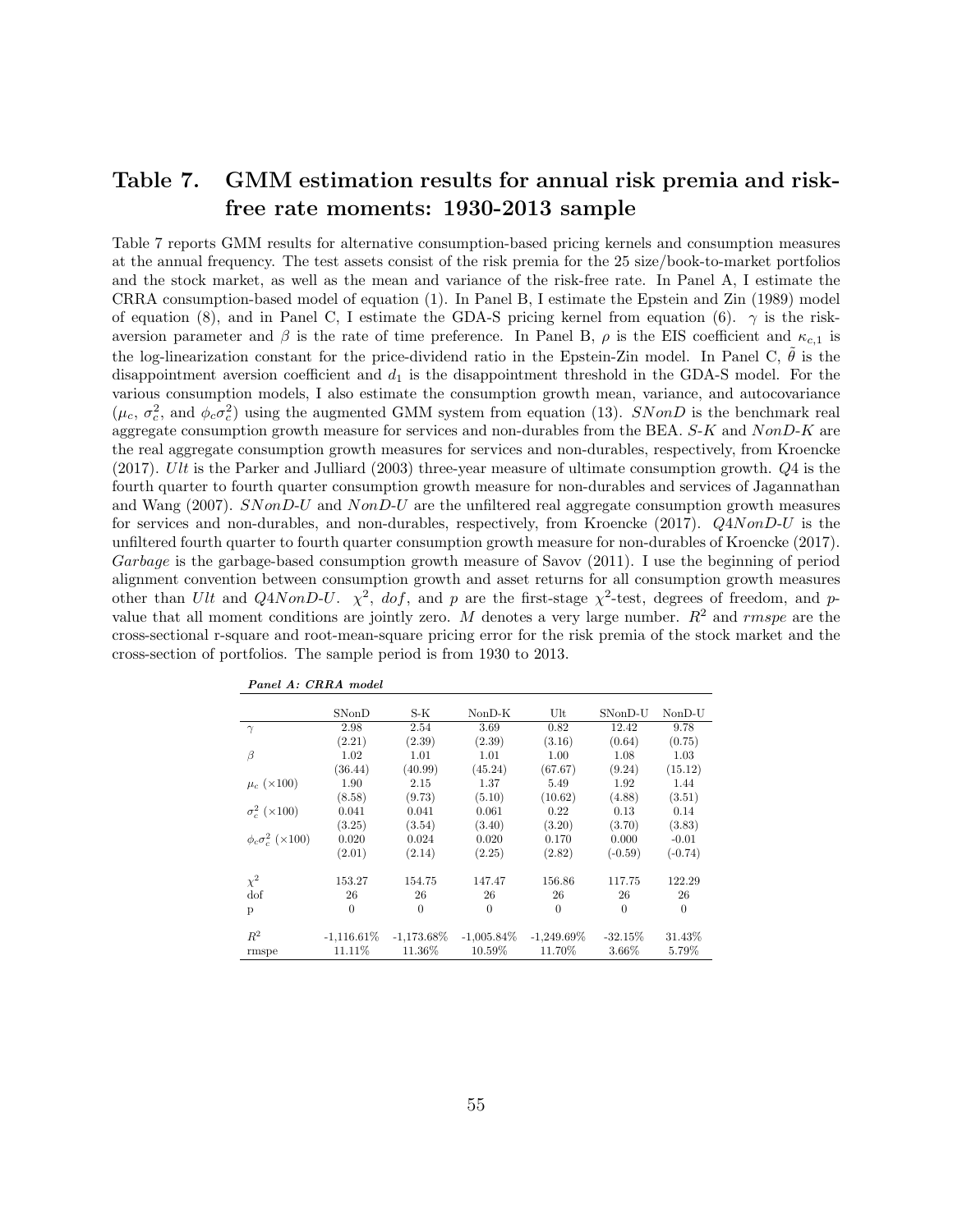Panel B: Epstein-Zin model

|                              | SNonD          | S-K       | $NonD-K$  | Ult      | SNonD-U   | NonD-U    |
|------------------------------|----------------|-----------|-----------|----------|-----------|-----------|
| $\gamma$                     | 19.84          | 20.48     | 18.77     | 9.25     | 14.93     | 15.26     |
|                              | (2.86)         | (3.00)    | (2.83)    | (2.03)   | (2.69)    | (2.67)    |
| $\rho$                       | $-1.95$        | $-1.53$   | $-2.64$   | 0.17     | $-11.04$  | $-8.43$   |
|                              | $(-1.46)$      | $(-1.44)$ | $(-1.72)$ | (0.68)   | $(-0.51)$ | $(-0.63)$ |
| β                            | 0.98           | 0.99      | 0.96      | 0.93     | 1.04      | 0.95      |
|                              | (19.17)        | (16.79)   | (26.41)   | (7.63)   | (4.47)    | (14.16)   |
| $\mu_c~(\times 100)$         | 1.90           | 2.15      | 1.37      | 5.49     | 1.92      | 1.44      |
|                              | (8.58)         | (9.73)    | (5.10)    | (10.68)  | (4.88)    | (3.51)    |
| $\sigma_c^2$ ( $\times$ 100) | 0.041          | 0.041     | 0.061     | 0.22     | 0.13      | 0.14      |
|                              | (3.25)         | (3.54)    | (3.40)    | (3.20)   | (3.69)    | (3.83)    |
| $\phi_c \sigma_c^2$ (×100)   | 0.020          | 0.024     | 0.020     | 0.17     | $-0.00$   | $-0.01$   |
|                              | (2.01)         | (2.15)    | (2.25)    | (2.82)   | $(-0.57)$ | $(-0.74)$ |
| $\kappa_{c,1}$               | 0.70           | 0.70      | 0.70      | 0.70     | 0.70      | 0.70      |
|                              | (16.01)        | (16.01)   | (16.01)   | (16.01)  | (16.01)   | (16.01)   |
| $\chi^2$                     | 139.80         | 135.84    | 138.61    | 202.94   | 123.03    | 134.29    |
| dof                          | 25             | 25        | 25        | 25       | 25        | 25        |
| p                            | $\overline{0}$ | $\Omega$  | $\theta$  | $\theta$ | $\Omega$  | $\Omega$  |
|                              |                |           |           |          |           |           |
| $R^2$                        | 42.41\%        | 39.66%    | 31.01%    | 36.21%   | 33.08%    | 32.49%    |
| rmspe                        | 2.41%          | 2.47%     | 2.64%     | 2.54%    | 2.60%     | 2.61%     |

#### Panel C: GDA-S model

|                              | SNonD     | S-K            | $NonD-K$   | Ult        | SNonD-U   | NonD-U    |
|------------------------------|-----------|----------------|------------|------------|-----------|-----------|
| $\theta$                     | 2.20      | 5.89           | 3.22       | 5.74       | 0.41      | 1.12      |
|                              | (2.96)    | (1.72)         | (1.92)     | (2.18)     | (0.10)    | (0.30)    |
| d <sub>1</sub>               | $-0.22$   | $-2.34$        | $-1.08$    | $-1.01$    | $-0.46$   | $-0.80$   |
|                              | $(-2.86)$ | $(-4.66)$      | $(-12.59)$ | $(-13.69)$ | $(-0.51)$ | $(-1.83)$ |
| $\rho$                       | $-1.95$   | $-1.53$        | $-2.64$    | 0.17       | $-11.03$  | $-8.43$   |
|                              | $(-1.46)$ | $(-1.44)$      | $(-1.73)$  | (0.66)     | $(-0.51)$ | $(-0.63)$ |
| β                            | 0.98      | 0.99           | 0.95       | 0.98       | 1.01      | 0.92      |
|                              | (8.69)    | (8.15)         | (9.52)     | (6.12)     | (2.90)    | (9.45)    |
| $\mu_c~(\times 100)$         | 1.90      | 2.15           | 1.37       | 5.49       | 1.92      | 1.44      |
|                              | (8.58)    | (9.73)         | (5.10)     | (10.68)    | (4.88)    | (3.51)    |
| $\sigma_c^2$ ( $\times$ 100) | 0.041     | 0.041          | 0.061      | 0.220      | 0.13      | 0.14      |
|                              | (3.25)    | (3.54)         | (3.40)     | (3.20)     | (3.69)    | (3.83)    |
| $\phi_c \sigma_c^2$ (×100)   | 0.020     | 0.024          | 0.020      | 0.170      | $-0.00$   | $-0.01$   |
|                              | (2.02)    | (2.15)         | (2.25)     | (2.82)     | $(-0.57)$ | $(-0.74)$ |
| $\chi^2$                     | 124.93    | М              | 133.64     | 257.14     | М         | 124.64    |
| dof                          | 24        | 24             | 24         | 24         | 24        | 74        |
| p                            | $\theta$  | $\overline{0}$ | $\Omega$   | $\Omega$   | $\Omega$  | $\Omega$  |
| $R^2$                        | 67.53%    | 42.19%         | 43.13%     | 41.20%     | 33.08%    | 38.21%    |
| rmspe                        | 1.75%     | 2.15%          | 2.40%      | 2.44%      | 2.51%     | 2.21%     |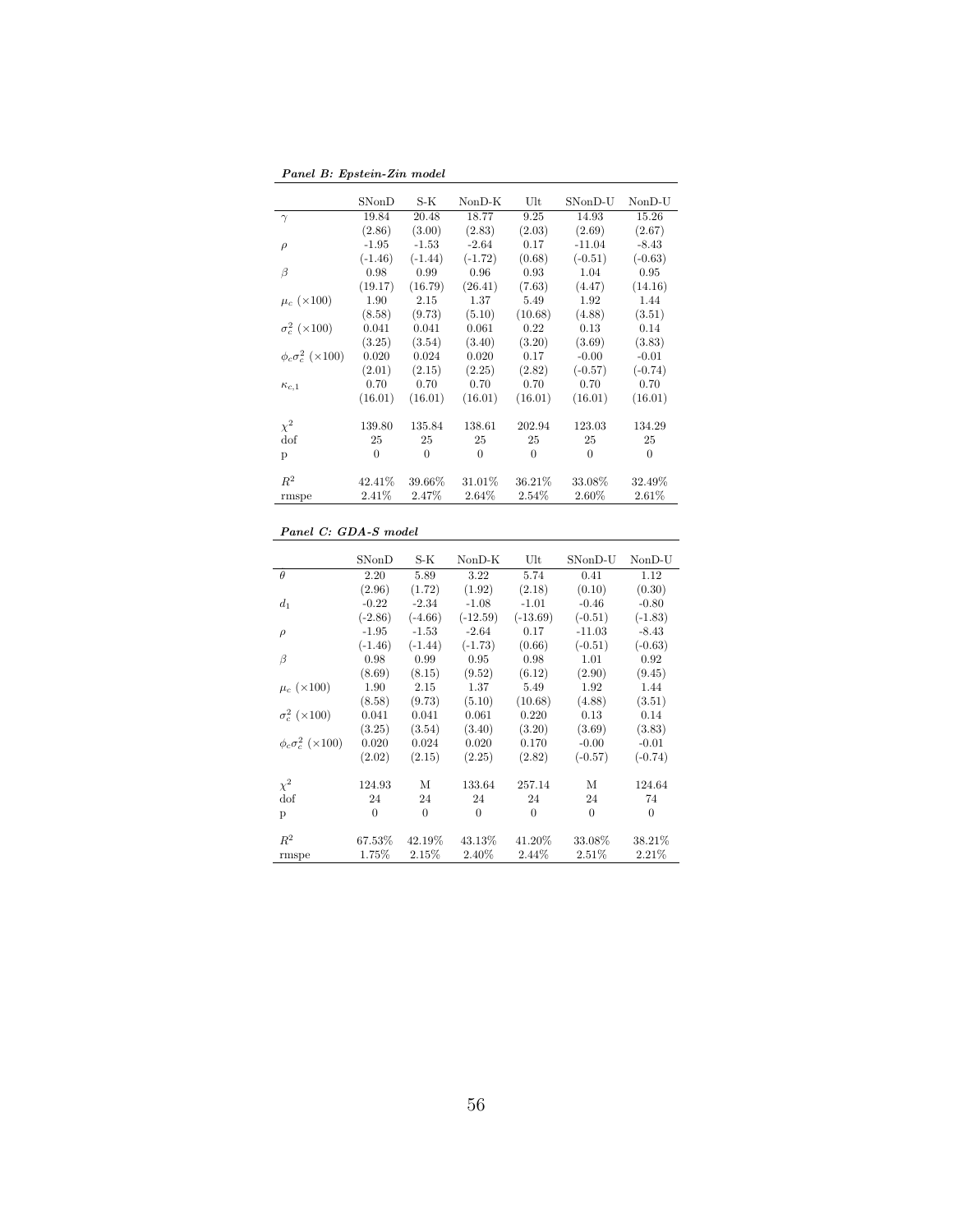### Table 8. GMM estimation results for alternative asset classes

Table 8 reports GMM results for alternative asset classes at the annual frequency. The test assets consist of the 6 Fama Treasury bond portfolios (TBond) sorted on maturity (Panel A), the 5 corporate bond portfolios (CBond) of Nozawa (2012) constructed on the basis of bonds' credit ratings (Panel B), and the 6 equity index option portfolios (Option) of Constantinides et al. (2013) (Panel C). In all cases, the test moments also include the stock market risk premium, the mean of the risk-free rate, the volatility of the log risk-free rate, as well as the mean, variance, and autocovariance  $(\mu_c, \sigma_c^2, \text{ and } \phi_c \sigma_c^2)$  of consumption growth. In columns (i) through (ix), I estimate the CRRA consumption-based model of equation (1) for alternative consumption measures using the over-identified GMM system of equation  $(13)$ .  $SNonD$  is the benchmark real aggregate consumption growth measure for services and non-durables from the BEA. S-K and NonD-K are the real aggregate consumption growth measures for services and non-durables, respectively, from Kroencke (2017). Ult is the Parker and Julliard (2003) three-year measure of ultimate consumption growth.  $Q_4$  is the fourth quarter to fourth quarter consumption growth measure for non-durables and services of Jagannathan and Wang (2007). SNonD-U and NonD-U are the unfiltered real aggregate consumption growth measures for services and non-durables, and non-durables, respectively, from Kroencke (2017). Q4NonD-U is the unfiltered fourth quarter to fourth quarter consumption growth measure for non-durables of Kroencke (2017). Garbage is the garbage-based consumption growth measure of Savov (2011). I use the beginning of period alignment convention between consumption growth and asset returns for all consumption growth measures other than  $Ult$  and  $Q4NonD-U$ . In column  $(x)$ , I estimate the Epstein and Zin (1989) model of equation (8), and in column (xi), I estimate the GDA-S pricing kernel from equation (6). For the Epstein-Zin and GDA-S models, I only use the real aggregate consumption growth measure for services and non-durables (SNonD) from the BEA.  $\gamma$  is the risk-aversion parameter and  $\beta$  is the rate of time preference.  $\rho$  is the EIS coefficient and  $\kappa_{c,1}$  is the log-linearization constant for the price-dividend ratio in the Epstein-Zin model.  $\hat{\theta}$ is the disappointment aversion coefficient and  $d_1$  is the disappointment threshold in the GDA-S model.  $\chi^2$ , dof, and p are the first-stage  $\chi^2$ -test, degrees of freedom, and p-value that all moment conditions are jointly zero.  $R^2$  and rmspe are the cross-sectional r-square and root-mean-square pricing error. The sample period is from 1964 to 2012 for the Treasury bond portfolios, from 1976 to 2009 for the corporate bond portfolios, and from 1987 to 2011 for the equity index option portfolios.

| Panel A: 6 Treasury bond portfolios (1964-2012) |  |
|-------------------------------------------------|--|
|-------------------------------------------------|--|

|                              |                |                   |                |                   | CRRA           |                |                  |                |                | ΕZ             | GDA-S     |
|------------------------------|----------------|-------------------|----------------|-------------------|----------------|----------------|------------------|----------------|----------------|----------------|-----------|
|                              | SNonD          | $S-K$             | $NonD-K$       | Ult               | Q <sub>4</sub> | SNonD-U        | $NonD-U$         | O4NonD-U       | Garbage        | SNonD          | SNonD     |
|                              | (i)            | (ii)              | (iii)          | (iv)              | (v)            | (vi)           | (vii)            | (viii)         | (ix)           | (x)            | (xi)      |
| $\gamma$                     | 3.36           | 3.19              | 4.59           | 1.03              | 4.17           | 25.38          | 30.83            | 29.17          | 28.47          | 34.61          |           |
|                              | (2.02)         | (1.92)            | (1.88)         | (2.53)            | (1.60)         | (0.18)         | (0.20)           | (0.16)         | (0.16)         | (1.79)         |           |
| $\beta$                      | 1.01           | 1.01              | 1.00           | 1.00              | 1.02           | 1.19           | 0.90             | 0.94           | 0.84           | 0.92           | 0.97      |
|                              | (32.14)        | (27.93)           | (30.73)        | (48.48)           | (20.31)        | (9.30)         | (0.35)           | (0.37)         | (0.26)         | (5.25)         | (4.35)    |
| $\rho$                       |                |                   |                |                   |                |                |                  |                |                | $-2.36$        | $-2.36$   |
|                              |                |                   |                |                   |                |                |                  |                |                | $(-1.42)$      | $(-1.42)$ |
| $\kappa_{c,1}$               |                |                   |                |                   |                |                |                  |                |                | 0.75           |           |
|                              |                |                   |                |                   |                |                |                  |                |                | (14.14)        |           |
| $\tilde{\theta}$             |                |                   |                |                   |                |                |                  |                |                |                | 3.48      |
|                              |                |                   |                |                   |                |                |                  |                |                |                | (0.39)    |
| $d_1$                        |                |                   |                |                   |                |                |                  |                |                |                | $-0.87$   |
|                              |                |                   |                |                   |                |                |                  |                |                |                | $(-0.60)$ |
| $\mu_c$ (×100)               | 1.91           | 2.18              | 1.33           | 5.60              | 1.86           | 1.81           | 1.30             | 1.37           | 1.07           | 1.91           | 1.91      |
|                              | (10.08)        | (11.40)           | (5.85)         | (13.00)           | (9.00)         | (4.97)         | (3.37)           | (3.23)         | (2.52)         | (10.08)        | (10.08)   |
| $\sigma_c^2$ ( $\times$ 100) | 0.017          | 0.017             | 0.025          | 0.092             | 0.021          | 0.065          | 0.072            | 0.088          | 0.089          | 0.017          | 0.017     |
|                              | (4.90)         | (5.04)            | (4.10)         | (5.04)            | (4.96)         | (4.60)         | (3.94)           | (5.04)         | (4.14)         | (4.90)         | (4.90)    |
| $\phi_c \sigma_c^2$ (×100)   | 0.011          | 0.012             | 0.009          | 0.084             | 0.009          | 0.000          | 0.000            | $-0.000$       | $-0.000$       | 0.011          | 0.011     |
|                              | (2.51)         | (2.43)            | (2.03)         | (3.91)            | (1.85)         | (0.18)         | (0.20)           | $(-0.16)$      | $(-0.16)$      | (2.51)         | (2.51)    |
|                              |                |                   |                |                   |                |                |                  |                |                |                |           |
| $\chi^2$                     | 51.59          | 52.03             | 51.23          | 49.82             | 52.96          | 81.78          | 120.80           | 61.97          | 57.04          | 99.20          | 223.25    |
| dof                          | $\overline{7}$ | $\scriptstyle{7}$ | $\overline{7}$ | $\scriptstyle{7}$ | $\overline{7}$ | 7              | $\overline{7}$   | $\overline{7}$ | $\overline{7}$ | 6              | 5         |
| P                            | $\overline{0}$ | $\overline{0}$    | $\overline{0}$ | $\theta$          | $\theta$       | $\overline{0}$ | $\boldsymbol{0}$ | $\overline{0}$ | $\overline{0}$ | $\overline{0}$ | $\theta$  |
|                              |                |                   |                |                   |                |                |                  |                |                |                |           |
| $R^2$                        | $-174.76\%$    | $-180.20\%$       | $-152.79\%$    | $-187.78\%$       | $-171.05\%$    | 9.01%          | $-36.43\%$       | $-149.83\%$    | $-281.62\%$    | 36.46%         | 63.16%    |
| rmspe                        | 2.64%          | 2.67%             | 2.54%          | 2.71%             | 2.63%          | 1.52%          | 1.86%            | 2.52%          | 3.12%          | 1.27%          | 0.96%     |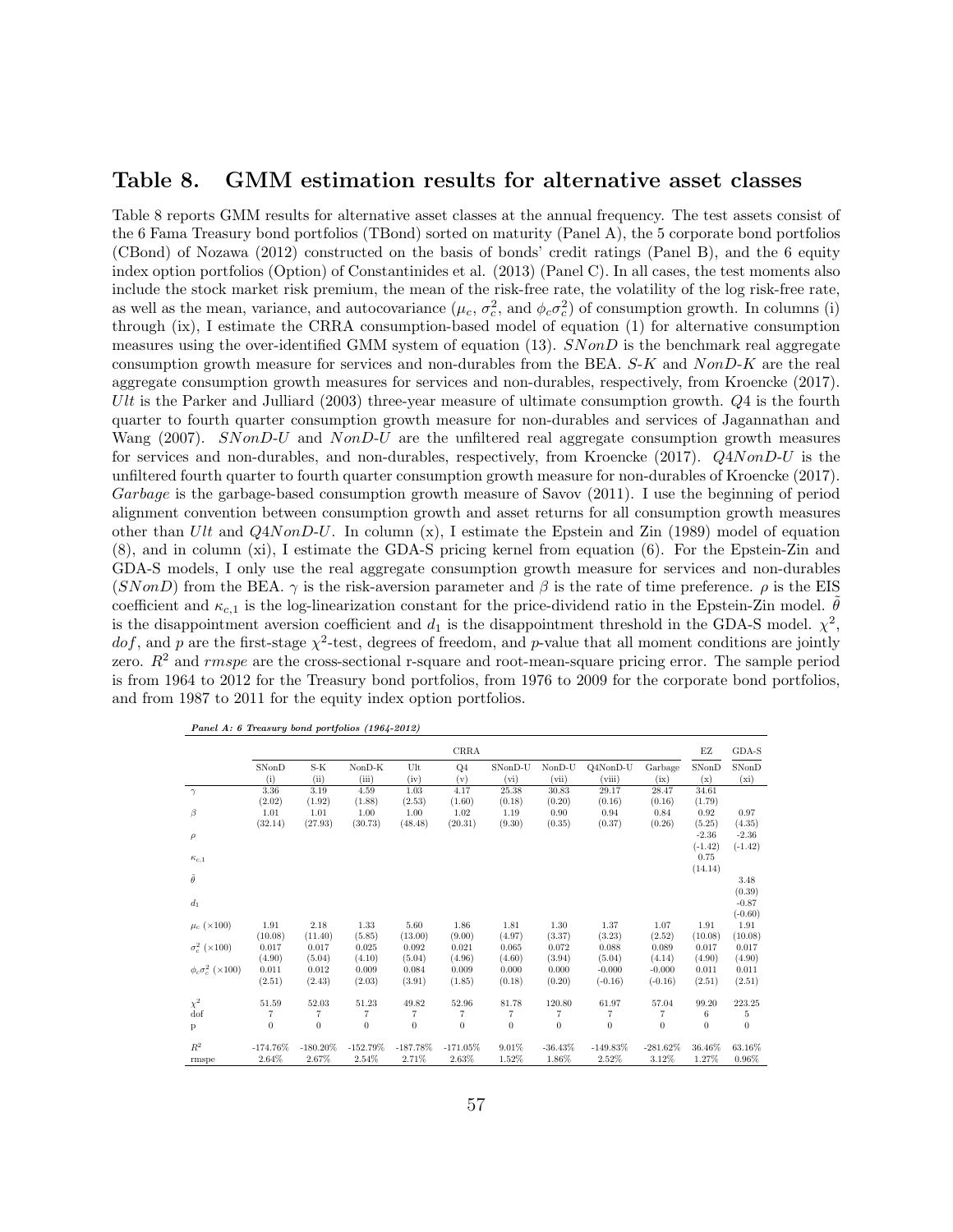|                              | CRRA       |                |           |            |                |          |                |           |             |                | GDA-S     |
|------------------------------|------------|----------------|-----------|------------|----------------|----------|----------------|-----------|-------------|----------------|-----------|
|                              | SNonD      | S-K            | $NonD-K$  | $U$ lt     | Q <sub>4</sub> | SNonD-U  | $NonD-U$       | Q4NonD-U  | Garbage     | SNonD          | SNonD     |
| $\gamma$                     | 3.56       | 3.65           | 3.99      | 1.09       | 3.73           | 12.81    | 12.15          | 7.27      | (46.17)     | 43.55          |           |
|                              | (1.70)     | (1.53)         | (1.78)    | (2.03)     | (1.59)         | (0.34)   | (0.42)         | (0.74)    | $(-0.11)$   | (1.31)         |           |
| $\beta$                      | 1.00       | 1.01           | 0.99      | 1.00       | 1              | 1.11     | 1.04           | 1.02      | 0.25        | 0.89           | 0.95      |
|                              | (27.69)    | (21.57)        | (35.07)   | (38.74)    | (24.96)        | (2.74)   | (5.86)         | (10.25)   | (0.04)      | (2.68)         | (3.74)    |
| $\rho$                       |            |                |           |            |                |          |                |           |             | $-2.56$        | $-2.55$   |
|                              |            |                |           |            |                |          |                |           |             | $(-1.22)$      | $(-1.22)$ |
| $\kappa_{c,1}$               |            |                |           |            |                |          |                |           |             | 0.75           |           |
|                              |            |                |           |            |                |          |                |           |             | (10.65)        |           |
| $\tilde{\theta}$             |            |                |           |            |                |          |                |           |             |                | 3.05      |
|                              |            |                |           |            |                |          |                |           |             |                | (1.18)    |
| $d_1$                        |            |                |           |            |                |          |                |           |             |                | $-0.005$  |
|                              |            |                |           |            |                |          |                |           |             |                | $(-0.01)$ |
| $\mu_c$ (×100)               | 1.76       | 1.94           | 1.25      | 5.21       | 1.70           | 1.62     | 1.20           | 1.27      | 0.95        | 1.76           | 1.76      |
|                              | (8.28)     | (8.62)         | (5.05)    | (10.09)    | (7.52)         | (4.02)   | (2.98)         | (3.03)    | (2.00)      | (8.28)         | (8.28)    |
| $\sigma_c^2$ ( $\times$ 100) | 0.015      | 0.017          | 0.020     | 0.090      | 0.017          | 0.055    | 0.055          | 0.06      | 0.076       | 0.015          | 0.015     |
|                              | (3.49)     | (3.88)         | (3.56)    | (4.17)     | (4.31)         | (4.14)   | (4.39)         | (4.00)    | (3.84)      | (3.49)         | (3.49)    |
| $\phi_c \sigma_c^2$ (×100)   | 0.010      | 0.010          | 0.010     | 0.081      | 0.010          | 0.000    | 0.000          | 0.010     | 0.000       | 0.010          | 0.010     |
|                              | (2.10)     | (1.96)         | (1.98)    | (3.24)     | (1.96)         | (0.34)   | (0.42)         | (0.77)    | (0.11)      | (2.10)         | (2.10)    |
| $\chi^2$                     | 20.26      | 20.63          | 19.47     | 21.12      | 20.49          | 6.98     | 10.04          | 11.44     | 139.77      | 14.26          | 2.31      |
| dof                          | 5          | 5              | 5         | 5          | 5              | 0.22     | $\overline{5}$ | 5         | 5           | $\overline{4}$ | 3         |
|                              | 0.001      | $\overline{0}$ | 0.001     | $\theta$   | 0.001          | $\theta$ | $\overline{0}$ | 0.04      | $\theta$    | 0.006          | 0.50      |
| P                            |            |                |           |            |                |          |                |           |             |                |           |
| $R^2$                        | $-45.68\%$ | $-44.98\%$     | $-40.35%$ | $-52.62\%$ | $-45.27%$      | 37.56%   | 16.31%         | $-8.29\%$ | $-572.59\%$ | 86.12%         | 98.40%    |
| rmspe                        | 3.21%      | 3.21%          | 3.15%     | 3.29%      | 3.21%          | 2.10%    | 2.44%          | 2.77%     | 6.91%       | 0.99%          | 0.31%     |

Panel C: 6 Equity index option portfolios (1987-2011)

|                              | CRRA             |              |              |                |                |              |            |                  |              | EZ             | GDA-S            |
|------------------------------|------------------|--------------|--------------|----------------|----------------|--------------|------------|------------------|--------------|----------------|------------------|
|                              | SNonD            | S-K          | $NonD-K$     | Ult            | Q <sub>4</sub> | SNonD-U      | $NonD-U$   | Q4NonD-U         | Garbage      | SNonD          | SNonD            |
| $\gamma$                     | 2.63             | 2.51         | 2.88         | 0.80           | 2.92           | 6.46         | 4.38       | 8.62             | 9.84         | 52.70          |                  |
|                              | (2.06)           | (2.02)       | (1.84)       | (2.69)         | (1.74)         | (0.43)       | (0.75)     | (0.50)           | (0.48)       | (1.44)         |                  |
| $\beta$                      | 0.99             | 1.00         | 0.99         | 0.99           | 1.00           | 1.03         | 1.00       | 1.03             | 0.98         | 0.77           | 0.96             |
|                              | (51.12)          | (48.06)      | (49.51)      | (79.62)        | (38.62)        | (5.89)       | (15.44)    | (8.28)           | (21.58)      | (1.58)         | (2.77)           |
| $\rho$                       |                  |              |              |                |                |              |            |                  |              | $-1.63$        | $-1.63$          |
|                              |                  |              |              |                |                |              |            |                  |              | $(-1.27)$      | $(-1.27)$        |
| $\kappa_{c,1}$               |                  |              |              |                |                |              |            |                  |              | 0.80           |                  |
|                              |                  |              |              |                |                |              |            |                  |              | (12.33)        |                  |
| $\tilde{\theta}$             |                  |              |              |                |                |              |            |                  |              |                | 5.51             |
|                              |                  |              |              |                |                |              |            |                  |              |                | (1.23)           |
| $d_1$                        |                  |              |              |                |                |              |            |                  |              |                | $-1.92$          |
|                              |                  |              |              |                |                |              |            |                  |              |                | $(-4.83)$        |
| $\mu_c$ ( $\times$ 100)      | 1.46             | 1.59         | 1.14         | 4.43           | 1.44           | 1.35         | 1.12       | 1.08             | 0.53         | 1.46           | 1.46             |
|                              | (6.14)           | (6.73)       | (3.86)       | (7.82)         | (5.57)         | (3.05)       | (2.38)     | (2.16)           | (1.03)       | (6.14)         | (6.14)           |
| $\sigma_c^2$ ( $\times$ 100) | 0.014            | 0.014        | 0.021        | 0.080          | 0.016          | 0.048        | 0.055      | 0.063            | 0.065        | 0.014          | 0.014            |
|                              | (2.86)           | (2.92)       | (3.02)       | (3.52)         | (3.85)         | (3.82)       | (3.70)     | (3.86)           | (2.61)       | (2.86)         | (2.86)           |
| $\phi_c \sigma_c^2$ (×100)   | 0.009            | 0.010        | 0.011        | 0.007          | 0.009          | 0.007        | 0.011      | 0.006            | 0.005        | 0.009          | 0.009            |
|                              | (2.12)           | (2.14)       | (1.75)       | (3.26)         | (1.77)         | (0.43)       | (0.73)     | (0.48)           | (0.46)       | (2.12)         | (2.12)           |
|                              |                  |              |              |                |                |              |            |                  |              |                |                  |
| $\chi^2$                     | 41.43            | 41.86        | 41.02        | 41.79          | 41.65          | 41.89        | 41.89      | 37.97            | 48.21        | 32.42          | 20.86            |
| dof                          | $\,6\,$          | 6            | 6            | 6              | 6              | 6            | 6          | 6                | 6            | 5              | $\overline{4}$   |
| P                            | $\boldsymbol{0}$ | $\mathbf{0}$ | $\mathbf{0}$ | $\overline{0}$ | $\bf{0}$       | $\mathbf{0}$ | $\theta$   | $\boldsymbol{0}$ | $\mathbf{0}$ | $\overline{0}$ | $\boldsymbol{0}$ |
| $R^2$                        | $-37.13%$        | $-37.11%$    | $-35.34\%$   | $-39.98%$      | $-36.05%$      | $-12.78%$    | $-26.04\%$ | 0.04%            |              | 59.50%         |                  |
|                              |                  |              |              |                |                |              |            |                  | 4.63%        |                | 75.83%           |
| rmspe                        | 11.40%           | 11.40%       | 11.32%       | 11.52%         | 11.35%         | 10.34%       | 10.93%     | 9.73%            | 9.51%        | 6.19%          | 4.78%            |